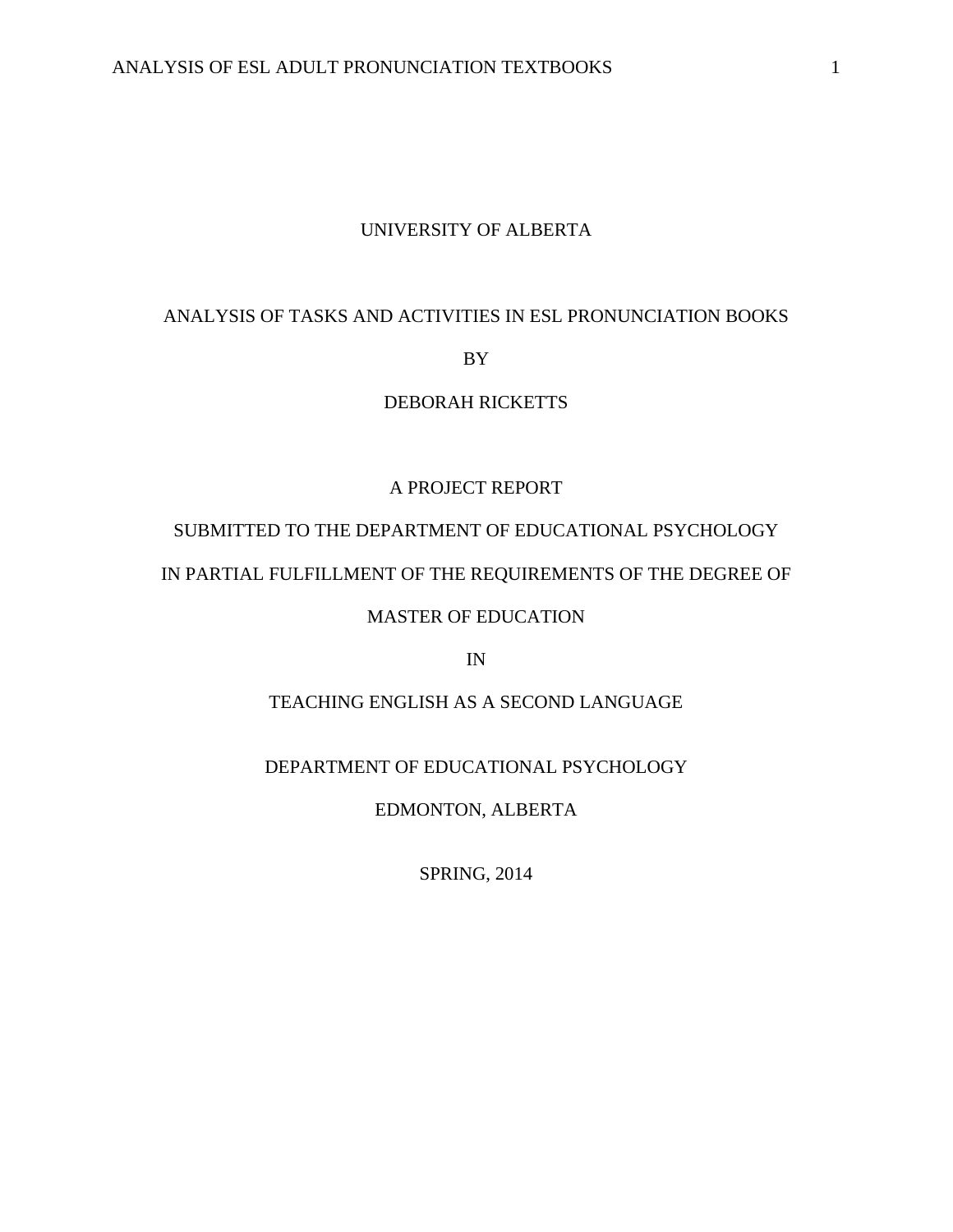#### ANALYSIS OF ESL ADULT PRONUNCIATION TEXTBOOKS

## LINIVERSITY OF ALBERTA RELEASE FORM

### NAME OF AUTHOR: Deborah Ricketts

## TITLE OF PROJECT: ANALYSIS OF TASKS AND ACTIVITIES IN ESL

#### PRONUNCIATION BOOKS

DEGREE: Master of Education

### YEAR THIS DEGREE GRANTED:2014

Permission is hereby granted to the Deparfinent of Educational Psychology, University of Alberta, to reproduce copies of this project, and to lend or sell such copies for private, scholarly or scientific purposes only.

The author reserves all other publication and other rights in association with the copyright of this project, and, except as herein before provided, neither the project nor any substantial portion thereof may be printed or otherwise reproduced in any material form whatever without the author's prior written permission.

(Seprah)!

Deborah Ricketts 766 Kilbirnie Dr. Ottawa, Ontario K2J OMz

Date: April 21, 2014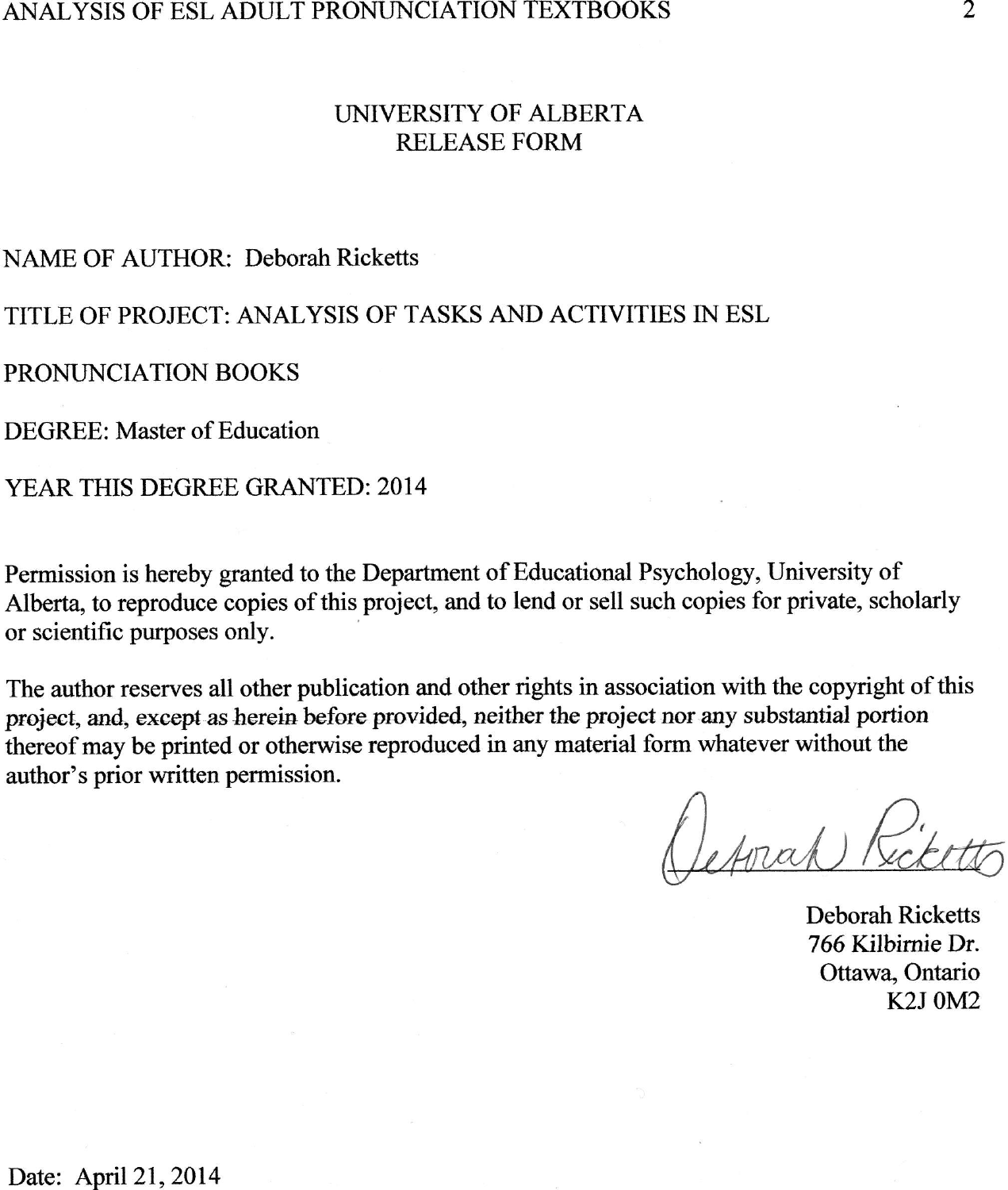# UNIVERSITY OF ALBERTA FACULTY OF GRADUATE STUDIES AND RESEARCH

The undersigned certify that they have read, and recommend to the Faculty of Graduate Studies and Research, a Project Report entitled "Analysis of Tasks and Activities in ESL Pronunciation Books" submitted by Deborah Ricketts in partial fulfillment of the requirements for the degree of MASTER OF EDUCATION in Teaching English as a Second Language (TESL).

1race (Dr. Tracey Derwing)

Date: April 21, 2014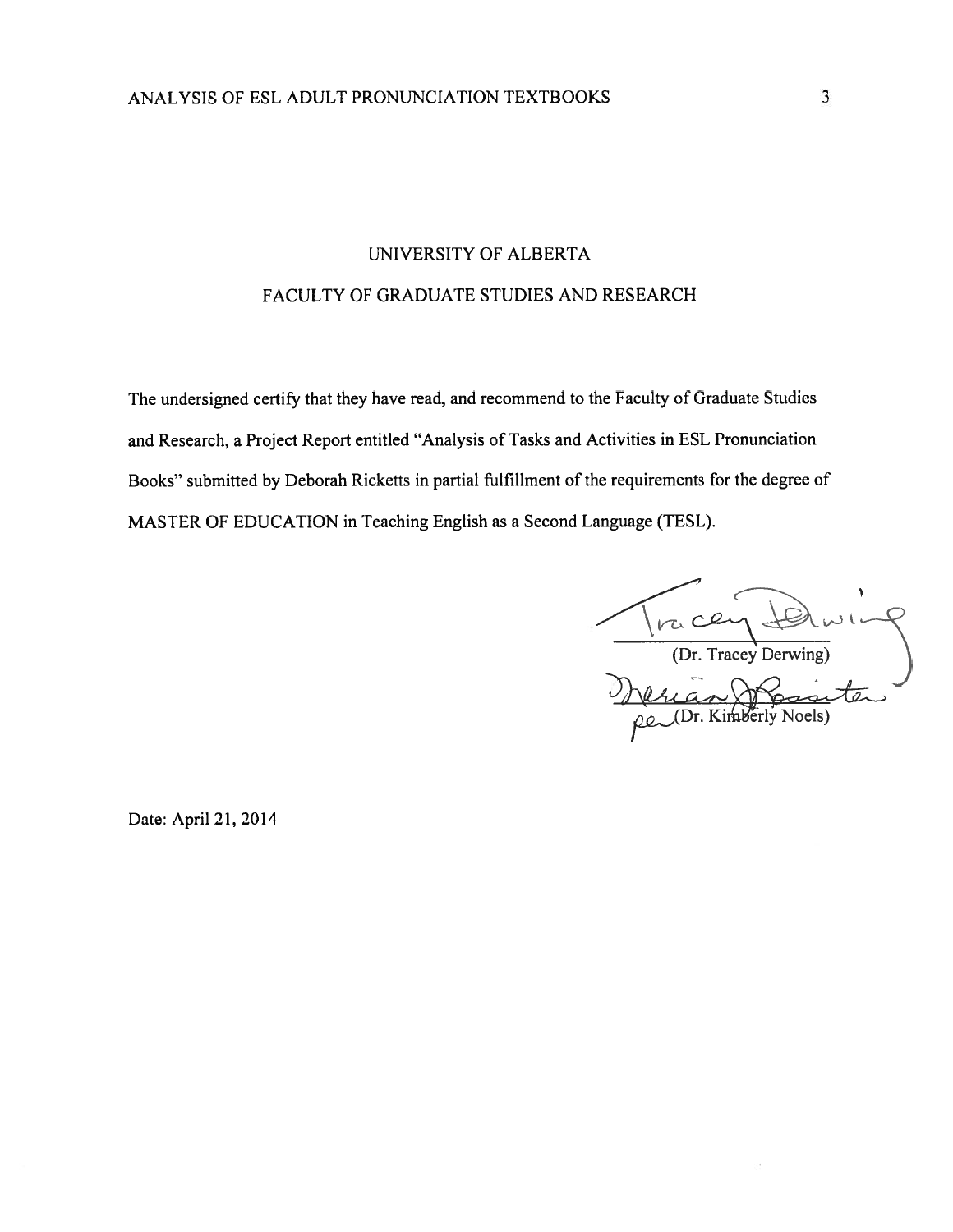## **Acknowledgements**

 First, I wish to thank Dr. Tracey Derwing for her time and guidance throughout this research project. Also, I want to express gratitude to Dr. Tracey Derwing and Dr. Kimberley Noels for their valuable feedback and encouragement as readers. Next, I want to acknowledge Dr. Marian Rossiter for her assistance during the preresearch process. Finally, I thank my husband for his continued support and patience.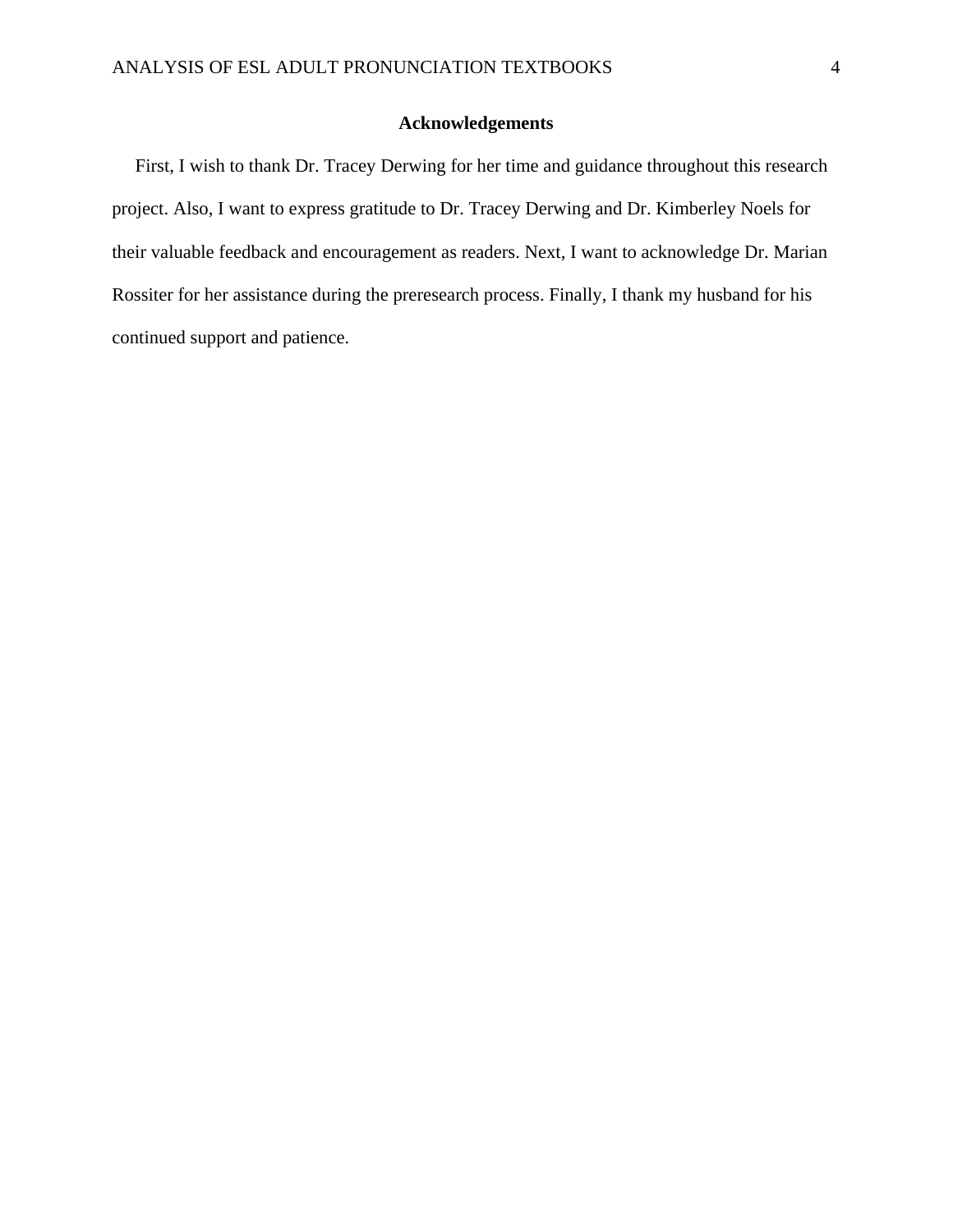### **Abstract**

 In this study, 16 English as a second language (ESL) pronunciation textbooks were examined. Accompanying audio CDs were excluded from the research. Twelve texts were beginner through advanced-level student books and four were teachers' manuals. All of the textbooks were published after 2004. The student texts were analyzed to determine the extent to which activities were communicative, contextualized, and spiraled. Instructional foci were examined for percentages of activities related to perception, production, segmental, and suprasegmental features. Findings suggested that percentages varied greatly between textbooks and across individual series. The teachers' manuals were reviewed for teaching tips, instructions, and pedagogical content. Results indicated that a broad array of information was imparted. Some manuals provided helpful teaching tips, explicit instructions, and pedagogical rationale for activities while others offered limited advice and reminders for instructors to monitor their learners' pronunciation.

 Given that many ESL educators lack formal training in pronunciation, tables summarizing the findings in this study and an annotated bibliography were created to assist ESL instructors when choosing pronunciation-specific textbooks.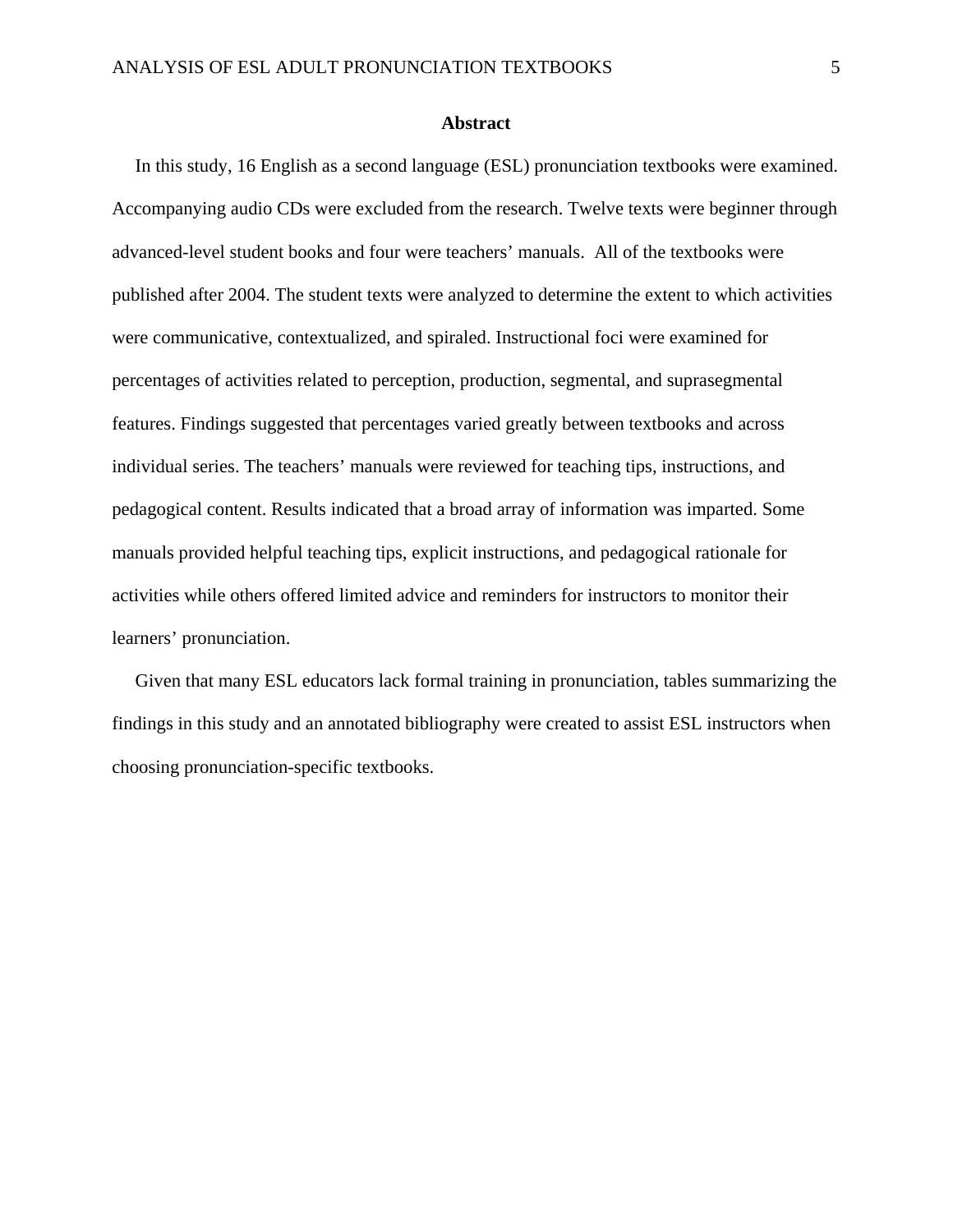It is important for second language (L2) speakers of English to be intelligible (understood) when communicating. A great deal of research has been conducted on L2 intelligibility (Derwing & Munro, 2005, 2009; Field, 2005; Hahn, 2004; Munro & Derwing, 2008; Munro, Derwing & Sato, 2006; Trofimovich & Baker, 2006; Zielinski, 2008). Derwing and Munro (2005) defined intelligibility as "the extent to which a listener actually understands an utterance" (p. 385). If L2 speakers are not intelligible, serious difficulties can arise. For example, Munro et al. (2006) explained that "mispronunciations of individual vowels and consonants can cause listeners to hear the wrong words, as when a speaker says *sheep* instead of *ship*" (p. 69). The researchers also noted that "if first language intonation patterns are transferred directly into the second language, native listeners may misinterpret the speaker's intent" (p. 69). Such misconceptions can result in adverse reactions.

 Research by Hahn (2004) examined the effect of primary stress (sentence stress) on intelligibility. Her research examined three lectures that were delivered by an L2 teaching assistant. In one lecture, the speaker used correct word stress. In another lecture, misassigned word stress was used, and in the third, there was an absence of word stress. Hahn discovered that native listeners remembered more of the lecture content when primary stress was correctly placed, and the speaker was evaluated more positively. She concluded that "primary stress contributes significantly to the intelligibility of nonnative discourse" (p. 218).

 Because research such as Hahn's (2004) suggests that intelligibility plays a crucial role in effective communication, it is fair to say that pronunciation instruction should be a key consideration in ESL teaching. Hence, I will focus on research and pedagogy related to ESL pronunciation learning and instruction, and, in particular, I will examine the content of selected pronunciation textbooks to determine what instructional support is provided.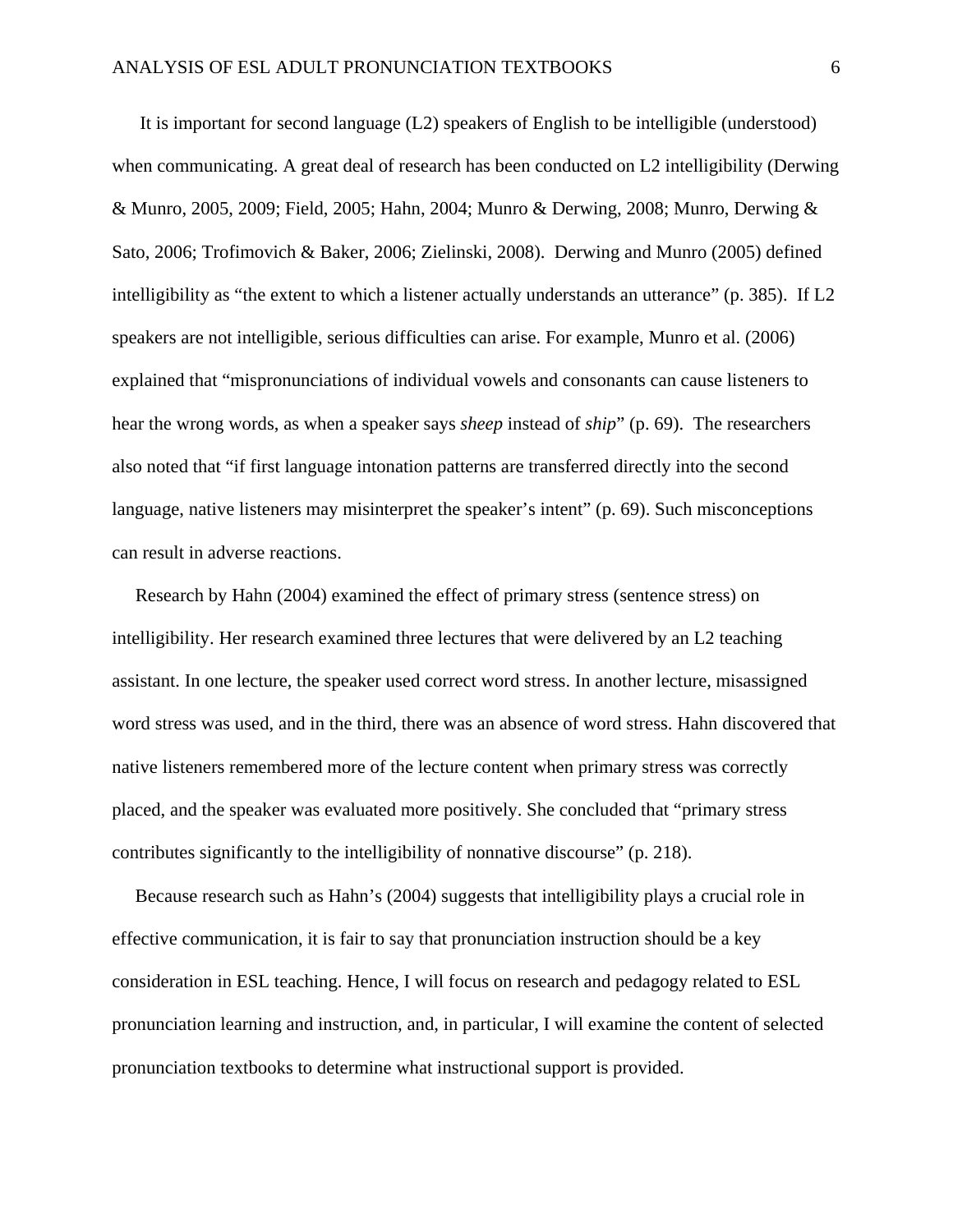### **Literature Review**

 In a study conducted by Breitkreutz, Derwing, and Rossiter (2001), ESL educators acknowledged that some learners need pronunciation instruction. Furthermore, researchers have shown that a significant number of L2 learners have expressed a desire to improve their pronunciation (Derwing, Diepenbroek & Foote, 2012; Derwing & Rossiter, 2002; Levis & Grant, 2003). However, several studies indicate that many teachers are uncomfortable teaching pronunciation (e.g., Burgess & Spencer, 2000; Foote, Holtby & Derwing, 2011). Foote et al.'s (2011) survey indicated that "many instructors are reluctant to teach pronunciation in adult ESL classrooms, often because of lack of formal training" (p. 22). Foote et al. (2011) also scanned web sites of Canadian university TESL programs and found that only six appeared to offer pronunciation-specific courses, indicating that opportunities for formal preparation are few and far between.

 The lack of formal training for teachers places accountability challenges on instructors. For instance, Thomson (2013) reported that "teachers must be capable of discriminating materials and techniques that are evidence-based from those that are not" (p. 225). Furthermore, Gorsuch (2001) explained that teachers must understand the theoretical foundations of language textbooks. She stated, "the assumption made by writers penetrate all aspects of the textbook - what students are asked to do with a language and how they are asked to do it" (p. 120). Moreover, Celce-Murcia, Brinton, Goodwin, with Griner (2010) claimed that "teachers must have a thorough command of the English sound system and possess a principled methodology for teaching it effectively…Second, the teacher's knowledge base must also include an awareness of issues that negatively affect their students' intelligibility" (p. 43).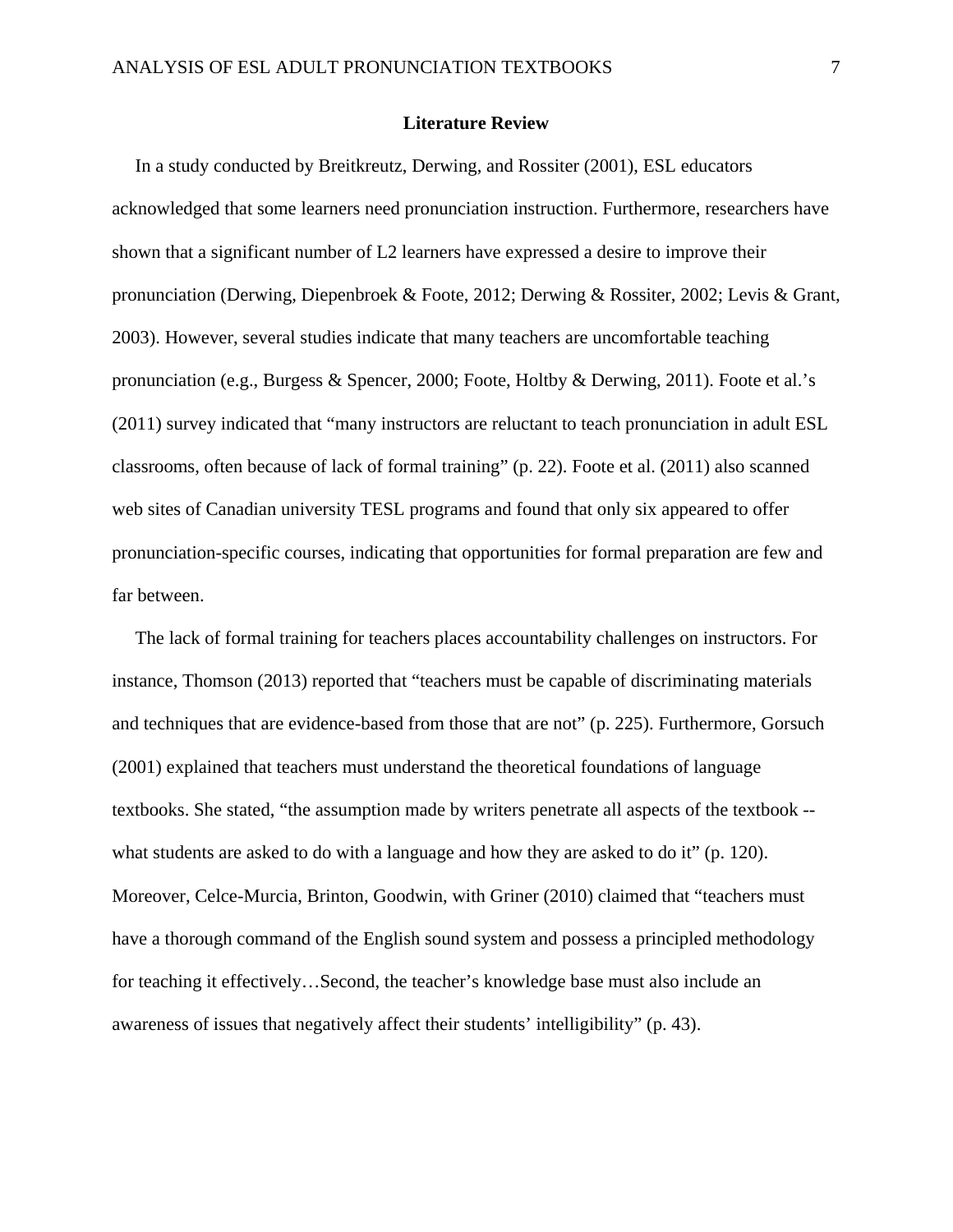Darcy, Ewert, and Lidster (2012) argued that teaching pronunciation is challenging for several reasons. "Teachers are often left without clear guidelines and are confronted with contradictory purposes and practices for pronunciation instruction" (p. 93). Foote et al.'s (2011) survey of teaching practices in adult ESL Canadian programs found that for most teachers, no methodical approach was evident in deciding what or how to teach pronunciation. For example, some instructors included a variety of activities to address a broad range of pronunciation issues (e.g., word stress, rhythm and intonation) while other teachers focused on a narrower range of difficulties such as segmentals (vowels and consonants).

 Some confusion could be related to uncertainty in research. For instance, Hahn (2004) commented that many pronunciation-related resources promote the teaching of suprasegmentals (prosody). "Knowing how the various prosodic features actually affect the way native speakers (NSs) process nonnative speech would substantially strengthen the rationale for current pronunciation pedagogy" (p. 201). Munro and Derwing (2008) suggested that "research on second language (L2) phonetic learning indicates that, even in adults, segmental acquisition remains possible through L2 experience. However, the findings of previous cross-sectional studies of vowel and consonant learning have proved difficult to interpret" (p. 479). Isaacs (2009) added that a challenge exists in finding a balance between teaching form and meaning. "In pronunciation pedagogy, this challenge is compounded because repetitive practice, which has been shown to enhance phonological acquisition and promote fluency, is widely viewed as being incompatible with communicative principles" (p. 1). Celce-Murcia et al. (2010) have proposed a communicative framework in which pronunciation tasks progress from more controlled practice to freer production practice. In controlled practice, the focus is on form whereas with freer practice the emphasis is on fluent production.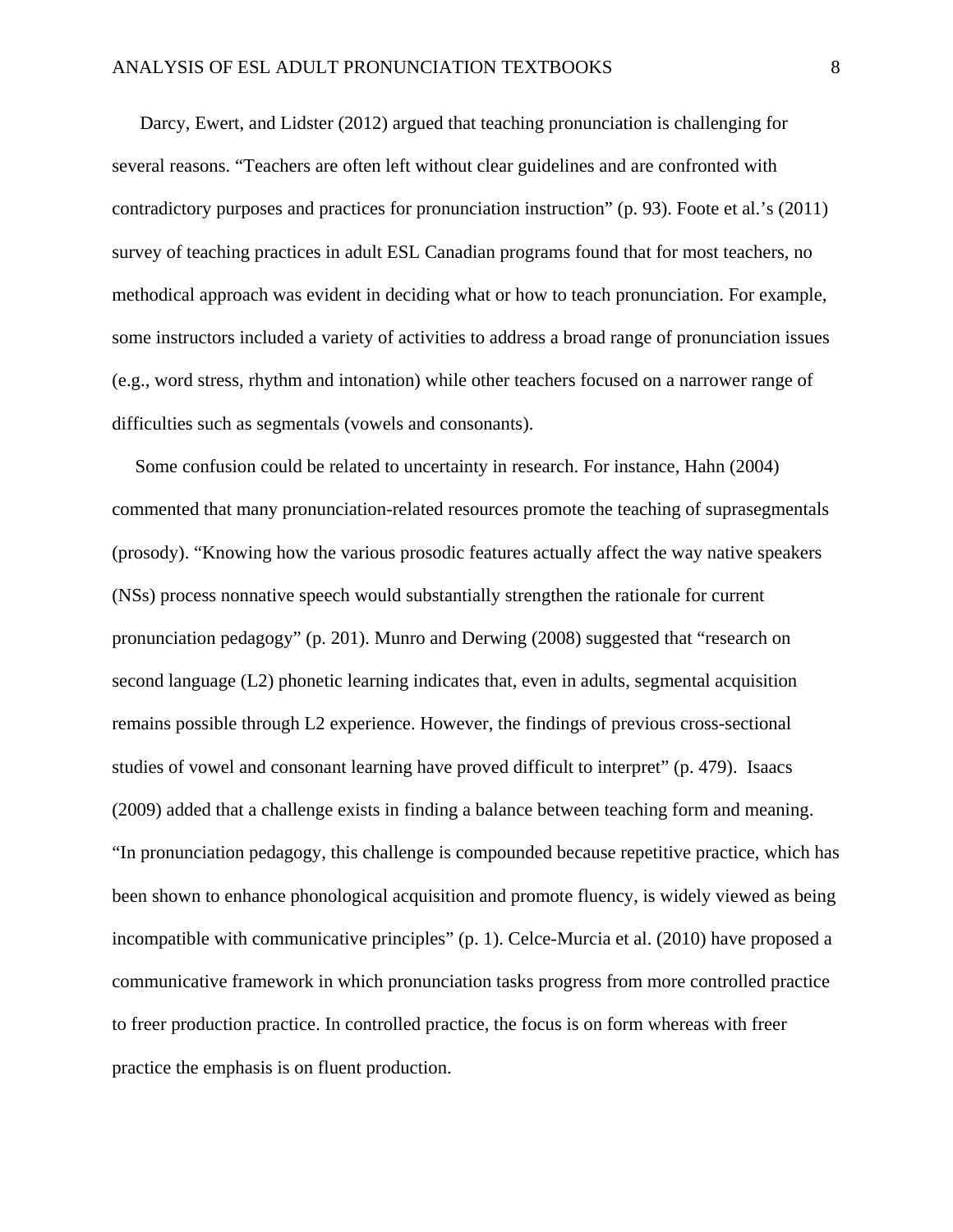Another pronunciation teaching challenge reported by Darcy et al. (2012) is "the general lack of guidance from research in determining level-appropriate pronunciation activity" (p. 93). The authors' work on curriculum content prioritized pronunciation elements that are necessary at various language proficiency levels. For example, at a beginner level, they suggested the inclusion of phonics, vowel length, stress timing and intonation patterns of statements and questions. At an intermediate and high level, sentence stress, linking and intonation were recommended. In addition, Gilbert (2001) proposed six pronunciation priorities for beginnerlevel ESL learners; however, research related to level-specific instruction is limited.

 As instructors face many challenges, it is fair to say that pronunciation instruction may not receive the attention it deserves in ESL programs. Derwing (2010) reported that "pronunciation still tends to be the neglected component of many language programs" (p. 24). Nevertheless, researchers and educators acknowledge the significance of teaching pronunciation. How then do learning institutions and teachers address instruction? Studies suggest that programs and untrained instructors who teach pronunciation may rely heavily on intuition and textbook resources (Bragger & Rice, 2000; Derwing & Munro, 2005; Thomson, 2013). However, there are drawbacks to this approach. Derwing and Munro (2005) indicated that "most materials have been designed without a basis in pronunciation research findings. This omission precludes teachers' understanding of the rationale for the content and activities suggested and thus does not allow for appropriate matching to students' requirements" (p. 389). Bragger and Rice (2000) reported that textbooks are used "for curriculum design, for lesson planning, as a basis for assessment, and perhaps too often, to define their [instructors'] approach to teaching" (p. 107).

 Tomlinson (2003) suggested that an analysis of materials can be beneficial in determining whether important elements have been overlooked. He described three types of assessment (pre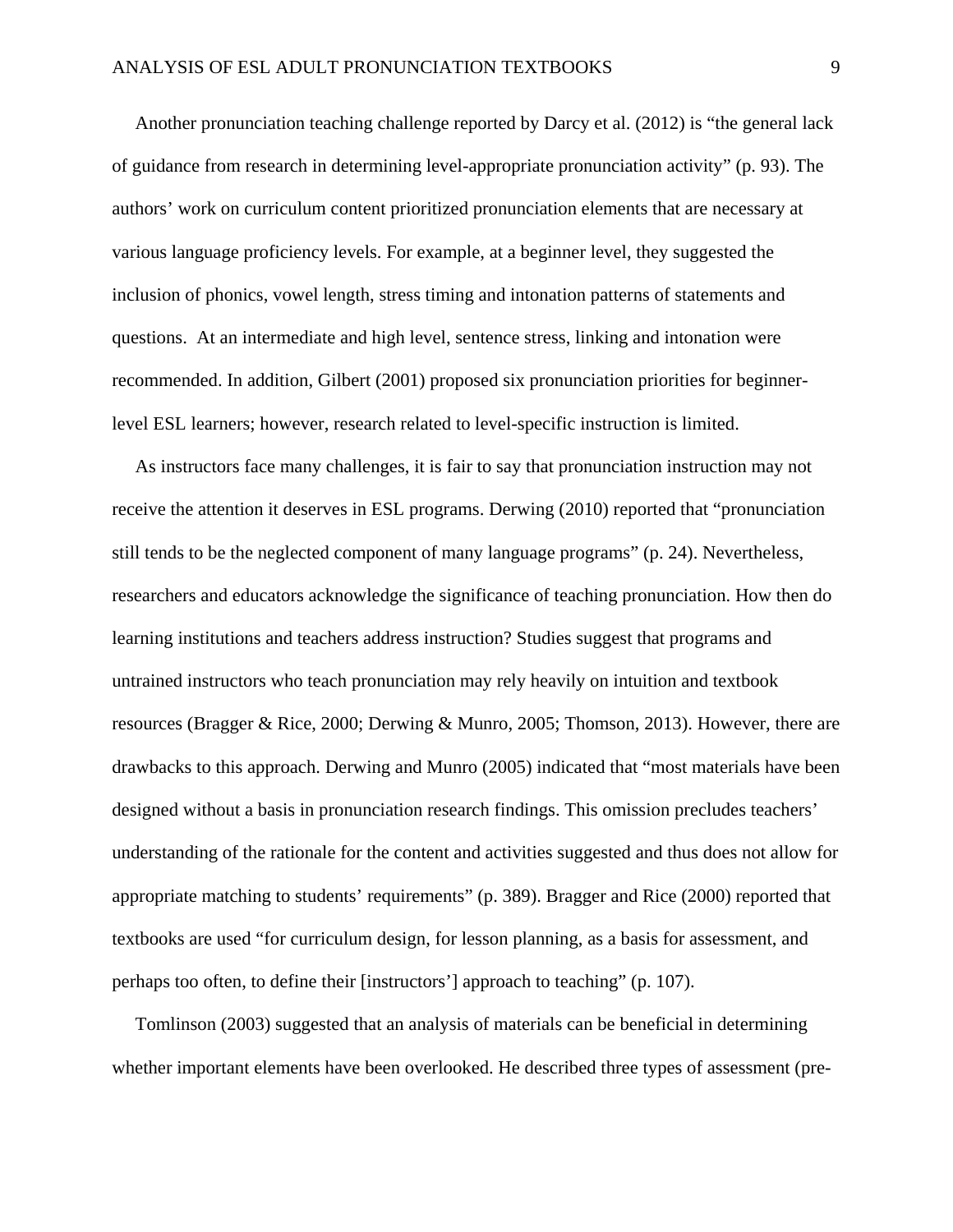use, whilst-use, and post-use). "Pre-use entails "making predictions about the potential value of materials for their users" (p. 23). Whilst-use includes features such as "clarity of instructions, …comprehensibility of texts, credibility of tasks,… and achievability of tasks" (p. 24). Post-use examines the impact of the materials on the user.

 As textbooks are a common resource for instructors, especially novice teachers, it is important that L2 educators make wise selection choices. A study conducted by Derwing, Diepenbroek, and Foote (2012) examined 48 ESL general-skills textbooks of all proficiency levels and six teachers' manuals to determine the extent of pronunciation activities, how consistent pronunciation coverage was within and across different series of textbooks and whether pronunciation-related research was reflected in the types of tasks. Results indicated that pronunciation coverage in textbooks and consistency both within and across series varied greatly. Suprasegmental features (e.g., intonation and word stress) occurred most often, although a wide range of segmental features (vowels and consonants) were covered. The researchers expressed the view that a good pronunciation textbook should include a balance between segmental and suprasegmental features, contextualization for features such as intonation and stress, and interactive activities that are engaging for learners.

 In addition to the Derwing et al. (2012) general-skills ESL textbook research, Gorsuch (2001) examined suprasegmental features in the pronunciation textbook *Clear Speech* (Gilbert, 1993); however, aside from this study, to the best of my knowledge, no research has analyzed pronunciation textbooks for content or instructional foci. The current research contributes to the literature by filling this gap. Eight research questions served as the catalyst for this study. 1. To what extent are pronunciation activities in each textbook communicative?

2. To what extent are pronunciation activities in each textbook contextualized?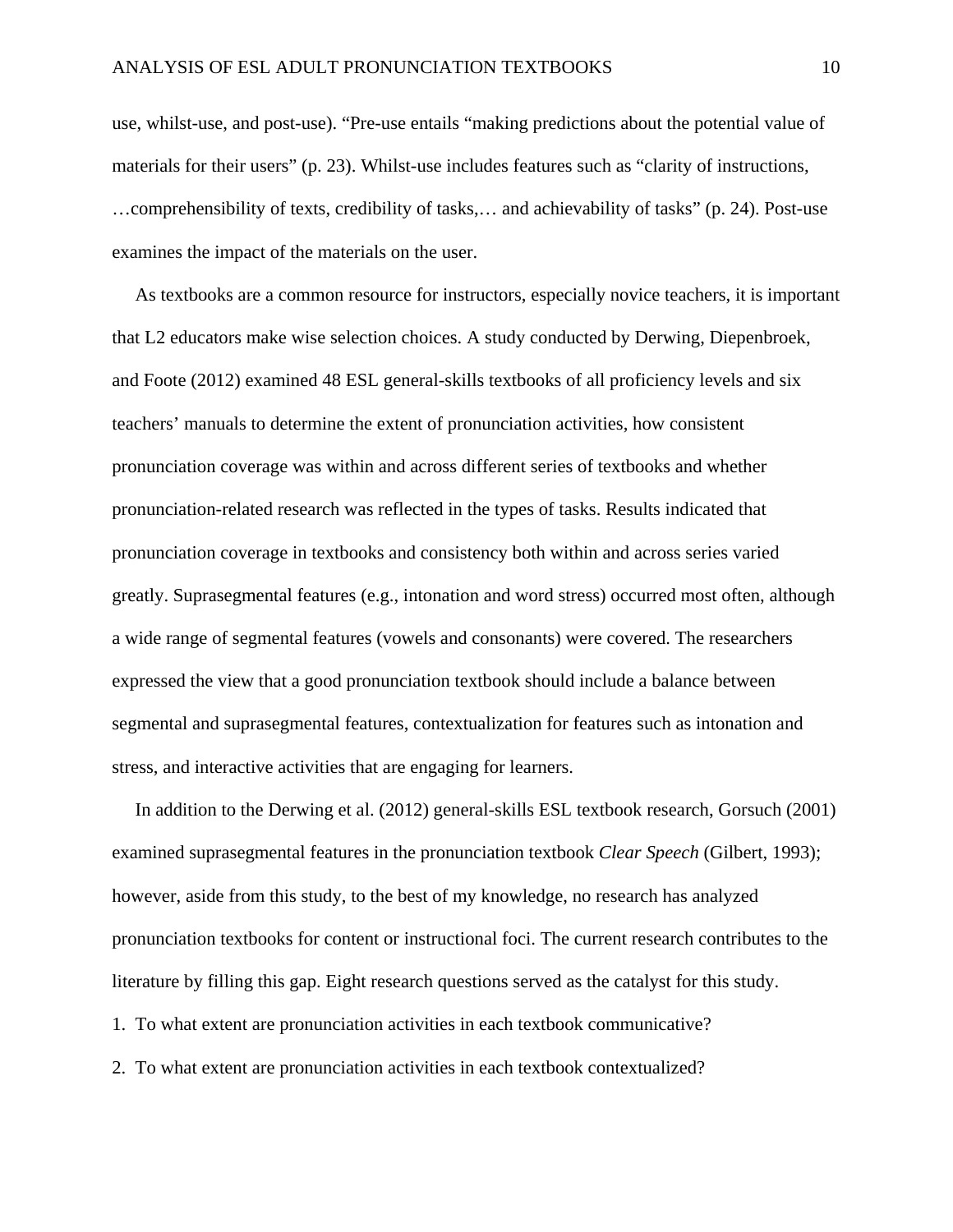3. To what extent are pronunciation activities in each textbook spiraled?

- 4. What percentage of activities in each pronunciation textbook focus on perception?
- 5. What percentage of activities in each pronunciation textbook focus on production?
- 6. What percentage of activities in each pronunciation textbook focus on both perception and production?
- 7. What percentage of activities in each pronunciation textbook has a segmental focus?
- 8. What percentage of activities in each pronunciation textbook has a suprasegmental focus?

### **Method**

 Twelve student pronunciation textbooks and four teachers' manuals were reviewed for content. The student books were selected from those used in adult ESL college and university programs in Edmonton and Calgary. Contacts were obtained from an ESL directory, and an email was sent to instructors and coordinators to determine which books were most frequently employed. The remaining books were chosen from catalogues of major ESL publishers (McGraw-Hill, Nelson, Cambridge University Press, and Longman). See Appendix A for a list of the books examined.

 Each student textbook was reviewed page by page to determine the number of communicative, contextualized, and spiraled activities. Communicative activities were defined in the following way. Celce-Murcia (1987) explained that, "the communicative approach presents language through tasks that focus on meaning, using activities such as role playing, problem solving and games" (p. 6). In this study, communicative activities are those which require learners to interact with one another and exchange information by listening and speaking to negotiate meaning. In this paper, the terms 'activities' and 'tasks' are synonymous.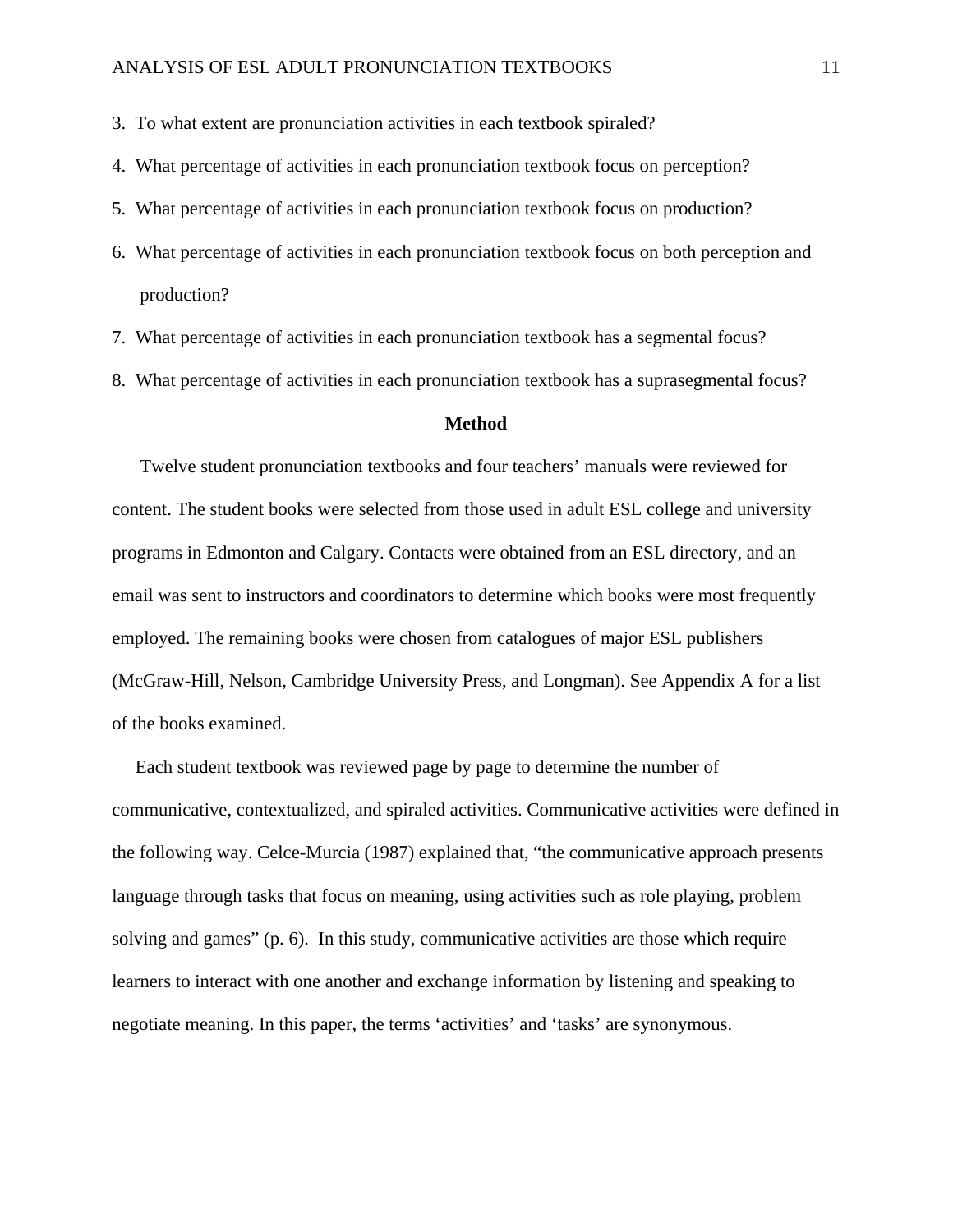'Contextualized' was defined by Crystal (2008) as "specific parts of an utterance (or text) near or adjacent to a unit which is the focus of attention. The occurrence of a unit… is partly or wholly determined by its context... in order to clarify the meaning intended" (p. 108). In this study, an example of a contextualized activity would be practicing a dialogue containing vocabulary and phrases related to making a doctor's appointment. 'Spiraled' indicates "points revisited" (Derwing et al., 2012, p. 32) or reviewed. In the current research, spiraled activities contain concepts covered in previous chapters of a textbook such as counting syllables or practicing the same vowel and consonant sounds.

 Textbooks were also reviewed to determine the number of activities that focused on perception, production, combined perception and production, and segmental and suprasegmental features. 'Perception' denotes "the process of receiving and decoding spoken, written or signed input" (Crystal, 2008, p. 356). 'Production' is defined as "the process of planning and executing the act of speech" (Crystal, 2008, p. 389). 'Segments' refer to "individual consonants and vowels," and 'suprasegmentals' represent "rhythm, intonation, stress" (Breitkreutz et al., 2001, p. 52).

 During the process of identifying activities, if learners were instructed to read silently, write the spelling of a word, or underline a word, the task was not considered a pronunciation activity. If a single activity covered two aspects (e.g., perception and production in the same task), it was counted as two activities. Microsoft Excel was used to tabulate the number of communicative, contextualized, spiraled, perception, production, combined perception and production, segmental and suprasegmental activities in each textbook. Individual percentages were calculated based on the total number of activities per textbook (see Tables 1-8).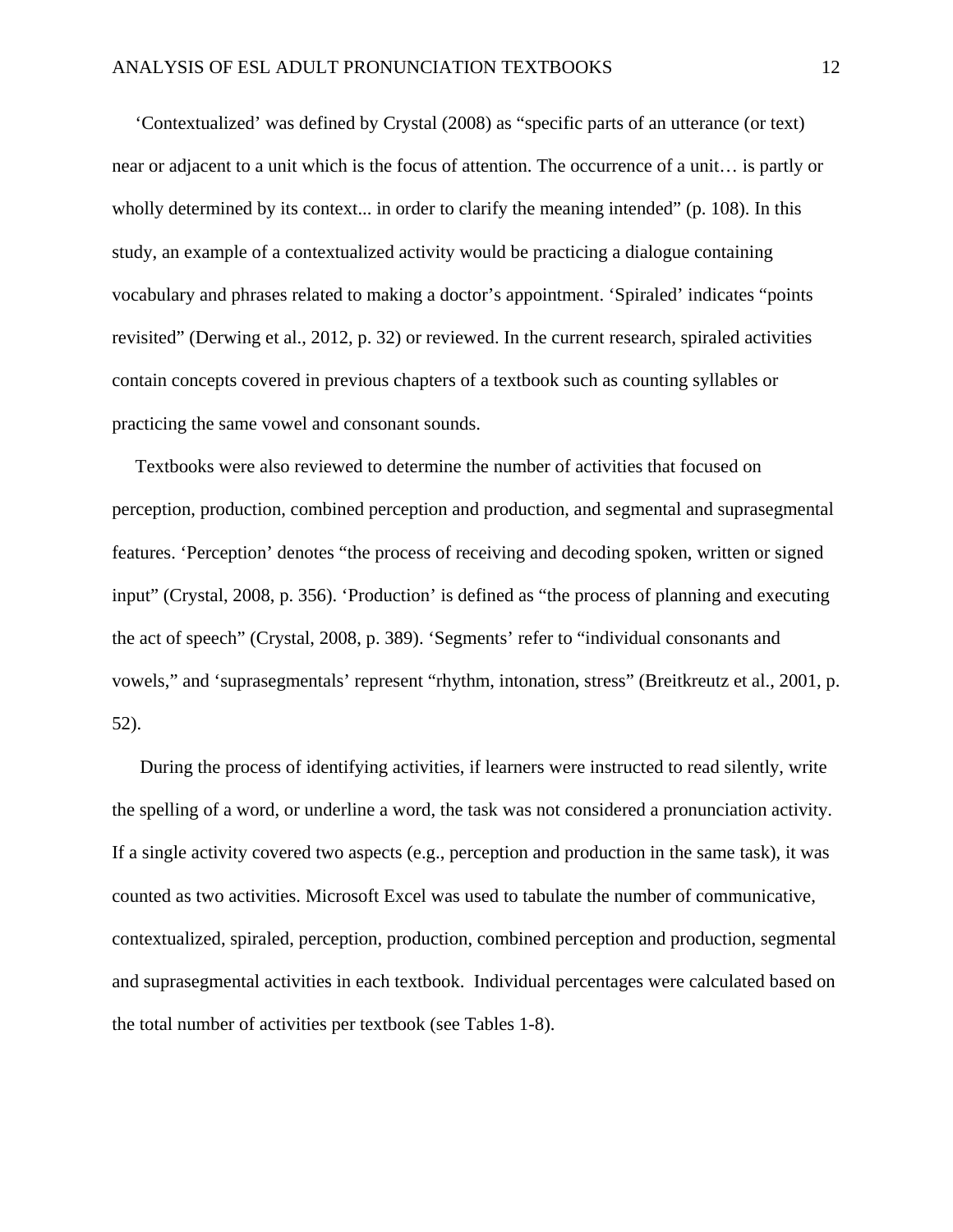In addition to student textbooks, four instructors' manuals were examined for teaching tips, instructions, and pedagogical content. 'Teaching tips' are "presentation ideas that reinforce or extend the points students are learning" (Gilbert, 2012, p. vi). 'Instructions' mean "clear, explicit explanations" (Derwing et al., 2012, p. 36). 'Pedagogical content' denotes materials that "reflect the insights and findings from current theory and research on second language acquisition" (Tomlinson, 2003, p. 51). Two manuals were companion texts to the beginner-level student books, *Clear speech from the* s*tart* (Gilbert, 2012) and *Pronunciation pairs* (Baker & Goldstein, 2008). *Well said* (Grant, 2010) was a companion text to the intermediate level student book, and *Pronunciation practice activities* (Hewings, 2004) was a general teachers' resource text. Examples of teaching tips, instructions and pedagogical content were documented.

#### **Results**

# **Research Question One: To What Extent Are Pronunciation Activities in each Textbook Communicative?**

 The first research question focused on the extent to which activities were communicative. To answer this question, numbers and corresponding percentages were calculated for each textbook. Results indicated that the percentages of communicative activities varied greatly among textbooks, from 15% to 72% (see Table 1). The four beginner texts had a range from 16% to 34% while the intermediate and advanced books ranged from 15% to 72%. *Clear speech from the start* (Gilbert, 2012), *Clear speech* (Gilbert, 2012), *Focus on pronunciation 1* (Lane, 2013), *Focus on pronunciation 2* (Lane, 2013), *Focus on pronunciation 3* (Lane, 2005), *Well said intro* (Grant, 2007), and *Well said* (Grant, 2010) were examined across the series. *Focus on pronunciation 2* (Lane, 2013), *Focus on pronunciation 3* (Lane, 2005), and *Well said* (Grant, 2010) had a larger percentage of communicative activities at the intermediate and advanced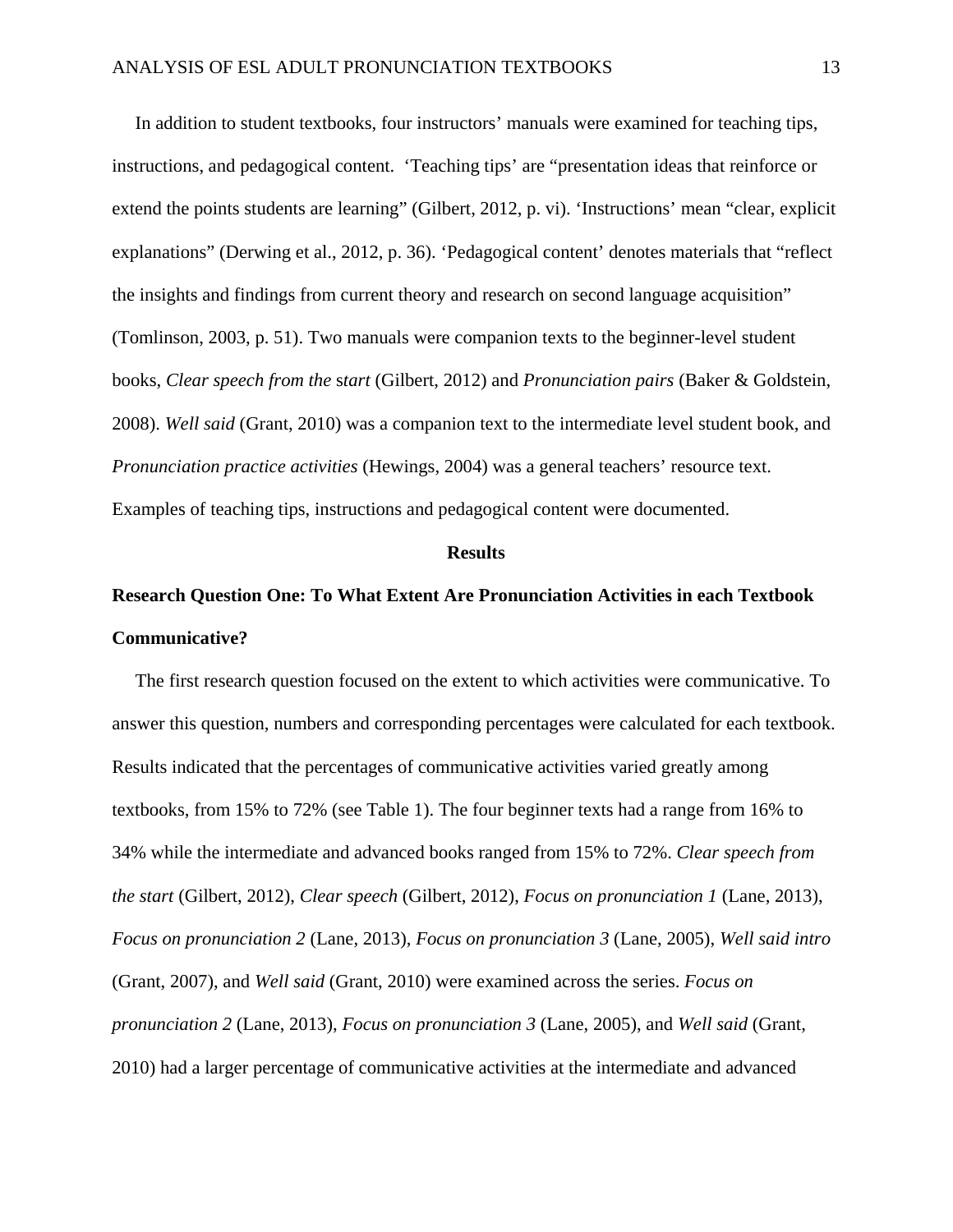levels while *Clear speech from the start* (Gilbert, 2012) and *Clear speech* (Gilbert, 2012) remained constant across the series. Generally, the beginner level textbooks contained fewer communicative activities than the intermediate and advanced-level textbooks.

\_\_\_\_\_\_\_\_\_\_\_\_\_\_\_\_\_\_\_\_\_\_\_\_\_\_\_\_\_\_\_\_\_\_\_\_\_\_\_\_\_\_\_\_\_\_\_\_\_\_\_\_\_\_\_\_\_\_\_\_\_\_\_\_\_\_\_\_\_\_\_\_

# Table 1

| Textbook                          | Number of        | Percent |
|-----------------------------------|------------------|---------|
|                                   | Comm. Activities | (% )    |
| Clear speech from the start       | 52               | 25      |
| Clear speech                      | 57               | 26      |
| English pronunciation made simple | 55               | 15      |
| Focus on pronunciation 1          | 99               | 34      |
| Focus on pronunciation 2          | 157              | 55      |
| Focus on pronunciation 3          | 193              | 72      |
| Pronunciation pairs               | 50               | 16      |
| Pronunciation plus                | 101              | 44      |
| Sound concepts                    | 84               | 69      |
| Targeting pronunciation           | 134              | 55      |
| Well said intro                   | 47               | 23      |
| Well said                         | 77               | 39      |

# *Number and Percentage of Communicative Activities per Student Textbook*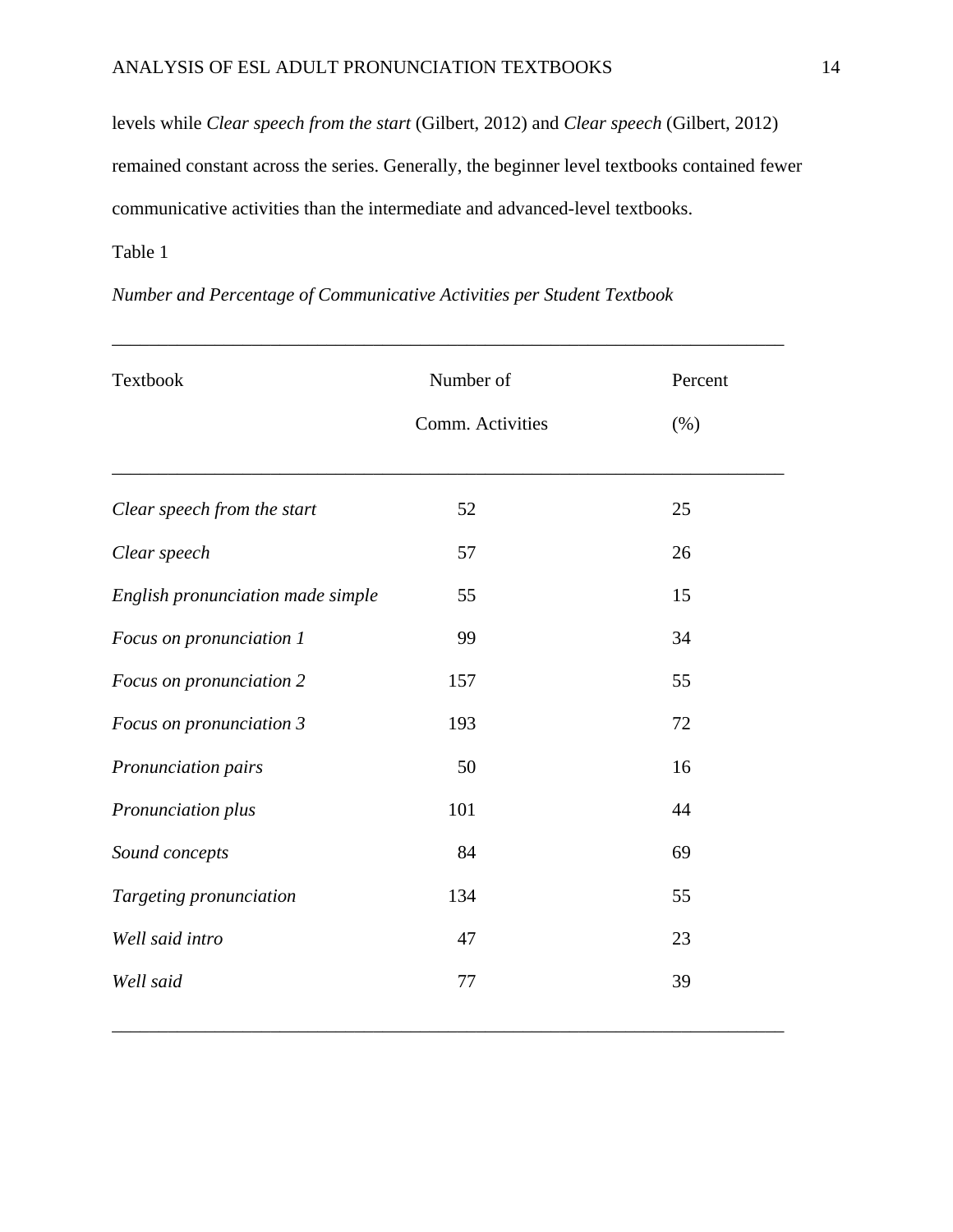# **Research Question Two: To What Extent Are Pronunciation Activities in each Textbook Contextualized?**

 To address research question two, numbers of contextualized activities were tallied for each textbook and percentages were computed. Contextualization varied from 12% to 30% among textbooks (see Table 2). The beginner books had a disparity of eighteen percentage points while the intermediate and advanced-level texts differed by eight percentage points. Across textbook series, *Clear speech from the start* (Gilbert, 2012) and *Clear speech* (Gilbert, 2012) had the widest discrepancy at twelve percentage points. In comparison, *Focus on pronunciation 1* (Lane, 2013), *Focus on pronunciation 2* (Lane, 2013), *Focus on pronunciation 3* (Lane, 2005), *Well said intro* (Grant, 2007) and *Well said* (Grant, 2010) series remained consistent. From the data, no obvious patterns were evident.

### Table 2

| <b>Textbook</b>                   | Number of<br>Context. | Percent<br>(% ) |
|-----------------------------------|-----------------------|-----------------|
| Clear speech from the start       | 61                    | 30              |
| Clear speech                      | 41                    | 19              |
| English pronunciation made simple | 53                    | 14              |
| Focus on pronunciation 1          | 73                    | 25              |
| Focus on pronunciation 2          | 71                    | 25              |
| Focus on pronunciation 3          | 70                    | 26              |

## *Number and Percentage of Contextualized Activities per Student Textbook*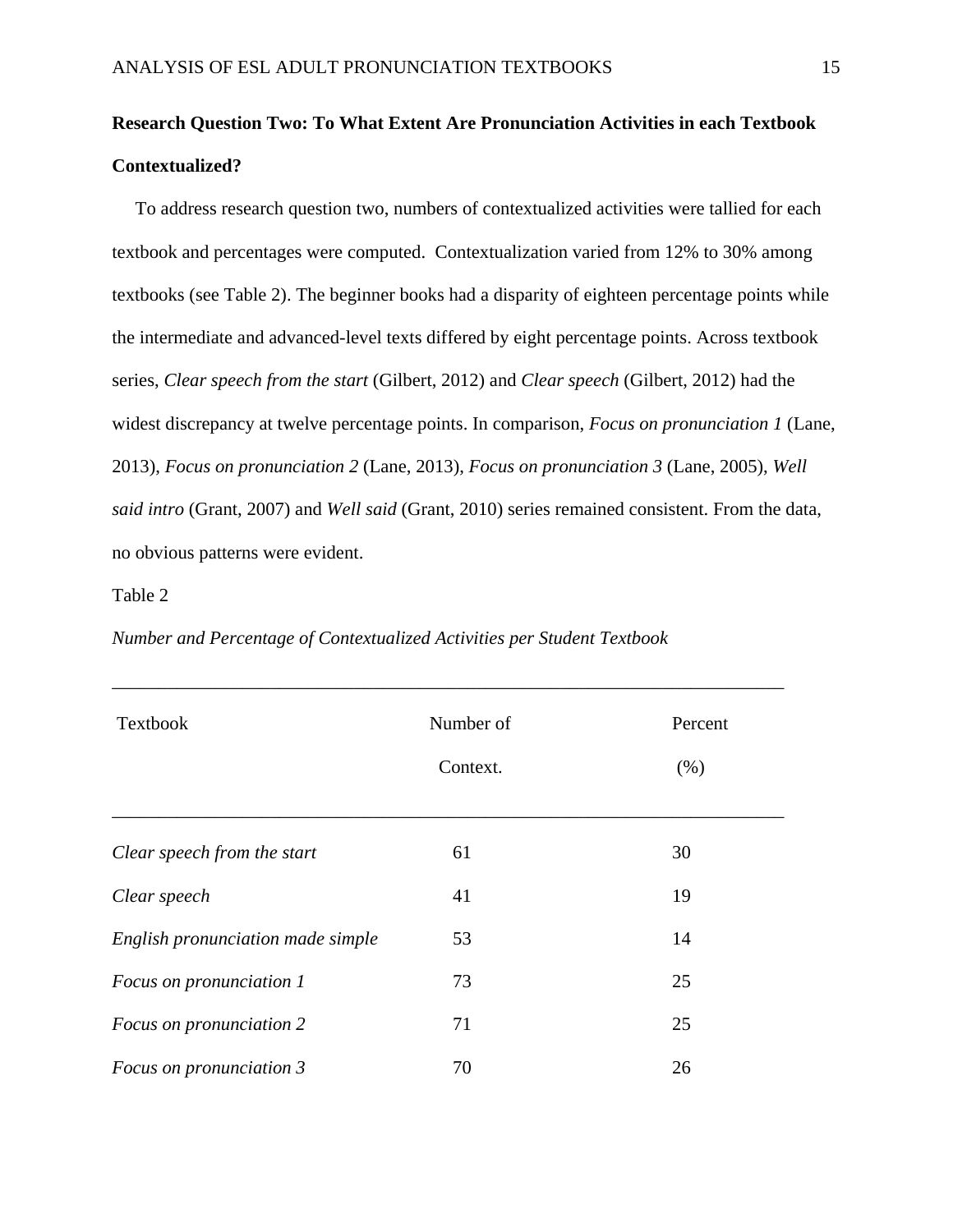| Pronunciation pairs     | 38 | 12 |
|-------------------------|----|----|
| Pronunciation plus      | 39 | 17 |
| Sound concepts          | 29 | 24 |
| Targeting pronunciation | 50 | 20 |
| Well said intro         | 40 | 19 |
| Well said               | 41 | 19 |
|                         |    |    |

# **Research Question Three: To What Extent Are Pronunciation Activities in each Textbook Spiraled?**

 In response to research question three, the number of spiraled activities for each textbook and a corresponding percentage were calculated. The percentage of spiraled activities varied greatly, with a range from 2% to 41% (see Table 3). One intermediate textbook, *Sound concepts* (Reed & Michaud, 2005) skewed the figures. The variance across beginner-level textbooks was eight percentage points. Across series of textbooks, *Focus on pronunciation 1* (Lane, 2013), *Focus on pronunciation 2* (Lane, 2013), *and Focus on pronunciation 3* (Lane, 2005) varied the most at five percentage points. Nine of the 12 books contained fewer than 15% spiraled concepts. The data indicate that a small percentage of pronunciation features in textbooks were revisited in later chapters.

Table 3

*Number and Percentage of Spiraled Activities per Student Textbook* 

Textbook Number of Percent

\_\_\_\_\_\_\_\_\_\_\_\_\_\_\_\_\_\_\_\_\_\_\_\_\_\_\_\_\_\_\_\_\_\_\_\_\_\_\_\_\_\_\_\_\_\_\_\_\_\_\_\_\_\_\_\_\_\_\_\_\_\_\_\_\_\_\_\_\_\_\_\_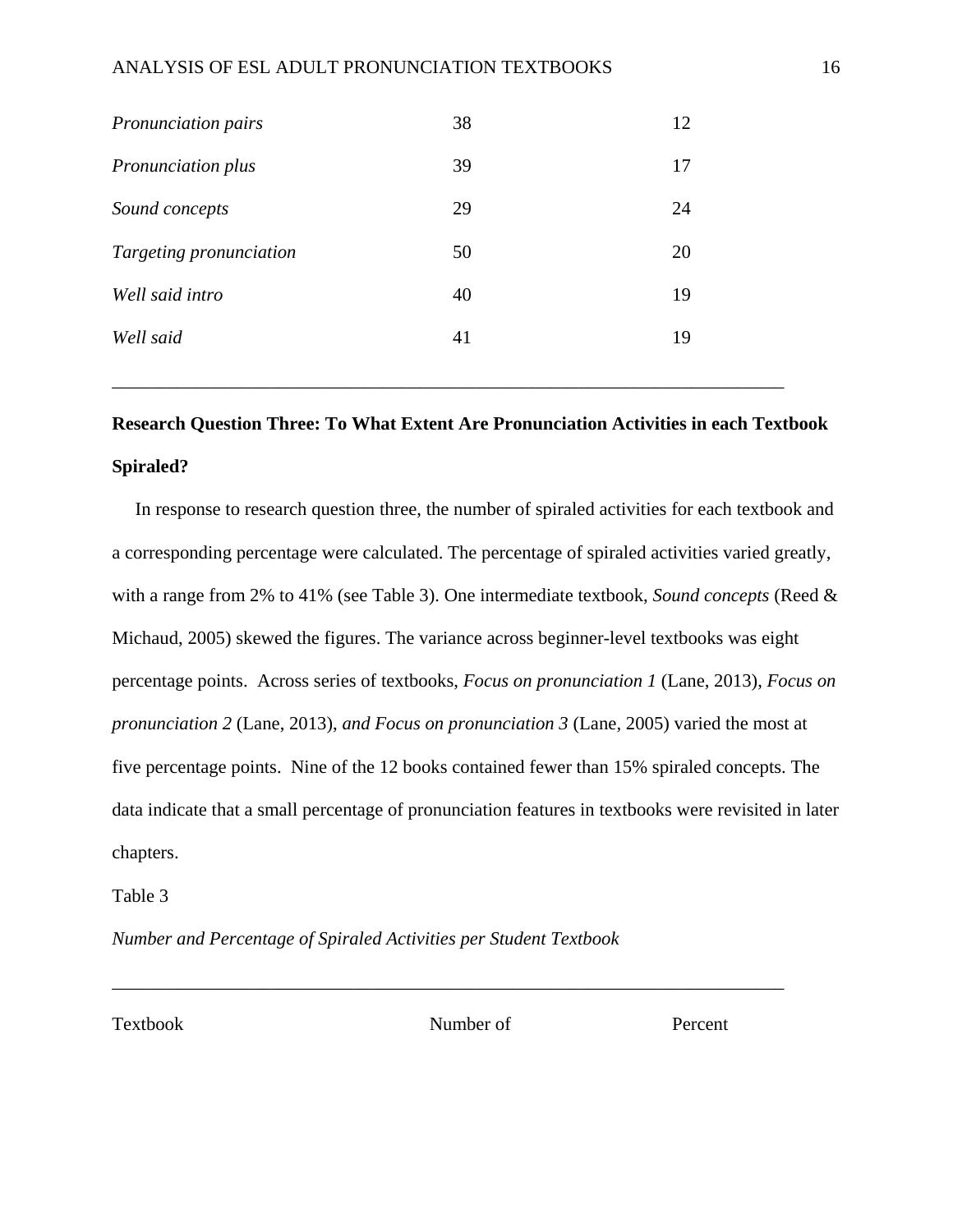|                                   | <b>Spiraled Activities</b> | $(\% )$        |  |
|-----------------------------------|----------------------------|----------------|--|
| Clear speech from the start       | 29                         | 14             |  |
| Clear speech                      | 34                         | 15             |  |
| English pronunciation made simple | 8                          | $\overline{2}$ |  |
| Focus on pronunciation 1          | 18                         | 6              |  |
| Focus on pronunciation 2          | 28                         | 10             |  |
| Focus on pronunciation 3          | 14                         | 5              |  |
| Pronunciation pairs               | 43                         | 13             |  |
| Pronunciation plus                | $\tau$                     | 3              |  |
| Sound concepts                    | 50                         | 41             |  |
| Targeting pronunciation           | 42                         | 17             |  |
| Well said intro                   | 21                         | 10             |  |
| Well said                         | 16                         | 8              |  |
|                                   |                            |                |  |

# **Research Question Four: What Percentage of Activities in each Pronunciation Textbook Focus on Perception?**

\_\_\_\_\_\_\_\_\_\_\_\_\_\_\_\_\_\_\_\_\_\_\_\_\_\_\_\_\_\_\_\_\_\_\_\_\_\_\_\_\_\_\_\_\_\_\_\_\_\_\_\_\_\_\_\_\_\_\_\_\_\_\_\_\_\_\_\_\_\_\_\_

 In answer to the fourth research question regarding perception-related activities, tasks were counted and divided by the total number of activities to arrive at a percentage. In some instances, activities were counted twice because they incorporated both perception and production. If the number of perception activities totaled 194, this was added to the number of production tasks (e.g., 129) and tallied for a sum of 323 activities. To arrive at a percentage, 194 was divided by 323 resulting in 60%. Amongst the books, perception activities ranged from 44% to 60% (see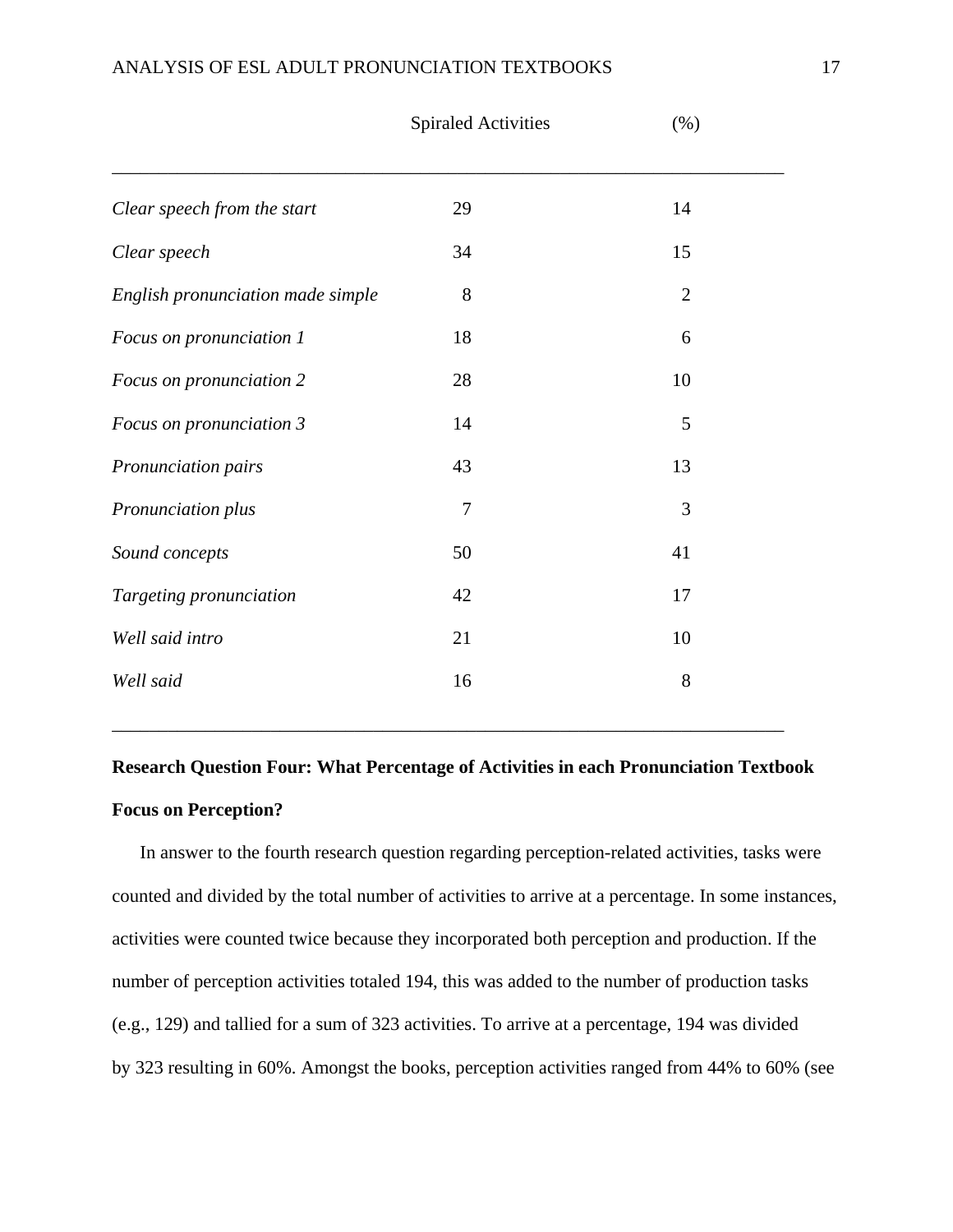Table 4). Beginner-level texts had the lowest disparity and ranged from 52% to 60% whereas the intermediate and advanced-level texts ranged from 44% to 57%. Ten of the 12 texts had a 50% to 60% focus on perception activities. Beginner level books had a slightly higher focus on perception-related activities than advanced-level books.

\_\_\_\_\_\_\_\_\_\_\_\_\_\_\_\_\_\_\_\_\_\_\_\_\_\_\_\_\_\_\_\_\_\_\_\_\_\_\_\_\_\_\_\_\_\_\_\_\_\_\_\_\_\_\_\_\_\_\_\_\_\_\_\_\_\_\_\_\_\_\_\_

# Table 4

*Number and Percentage of Perception Activities per Student Textbook* 

| Textbook                          | Number of             | Percent |
|-----------------------------------|-----------------------|---------|
|                                   | Perception Activities | (% )    |
| Clear speech from the start       | 194                   | 60      |
| Clear speech                      | 205                   | 55      |
| English pronunciation made simple | 255                   | 44      |
| Focus on pronunciation 1          | 285                   | 52      |
| Focus on pronunciation 2          | 281                   | 51      |
| Focus on pronunciation 3          | 256                   | 52      |
| Pronunciation pairs               | 313                   | 52      |
| Pronunciation plus                | 217                   | 53      |
| Sound concepts                    | 102                   | 49      |
| Targeting pronunciation           | 229                   | 56      |
| Well said intro                   | 200                   | 59      |
| Well said                         | 188                   | 57      |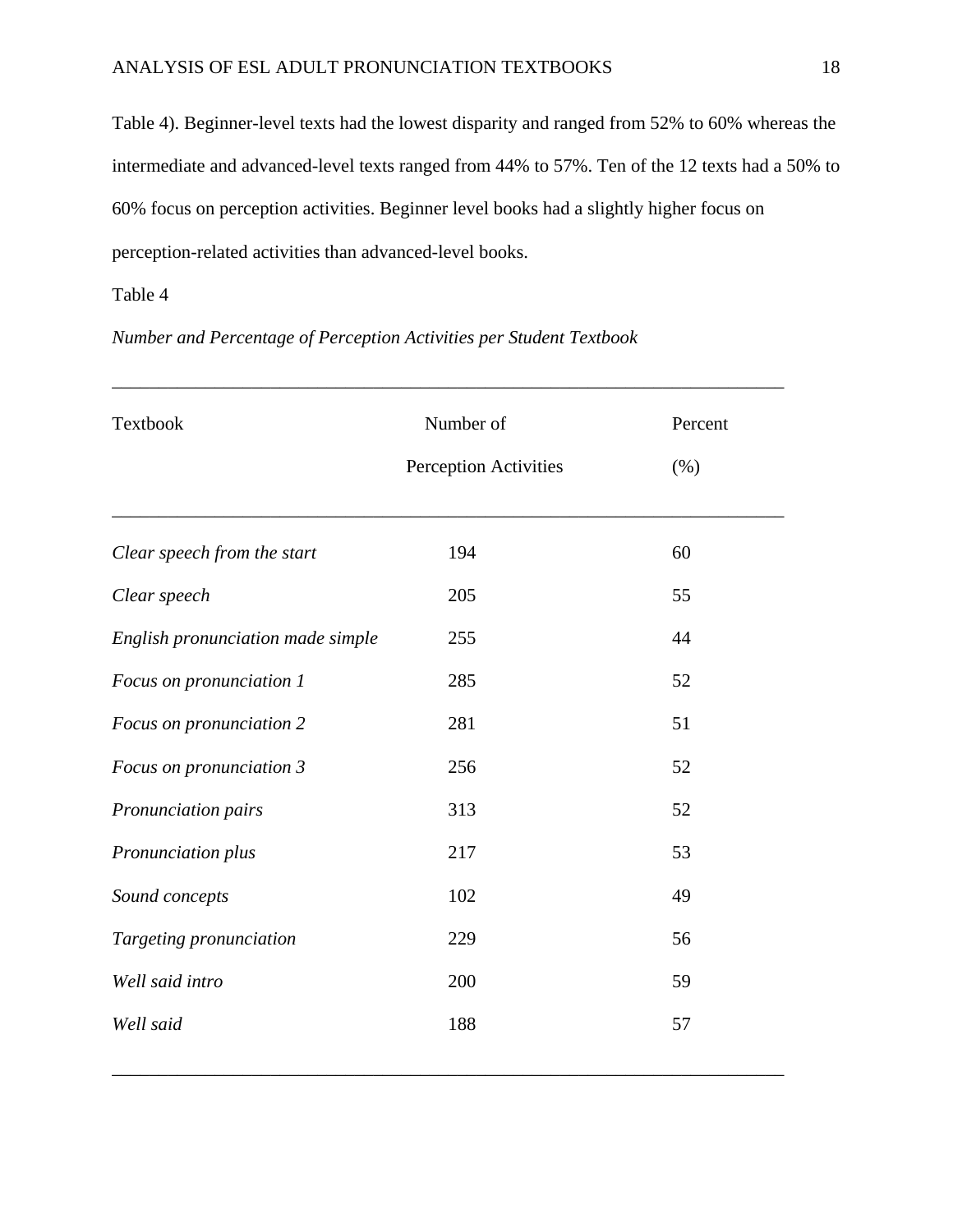# **Research Question Five: What Percentage of Activities in each Pronunciation Textbook Focus on Production?**

 Research question five focused on production activities. A similar process to that for research question four was used to arrive at the figures displayed in Table 5. The results parallel those for perception. Of the 12 textbooks, 10 had a production emphasis of between 40% and 50% (see Table 5). The intermediate and advanced-level texts had a somewhat greater emphasis on production related activities. For instance, the range for beginner-level texts was 40% to 48% while the intermediate and advanced-level books ranged from 44% to 57%.

## Table 5

|  | Number and Percentage of Production Activities per Student Textbook |  |
|--|---------------------------------------------------------------------|--|
|--|---------------------------------------------------------------------|--|

| Textbook                          | Number of<br>Prod. Activities | Percent<br>(% ) |
|-----------------------------------|-------------------------------|-----------------|
| Clear speech from the start       | 129                           | 40              |
| Clear speech                      | 165                           | 45              |
| English pronunciation made simple | 331                           | 57              |
| Focus on pronunciation 1          | 259                           | 48              |
| Focus on pronunciation 2          | 266                           | 49              |
| Focus on pronunciation 3          | 235                           | 48              |
| Pronunciation pairs               | 289                           | 48              |
| Pronunciation plus                | 194                           | 47              |
| Sound concepts                    | 106                           | 51              |

\_\_\_\_\_\_\_\_\_\_\_\_\_\_\_\_\_\_\_\_\_\_\_\_\_\_\_\_\_\_\_\_\_\_\_\_\_\_\_\_\_\_\_\_\_\_\_\_\_\_\_\_\_\_\_\_\_\_\_\_\_\_\_\_\_\_\_\_\_\_\_\_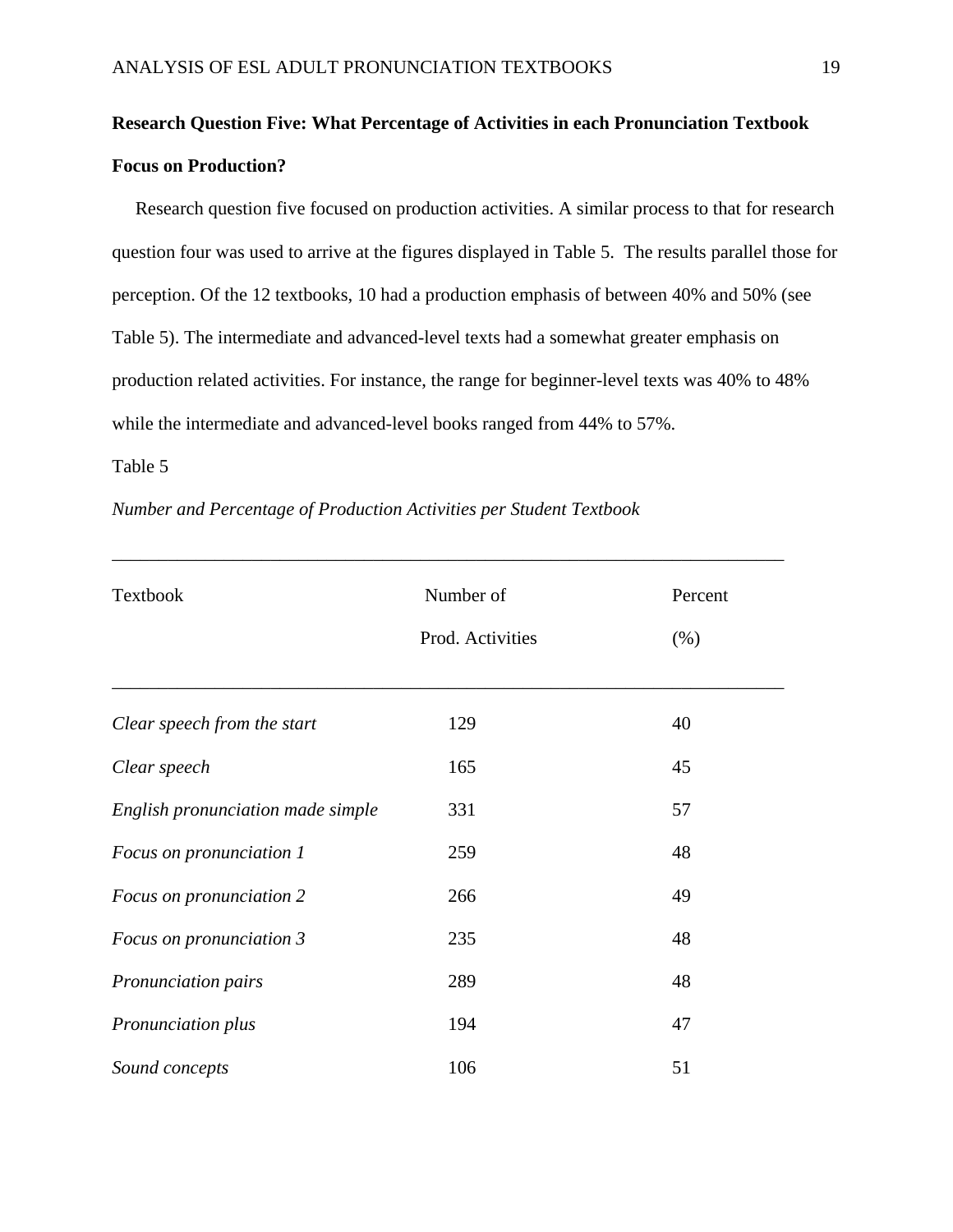| Targeting pronunciation | 179 | 44 |
|-------------------------|-----|----|
| Well said intro         | 139 | 41 |
| Well said               | 145 | 44 |

# **Research Question Six: What Percentage of Activities in each Pronunciation Textbook Focus on both Perception and Production?**

\_\_\_\_\_\_\_\_\_\_\_\_\_\_\_\_\_\_\_\_\_\_\_\_\_\_\_\_\_\_\_\_\_\_\_\_\_\_\_\_\_\_\_\_\_\_\_\_\_\_\_\_\_\_\_\_\_\_\_\_\_\_\_\_\_\_\_\_\_\_\_\_

 Regarding research question six, activities containing both perception and production foci were totaled and corresponding percentages were calculated using the same process as for the individual foci. The tasks in research question six are the same tasks as in research question four and five. The figures in Table 6 simply show how many activities contained both perception and production together. The range among textbooks was 37% to 48% (see Table 6). There was less variability than for the individual perception and production tasks, and there were similar percentages of mixed tasks in beginner and advanced-level textbooks.

### Table 6

| Textbook                          | Number of Mixed         | Percent |
|-----------------------------------|-------------------------|---------|
|                                   | Percep. and Prod. Tasks | (% )    |
|                                   |                         |         |
|                                   |                         |         |
| Clear speech from the start       | 118                     | 37      |
| Clear speech                      | 153                     | 41      |
| English pronunciation made simple | 217                     | 37      |
| Focus on pronunciation 1          | 246                     | 45      |

*Number and Percentage of Both Perception and Production Activities per Student Textbook*  \_\_\_\_\_\_\_\_\_\_\_\_\_\_\_\_\_\_\_\_\_\_\_\_\_\_\_\_\_\_\_\_\_\_\_\_\_\_\_\_\_\_\_\_\_\_\_\_\_\_\_\_\_\_\_\_\_\_\_\_\_\_\_\_\_\_\_\_\_\_\_\_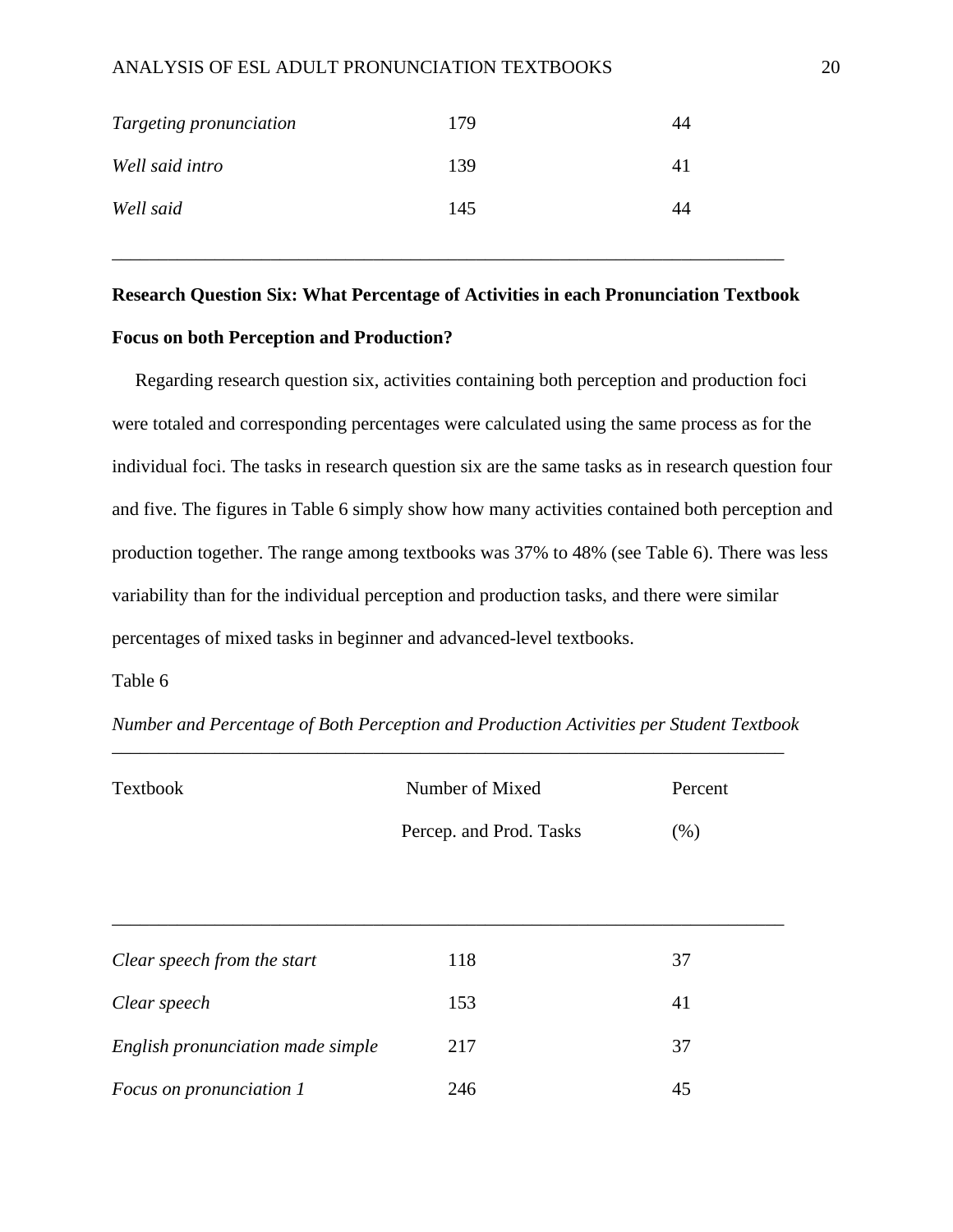| Focus on pronunciation 2   | 262 | 48 |
|----------------------------|-----|----|
| Focus on pronunciation 3   | 228 | 46 |
| <i>Pronunciation pairs</i> | 281 | 47 |
| <b>Pronunciation plus</b>  | 181 | 44 |
| Sound concepts             | 85  | 41 |
| Targeting pronunciation    | 165 | 40 |
| Well said intro            | 131 | 39 |
| Well said                  | 132 | 40 |
|                            |     |    |

# **Research Question Seven: What Percentage of Activities in each Pronunciation Textbook has a Segmental Focus?**

\_\_\_\_\_\_\_\_\_\_\_\_\_\_\_\_\_\_\_\_\_\_\_\_\_\_\_\_\_\_\_\_\_\_\_\_\_\_\_\_\_\_\_\_\_\_\_\_\_\_\_\_\_\_\_\_\_\_\_\_\_\_\_\_\_\_\_\_\_\_\_\_

 In responding to research question seven, some activities were coded as both segmental and suprasegmental and were thus counted twice. Therefore, the total number of activities is higher than the actual number of activities. Segmental emphasis among textbooks had a wide span, with a range from 32% to 90% (see Table 7). *English pronunciation made simple* (Dale & Poms, 2005) was an outlier at 90% and skewed the results; as the next closest percentage was 64%. The range for beginner textbooks was considerable, from 43% to 64%, but the more advancedlevel texts ranged from 32% to 90%. No patterns were evident across textbook series. Eight of the twelve texts had a segmental emphasis of approximately 40-60%.

### Table 7

*Number and Percentage of Segmental Activities per Student Textbook* 

Textbook Number of Percent

\_\_\_\_\_\_\_\_\_\_\_\_\_\_\_\_\_\_\_\_\_\_\_\_\_\_\_\_\_\_\_\_\_\_\_\_\_\_\_\_\_\_\_\_\_\_\_\_\_\_\_\_\_\_\_\_\_\_\_\_\_\_\_\_\_\_\_\_\_\_\_\_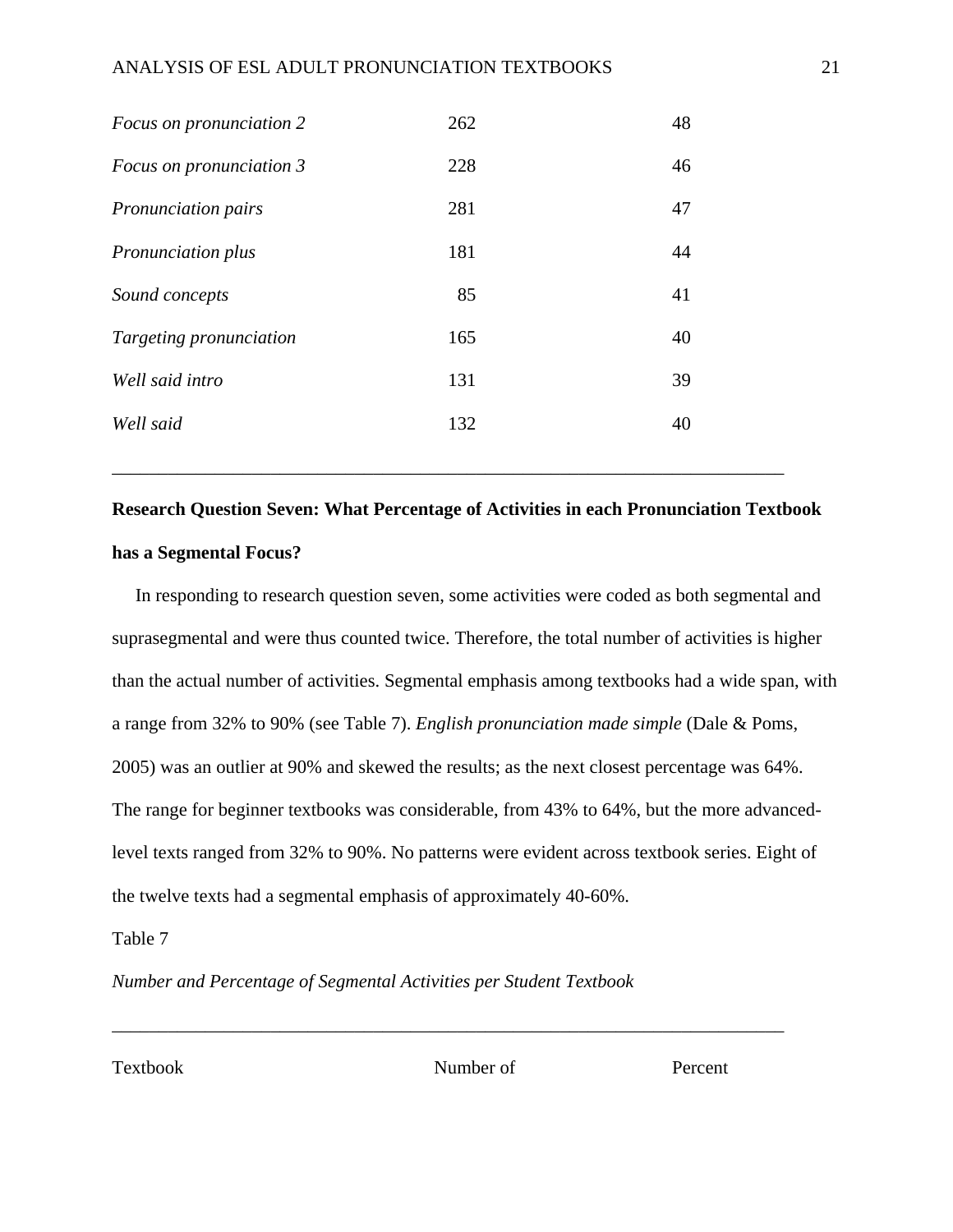|                                   | <b>Segmental Activities</b> | (%) |  |
|-----------------------------------|-----------------------------|-----|--|
| Clear speech from the start       | 88                          | 43  |  |
| Clear speech                      | 93                          | 40  |  |
| English pronunciation made simple | 334                         | 90  |  |
| Focus on pronunciation 1          | 144                         | 48  |  |
| Focus on pronunciation 2          | 183                         | 57  |  |
| Focus on pronunciation 3          | 133                         | 49  |  |
| Pronunciation pairs               | 217                         | 64  |  |
| Pronunciation plus                | 109                         | 48  |  |
| Sound concepts                    | 54                          | 37  |  |
| Targeting pronunciation           | 79                          | 32  |  |
| Well said intro                   | 111                         | 51  |  |
| Well said                         | 113                         | 55  |  |
|                                   |                             |     |  |

# **Research Question Eight: What Percentage of Activities in each Pronunciation Textbook has a Suprasegmental Focus?**

\_\_\_\_\_\_\_\_\_\_\_\_\_\_\_\_\_\_\_\_\_\_\_\_\_\_\_\_\_\_\_\_\_\_\_\_\_\_\_\_\_\_\_\_\_\_\_\_\_\_\_\_\_\_\_\_\_\_\_\_\_\_\_\_\_\_\_\_\_\_\_\_

 To answer research question eight, the suprasegmental emphasis was computed using the same process as that for segmentals. Table 8 indicates that suprasegmental emphasis varied greatly among textbooks with a range between 11% and 69%. A vast difference was observed between beginner-level and advanced-level books (see Table 8). *English pronunciation made* s*imple* (Dale & Poms, 2005) had only 11% suprasegmental activities, far fewer than any other text. Ten of the twelve textbooks had a suprasegmental focus of between 40 to 60%. Two of the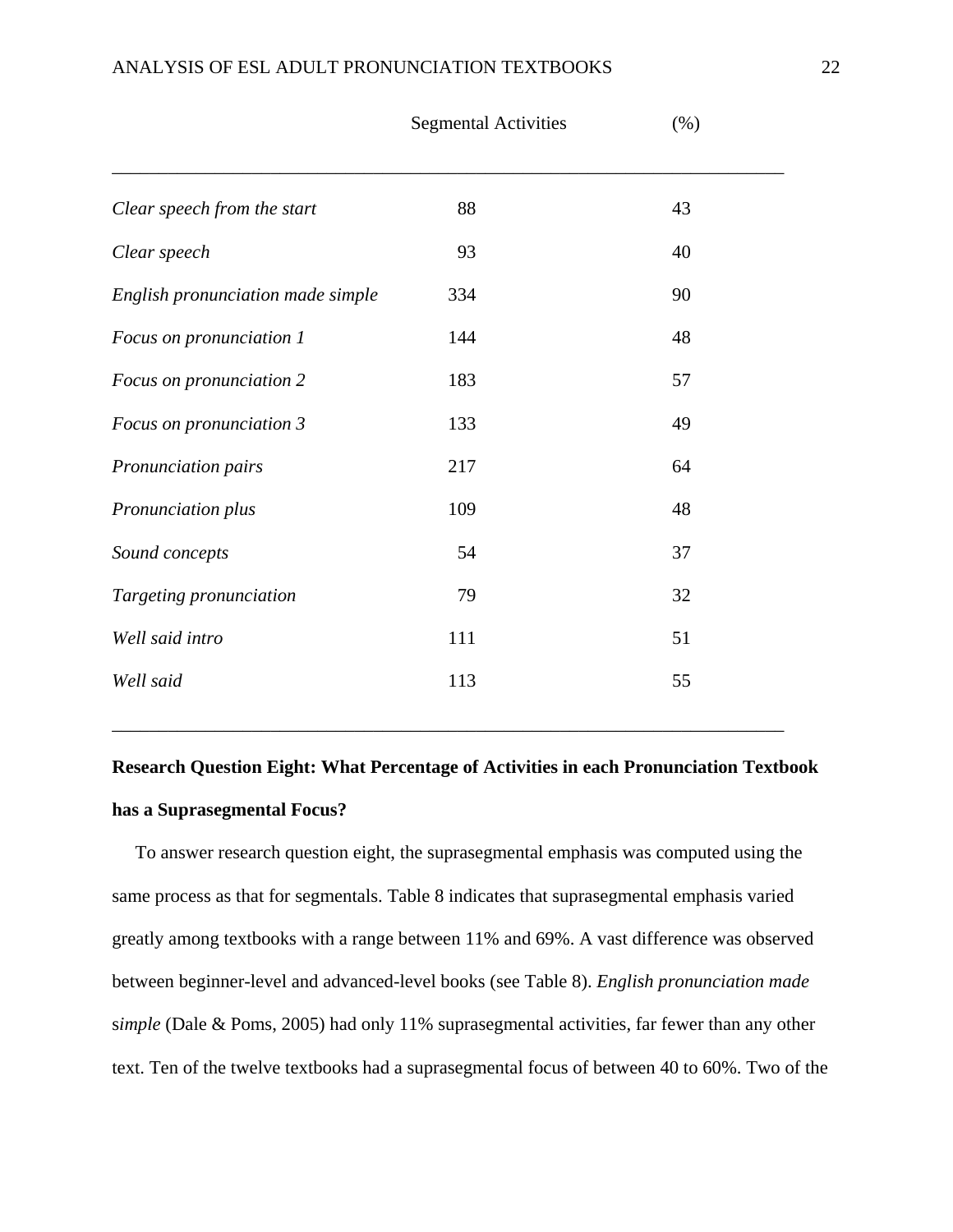four beginner texts had more than a 50% emphasis on suprasegmentals and a third was close at 49%. Of the eight higher-level books, five contained more than a 50% focus on suprasegmentals. Table 8

\_\_\_\_\_\_\_\_\_\_\_\_\_\_\_\_\_\_\_\_\_\_\_\_\_\_\_\_\_\_\_\_\_\_\_\_\_\_\_\_\_\_\_\_\_\_\_\_\_\_\_\_\_\_\_\_\_\_\_\_\_\_\_\_\_\_\_\_\_\_\_\_

| Number of                        | Percent |
|----------------------------------|---------|
| <b>Suprasegmental Activities</b> | (% )    |
|                                  |         |
| 119                              | 58      |
| 138                              | 60      |
| 39                               | 11      |
| 158                              | 52      |
| 137                              | 43      |
| 140                              | 51      |
| 124                              | 36      |
| 120                              | 52      |
| 94                               | 64      |
| 172                              | 69      |
| 107                              | 49      |
| 91                               | 45      |
|                                  |         |

\_\_\_\_\_\_\_\_\_\_\_\_\_\_\_\_\_\_\_\_\_\_\_\_\_\_\_\_\_\_\_\_\_\_\_\_\_\_\_\_\_\_\_\_\_\_\_\_\_\_\_\_\_\_\_\_\_\_\_\_\_\_\_\_\_\_\_\_\_\_\_\_

*Number and Percentage of Suprasegmental Activities per Student Textbook* 

**Teachers' Resource Manuals**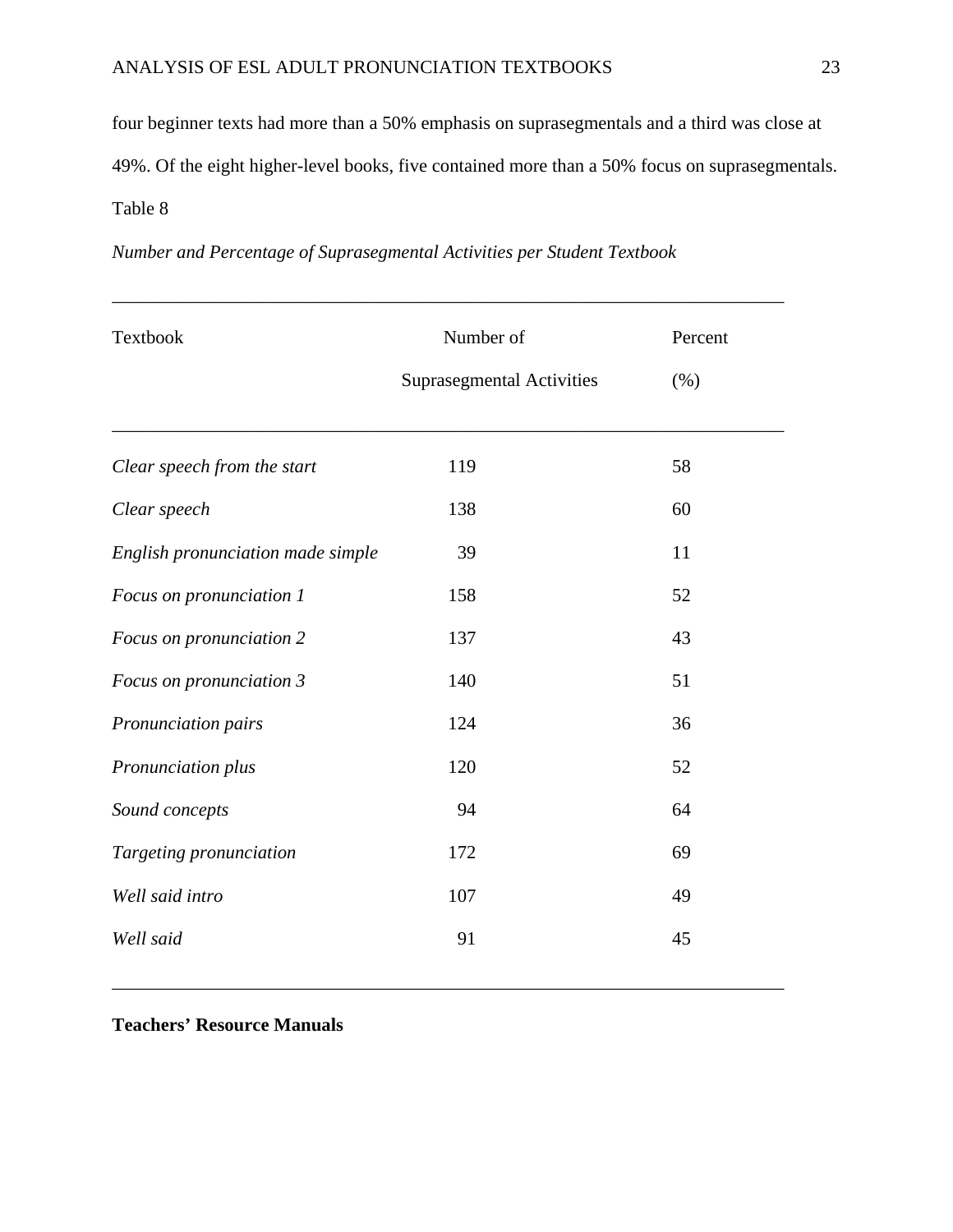The four teachers' manuals were analyzed for teaching tips, instructions provided, and pedagogical content. The information varied so greatly among textbooks that only the most common features were compared.

 **Types of teaching tips.** A wide range of presentation ideas were represented. One helpful tip offered in *Clear speech from the* s*tart* (Gilbert, 2012) and *Pronunciation pairs* (Baker & Goldstein, 2008) was the use of backward buildup practice for the pronunciation of pronouns (e.g., its) and long sentences which targeted rhythm and intonation. An example was provided to explain the term backward buildup. Other resources, such as the text *Jazz chants* (Graham, 1987), were suggested for additional support in teaching rhythm. *Well said* (Grant*,* 2010) provided guidance regarding what to teach if chapters were not presented in sequential order. *Pronunciation practice activities* (Hewings, 2004) and *Well said* (Grant, 2010) presented ideas on how to adapt materials for learners at various language proficiency levels and how to make some activities more communicative. *Pronunciation practice activities* (Hewings, 2004) provided tips on the length of time and preparation materials that were required for each activity. *Pronunciation pairs* (Baker & Goldstein, 2008) provided suggestions for activities to link segmental practice to other class work. For example, to reinforce the vowel sound /iy/ as in the word 'tea', a suggestion was to teach introductions with phrases such as 'pleased to meet you'.

 Additionally, each manual provided tips for error correction, although not all of the corrections suggested would necessarily affect intelligibility. For instance, practice was recommended for the initial consonant sounds  $\frac{d}{dx}$  and  $\frac{d}{dx}$  in the words 'dough' and 'though' and  $\frac{z}{\text{ and } \delta}$  in the words 'Zen' and 'then'.

 Generally, many of the remaining hints were more advice than teaching strategies, such as practicing vocabulary to prepare for a subsequent activity.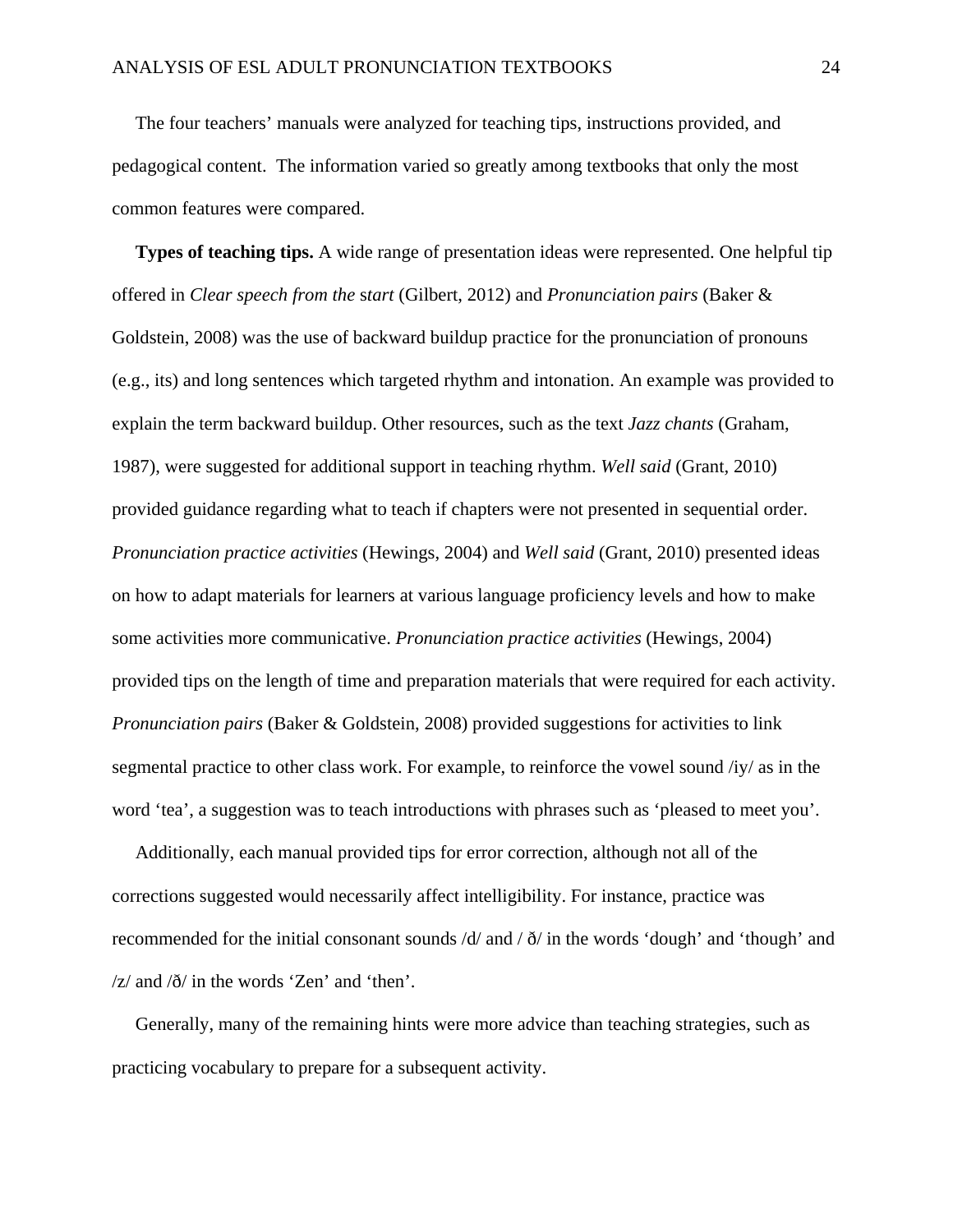**Instructions.** A wide range of instructions were provided. First, all of the texts included a diagnostic assessment tool, although two of the four books did not provide explicit instructions on how to administer or score the test and only one contained a sample score sheet. Second, *Pronunciation pairs* (Baker & Goldstein, 2008) presented explanations on typical segmental pronunciation difficulties learners were likely to have followed by instructions on how to make individual sounds, although some terminology was presented later in the book. For example, an instruction for variations in the vowel sound  $/\sqrt{\Lambda}$  contained information for the sound being longer before a voiced consonant, yet voicing was explained in a later chapter, so the instructions for teaching the sound were incomplete. Third, only *Clear speech from the start* (Gilbert, 2012) contained a glossary of terms; *Pronunciation practice activities* (Hewings, 2004) explained key terms in the introduction section. Fourth, a wide variety of specific reminders to monitor features such as linking, producing a rise or fall in intonation, and focusing on word or sentence stress occurred; however, many were vague reminders to monitor pronunciation. Finally, other instructions directed L2 teachers to model, read, and review rules with learners.

 Generally, *Clear speech from the start* (Gilbert, 2012) and *Well said* (Grant, 2010) appeared to provide the clearest instructions and rationale for activities.

 **Pedagogical content.** The activities described in *Clear speech from the start* (Gilbert, 2012), *Pronunciation practice activities* (Hewings, 2004), and *Well said* (Grant, 2010) were based on pedagogical principles. In describing the rationale for many tasks, researchers were cited. Much of the research was related to features that affect intelligibility, such as mispronunciation of individual vowel and consonant sounds, word and sentence stress, and intonation. However, content in the student textbooks did not consistently address the most important segmental sounds or rationales concerning the intended meaning of particular intonation patterns (e.g., new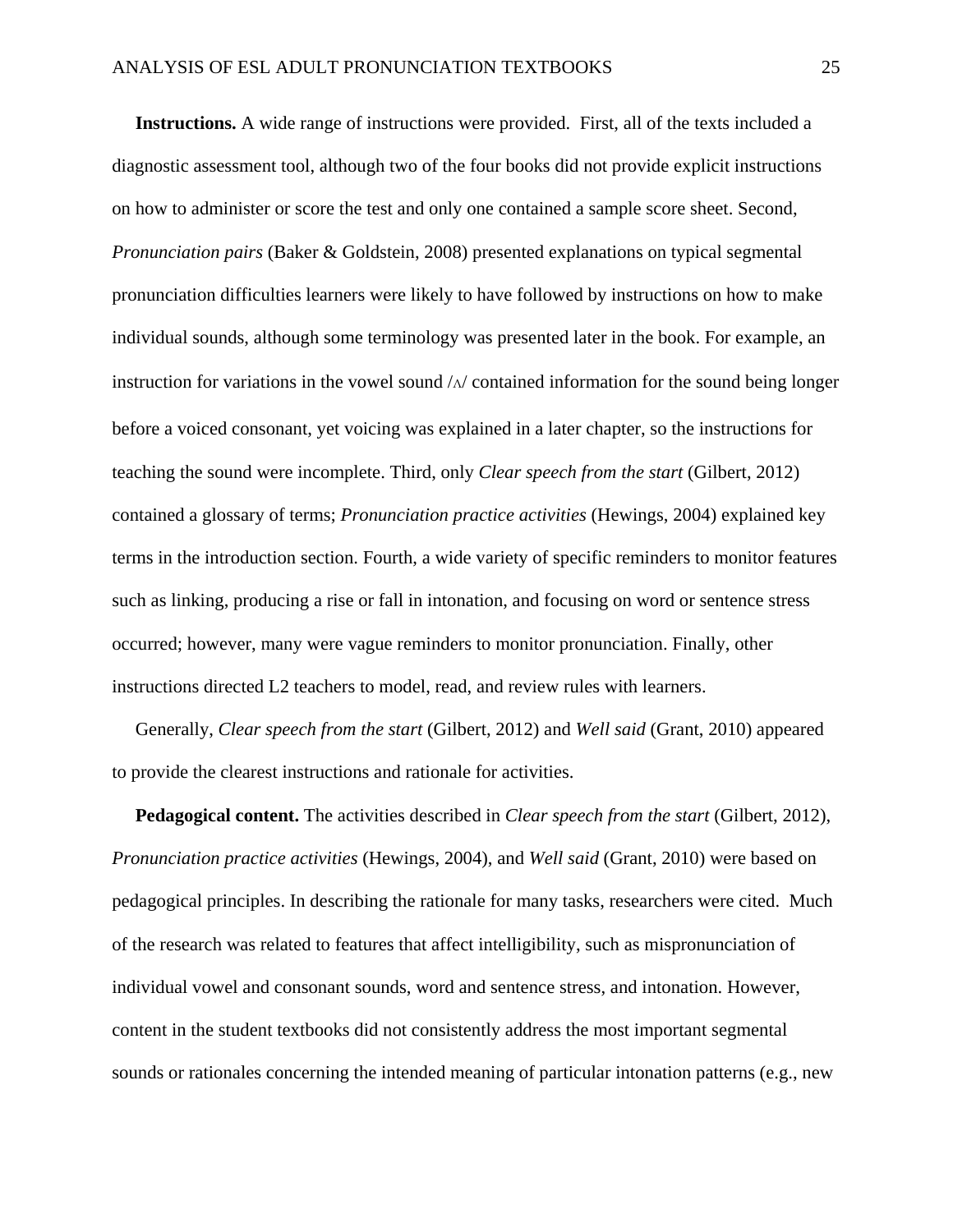and contrasting information). These three texts also contained a bibliography of references and pronunciation-specific textbooks as well as a list of scholarly journal articles to support instructors. *Pronunciation pairs* (Baker & Goldstein, 2008) tended to emphasize information on difficulties that learners would likely encounter with segmental and suprasegmental features although pedagogical support was not noticeably evident.

#### **Discussion**

 The results indicated that pronunciation textbooks varied greatly in content and that careful consideration is required in choosing a text to best meet the needs of ESL learners. This discussion will address the results of each research question individually.

### **Communicative Activities**

 In general, the data indicate that a greater percentage of communicative activities were represented in more advanced-level textbooks than beginner-level books. A reason for this may be that limited language proficiency at a novice level would require practice tasks with less complex communicative exchanges.

 Conversely, the data showed that seven texts were comprised of fewer than 40% communicative activities. Levis and Grant (2003) commented that "although current pronunciation-based texts include communicative activities, most are organized around pronunciation features" (p. 14). Celce-Murcia et al. (2010) suggested a five-stage communicative framework for pronunciation lessons, which included "analysis and consciousness raising to listening discrimination and finally production" (p. 45). As production is the final stage, this could explain why many pronunciation tasks tend to be more controlled and less communicative in practice.

### **Contextualized Activities**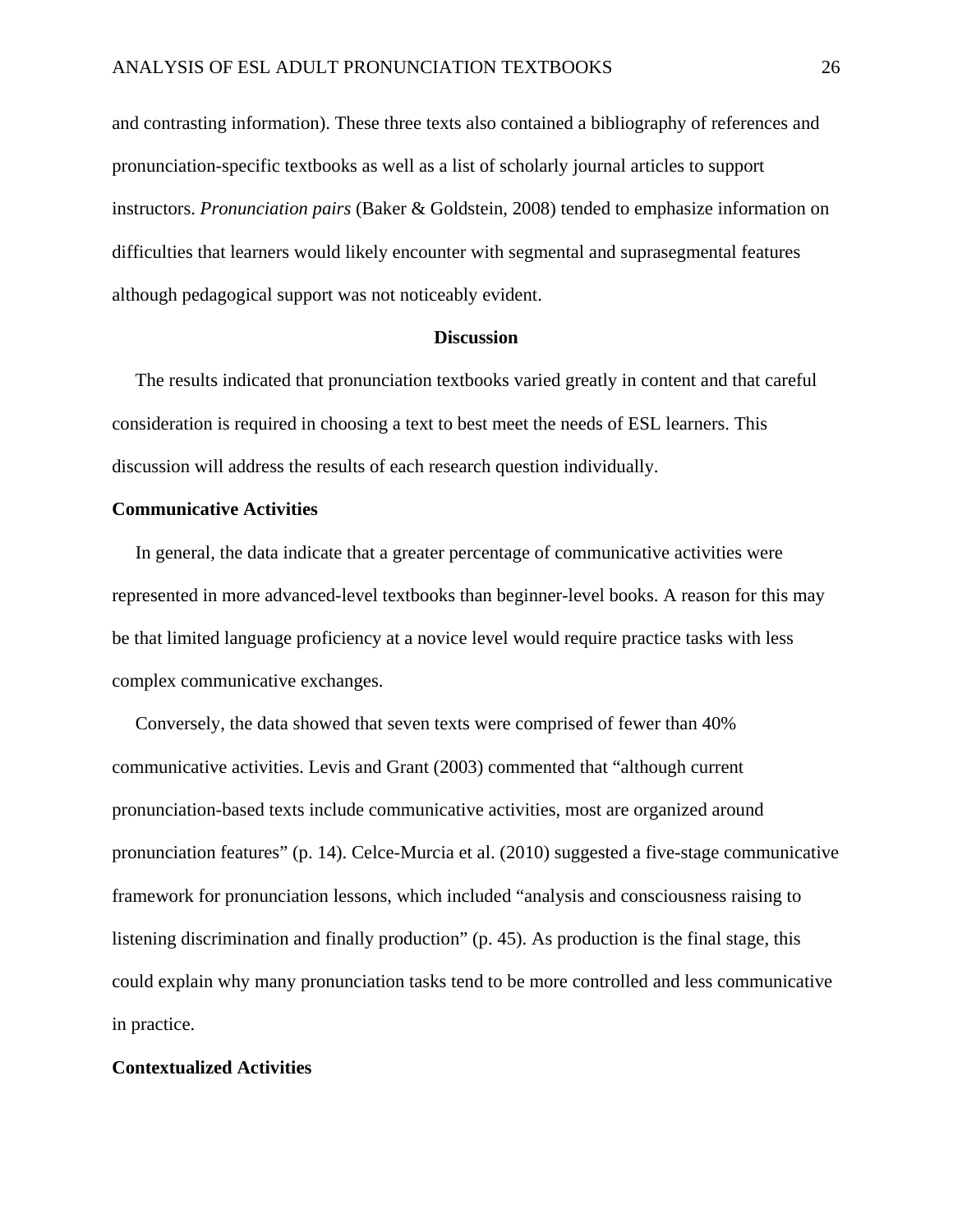The data indicated that contextualization of activities varied greatly (12% to 30%) with beginner textbooks displaying more disparity. According to Isaacs (2009), "currently existing instructional materials on pronunciation do not fit the bill in terms of providing authentic, context-rich activities that provide focused practice for the specific area of pronunciation to be targeted, nor do they always draw on research evidence" (p. 4). Isaacs's argument is supported by the level of inconsistency and low percentages of contextualized activities throughout the texts that were examined in this study.

#### **Spiraled Activities**

 The data indicated that a small percentage of content was spiraled. Nine of the 12 textbooks examined contained fewer than 15% of revisited pronunciation points. This information is consistent with the findings of Derwing et al. (2012) on general-skills ESL textbooks in which they discovered that only one series of books in the 12 that were analyzed repeatedly returned to a pronunciation topic that was previously presented. The researchers made the following comment:

 Changing one's pronunciation requires monitoring one's own speech and noticing errors, as well as making adjustments to productions in real time. The complexity of this task suggests that it is important for textbooks to review individual pronunciation features repeatedly and to link pronunciation to other language content for reinforcement. (Derwing et al., 2012, p. 26)

### **Perception Focus**

 In examining perception-related activities, the data indicated that beginner-level texts had a slightly higher focus than advanced-level books, with 52% to 60% and 44% to 57% respectively (see Table 4). Of the 12 texts, 10 had between 50% and 60% perception-related activities.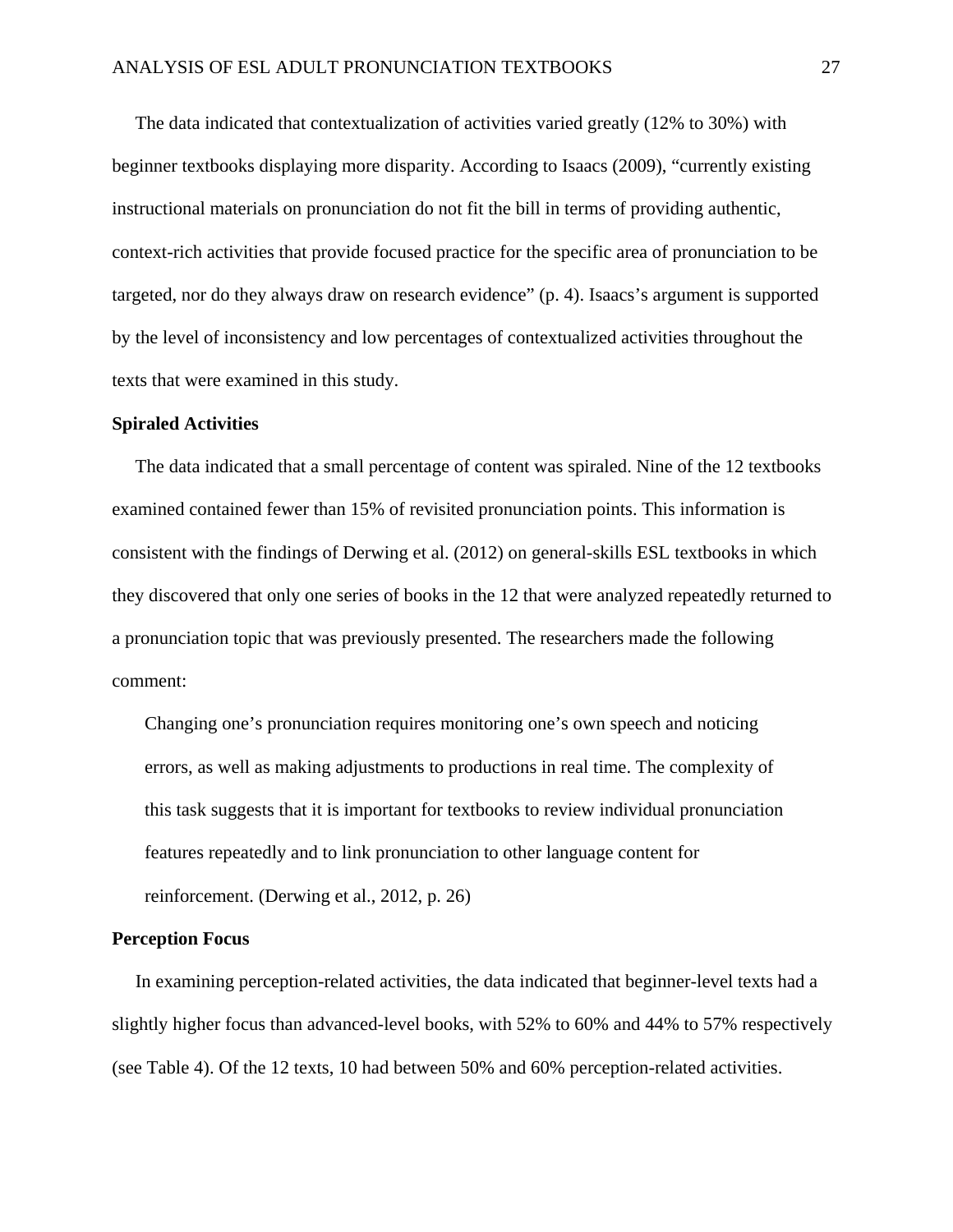Derwing and Munro (2005) explained that "numerous studies have suggested than many L2 production difficulties are rooted in perception. Evidence also indicates that appropriate perceptual training can lead to automatic improvement in production" (p. 388). This research may offer a rationale for the high concentration of perception-focused activities in the present study and the common use of discrimination tasks in the textbooks that were examined. It is possible that some textbook publishers consider perception-related research in the selection of activities.

### **Production Focus**

 Regarding the data on production, the range for beginner to advanced level texts was 40% to 48% and 44 to 57% respectively (see Table 5). It appears that production-focused activities increased slightly in the books targeted at higher language proficiency levels. On the other hand, 10 textbooks had a strong emphasis on production of between 40% and 50%. A possible explanation could be the belief held by some textbook authors that production practice enhances listening. For example, Gorsuch (2001) reported one author's support for speech production and practice as "a means to be able to hear the sounds of English speech" (p. 122). Perhaps, other textbook authors share this belief.

### **Both Perception and Production Foci**

 In examining the data for combined perception and production, nine books contained 40% to 48% of activities with both foci. Theories regarding the relationship between perception and production differ in the literature. For instance, Gorsuch (2001) reported that "if L2 learners do make use of a single shared mental representation for both speech perception and production, it may be that improvement in one area may result in improvement in another although any such improvement may not be parallel" (p. 122). Second, Brière (1966) showed that a focus on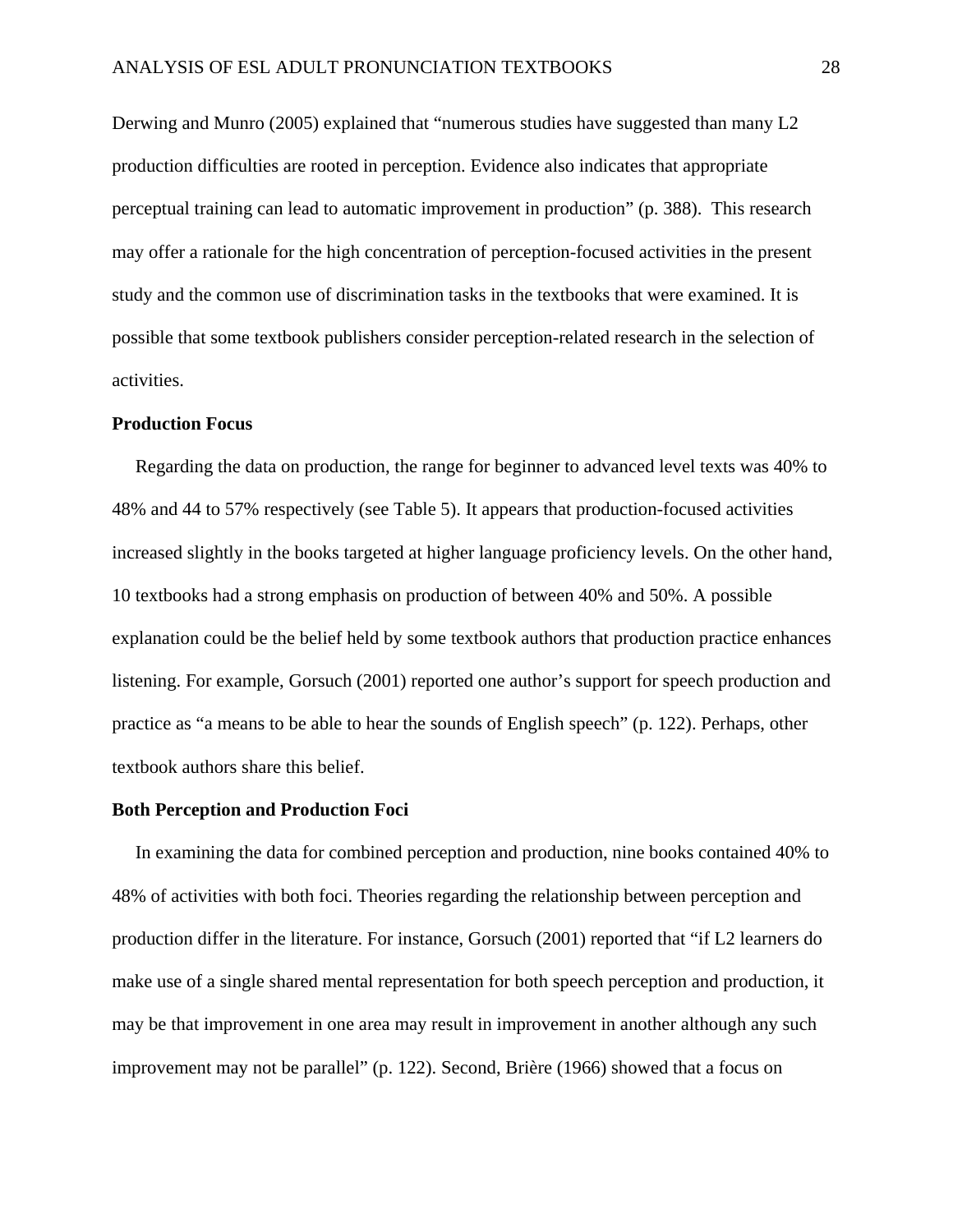perception results in better production of L2. Third, Lightbown, Halter, White, and Horst (2002), conducted a follow-up study of grade 8 students after six years in a comprehension-based ESL program (e.g., reading and listening) and compared them with ESL learners who had studied for the same period of time in a regular program (e.g., including listening and oral production as well as reading and writing). The researchers found that although the students in the perceptionbased program had comparable comprehension levels to the students in the regular program, the additional scaffolding that was provided during instruction in the regular program appeared to enhance those students' oral English skills. The researchers suggested that "beyond the beginner level, continued development in the second language…is enhanced by opportunities for output practice as well as feedback and guidance from a teacher" (p. 452). Finally, research by Darcy et al. (2012) indicated that a focus on both perception and reception are necessary for pronunciation enhancement. This research may provide support for the consistent representation of both perception and production tasks found in the current study.

### **Segmental Emphasis**

 Segmental focus among the textbooks varied tremendously; however, only two books contained less than 40% segment-related activities, and eight texts had a range of 40% to 60% (see Table 7). Yet, Munro et al. (2006) cautioned that it is important to focus attention on the sounds that most affect intelligibility and comprehensibility. Foote et al. (2011) observed that "one of the most common activities used to practice segmental distinctions is minimal pairs, words that differ by one sound such as bug/rug or hat/hate" (p. 5). The researchers recommended that minimal pairs be chosen carefully and said, "A concept that is useful in determining which sounds to teach is that of functional load (FL) (Catford, 1987). A phoneme with a high FL is more likely to be important in distinguishing between two words than one with low FL" (p. 5).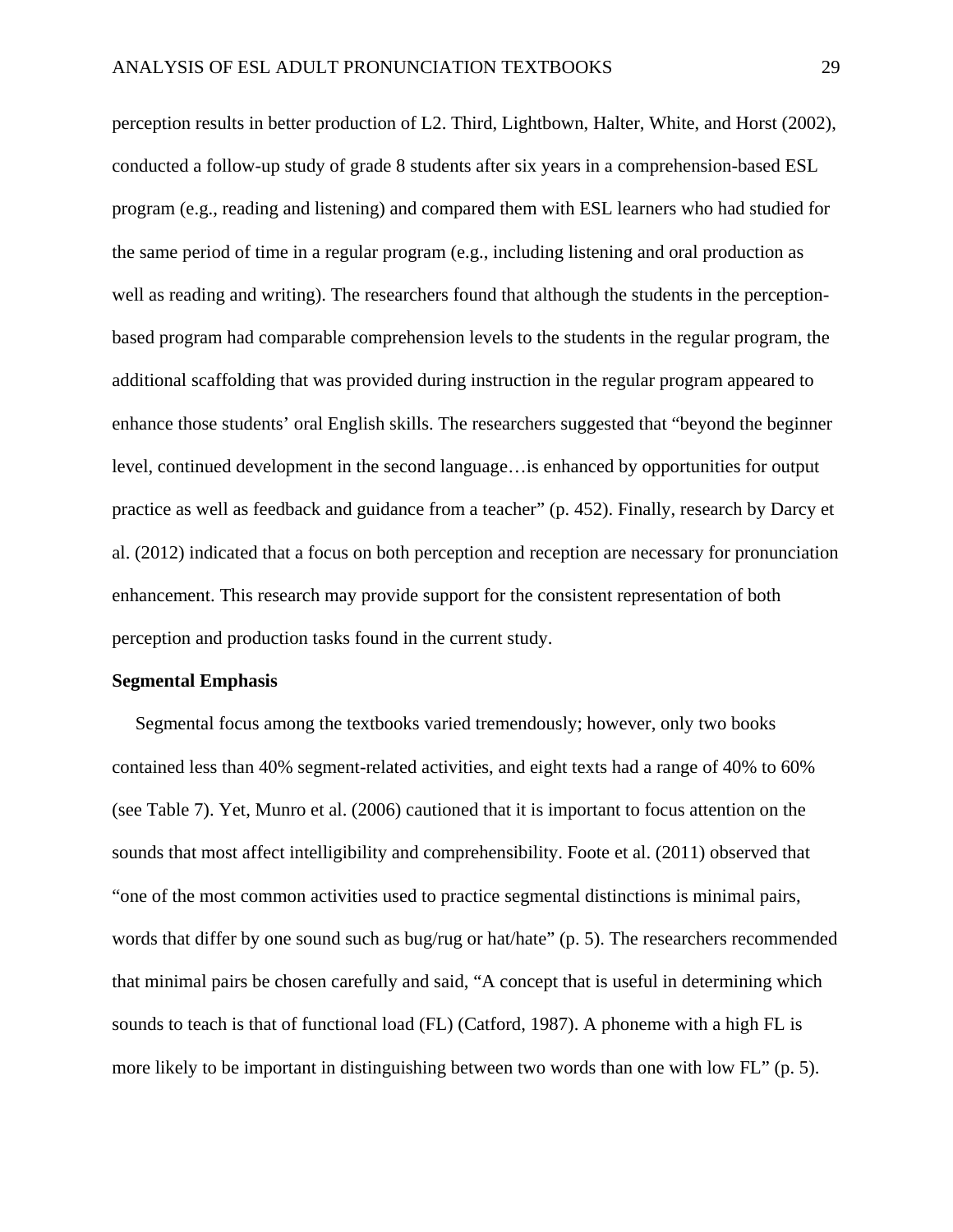For example, according to Catford's (1987) Relative Functional Load Table (p. 89), the vowel contrast in the word pairs 'pull' and 'pole' is ranked considerably lower in the hierarchy than in the word pairs 'bit' and 'bat'. In addition, all of the textbooks placed more emphasis on consonants than vowels, likely because there are more consonants.

### **Suprasegmental Emphasis**

 Although the texts varied considerably, 10 textbooks had a 40% to 60% emphasis on suprasegmental features (see Table 8). Also, five of the eight advanced-level books and three of the four beginner-level texts had more than a 50% focus on suprasegmentals. Trofimovich and Baker (2006) noted that suprasegmental features play a role in foreign accents at all levels of experience. This may explain why the beginner textbooks had a high focus in this area.

 Several studies have discussed the importance of suprasegmental features for pronunciation. For example, Derwing and Rossiter (2003) examined pronunciation changes that resulted in intermediate ESL learners over a 12-week period. One group received instruction in segmental features (vowels and consonants), another in global features (e.g., stress and intonation), and a third group received no particular pronunciation instruction. Learners were rated at the beginning (Time 1) and the end (Time 2) of the instruction. Findings suggested that " the only group that showed overall improvement over time was the Global instruction group, whose ratings of comprehensibility and fluency were significantly higher at Time 2" (p. 13). Moreover, Hahn (2004) confirmed the importance of primary stress on intelligibility in her research. In addition, Field (2005) reported that the incorrect position of lexical stress affected intelligibility. Finally, Foote et al. (2011) expressed the view that "a good pronunciation textbook should have a balance between practice on individual sounds and work on prosodic variables. There is little purpose in having students practice isolated phrases because intonation and stress are better understood in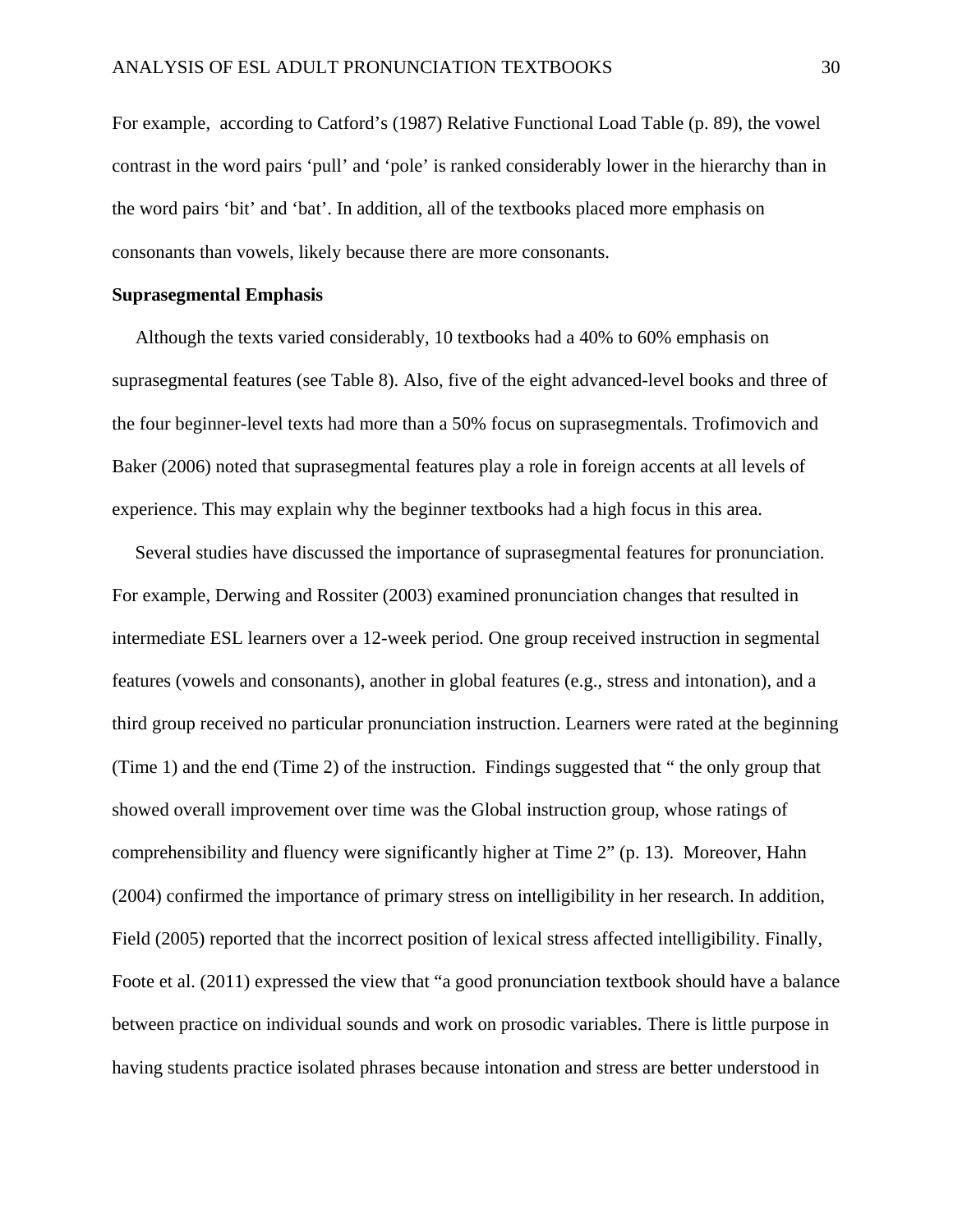context" (p. 20). The findings of the textbook coverage in the current study appear to reflect the research findings which suggest that a balance should be struck between segmentals and suprasegmentals.

### **Instructors' Manuals**

 Overall, it seemed clear that publishers of ESL instructors' manuals recognize that certain features of pronunciation are more important to teach because of their impact on communication and intelligibility. However, gaps were evident by the limited number of teaching tips. This could be explained by Celce-Murcia et al.'s (2010) interpretation of Communicative Language Teaching in which they state that many advocates have not "developed an agreed-upon set of strategies for teaching pronunciation communicatively" (p. 9). This may be reflected in publishers' materials as well.

 Regarding instructions, the range was broad. In materials development, Tomlinson (2003) suggested that the following criteria-related questions be asked "are the instructions: succinct? sufficient? self-standing? standardized? separated? sequenced? staged? Such a subdivision can help to pinpoint specific aspects of the materials which could gain from revision or adaptation" (p. 28). These criteria were not consistent in the texts that were examined here. Some instructions were explicit although many were missing, vague, or unsequenced.

 In addition, pedagogical content varied across textbooks. Three books contained a pedagogical rationale for activities; however, the amount of detail and explanation of the rationale varied. The other text contained little pedagogical content. This corresponds with research by Derwing et al. (2012) on ESL general skills textbooks. As directions to instructors varied greatly, their suggestion was "in most instances, more explicit information about the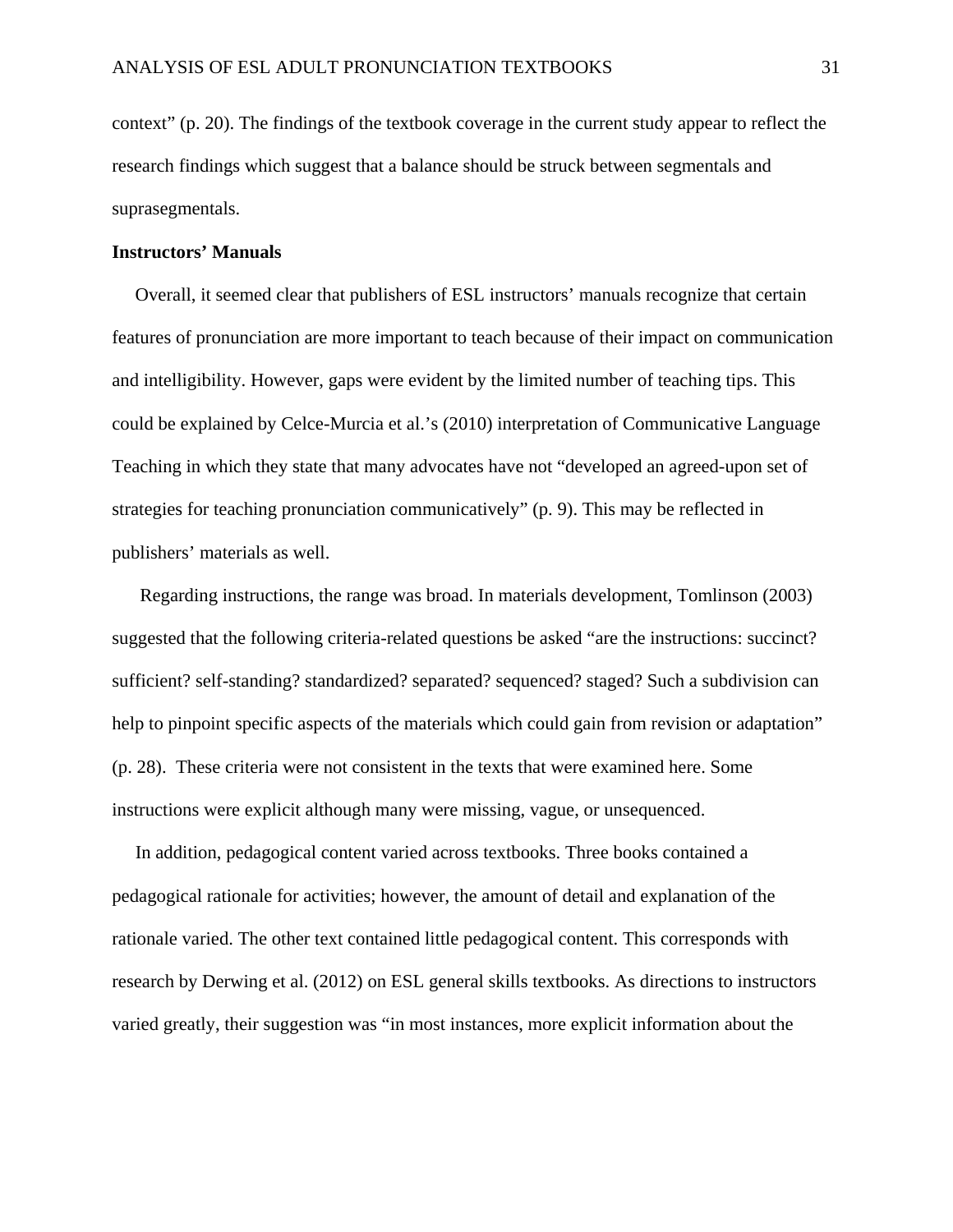nature of the pronunciation foci would provide teachers with a rationale for the activity and guidance to help them explain the activities to students" (p. 36).

 There are limitations to the current study. First, no measure of inter-rater reliability was made because the coding of activities was carried out by only one person. Second, consistency in coding within and between textbooks may have varied due to the wide range of activities and the subsections within a single activity. To strengthen the results of this study, reliability would need to be addressed. Also, a greater number of textbooks could be examined.

### **Recommendations and Conclusion**

 This study fills a gap in the literature as it examined the content of pronunciation-specific textbooks. Derwing et al. (2012) examined how well general skills ESL textbooks addressed pronunciation. The two studies have a number of similar findings. First, both demonstrated that spiraling of activities is extremely limited. Second, the degree to which segments and suprasegmentals were included varied across textbooks. Although some pronunciation textbooks had a more even balance of these features, a similar recommendation to that for general-skills ESL books can be made in that publishers should consider functional load in the selection of segmental materials and activities. Third, more explicit instructions and explanations of activities would provide added support for L2 learners and educators. Since many instructors lack formal training in pronunciation, greater attention to sound pedagogical principles, particularly in teachers' manuals, could provide guidance for educators in setting instructional goals and enhancing pronunciation teaching. Further collaboration among educators, researchers and publishers is necessary.

 Additional findings from the current study showed that more communicative and contextualized activities are required. Isaacs et al. (2009) noted that there is an "existing gap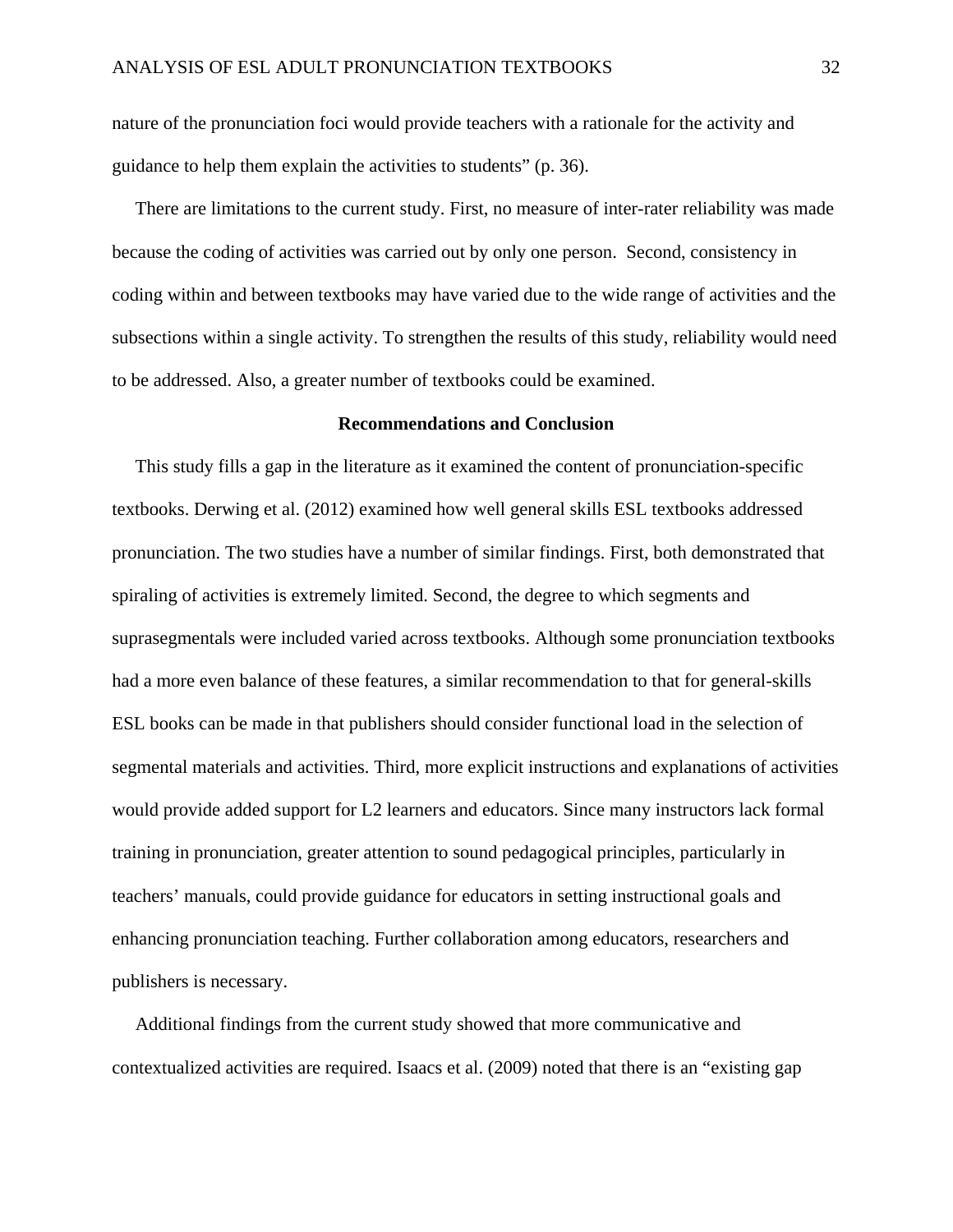between pronunciation and communicatively orientated instruction" (p. 4). She also conveyed a similar message regarding contextualized materials.

 Finally, less variability was observed in combined perception and production foci although percentages of combined activities were slightly fewer in lower-level textbooks. Darcy et al. (2012) argued that one objective of pronunciation instruction is to focus on both perception and production skills. " Research also suggests that providing pronunciation instruction early could maximize the benefits of L2 exposure… because the bulk of perceptual and phonetic learning in the late-onset SLA takes place within the first year of intensive exposure to the L2" (p. 94). The authors suggested that pronunciation instruction be introduced in the early stages of SLA rather than only at more advanced proficiency levels. As limited pronunciation materials appear to exist at beginner levels, publishers may want to consider focusing on this area in the future.

 As a result of this study, an overview of content in pronunciation-specific textbooks has been established. A clearer picture is available regarding percentages of activities with instructional foci on perception, production, segmental, suprasegmental and the extent to which activities are communicative, spiraled and contextualized. Further research is required to assess the variety of tasks types (e.g., listen and repeat, sound discrimination) and the effectiveness of these activities, to determine whether adequate coverage exists in the areas that affect intelligibility.

 In conclusion, the findings of this study show that pronunciation textbooks vary greatly in content and quality. It is unrealistic to presume that textbooks can address all of the needs of individual L2 learners and instructors or that they can be used as the sole source for pronunciation programs; nevertheless, they do provide structure and guidance for educators. To help support instructors in choosing a pronunciation textbook, an annotated bibliography is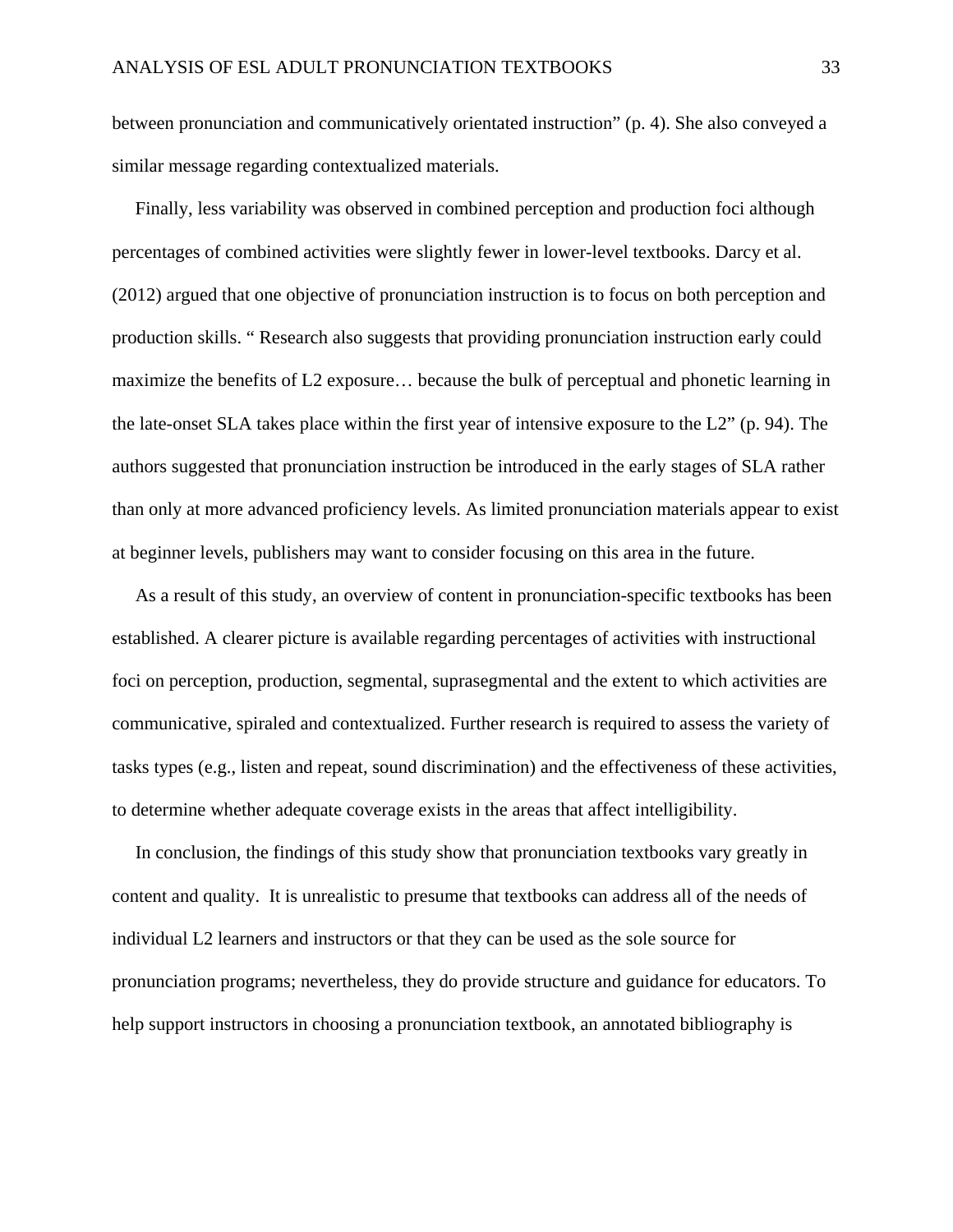included with this study (see Appendix B). Remarks made in the annotation are solely the opinion of the author and are not intended to promote or discredit any of the textbooks.

 Finally, to improve the quality of pronunciation instruction and enrich the learning experience of students, educators must be accountable and committed to self enhancement and professionalism. Attending conferences (e.g., Pronunciation in Second Language Learning and Teaching, TESL Canada, and TESOL), taking a personal interest in pronunciation by reading and discussing current literature and sharing it with colleagues, and attending local TESL meetings and workshops are ways to gain background knowledge in the absence of formal training. Moreover, instructors should consider taking pronunciation-related credit courses to gain confidence and competence in teaching pronunciation. Perhaps, Massive Open Online Courses (MOOCs) taught by qualified pronunciation professors and linguists will be a viable form of professional development in the future. As educators, it is in our best interest to take the initiative.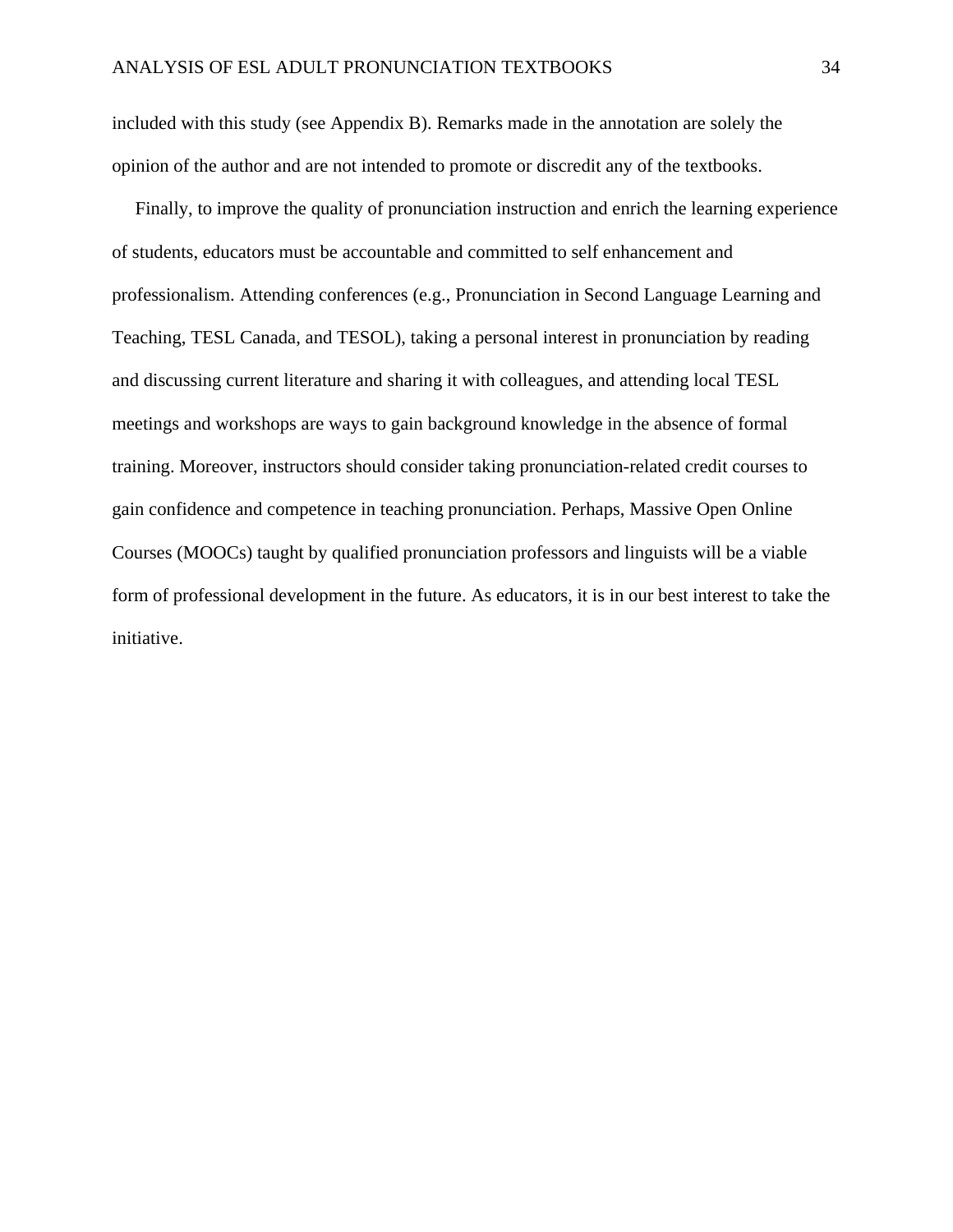#### **References**

- Bragger, J. D., & Rice, D. B. (2000). Foreign language materials: Yesterday, today, and tomorrow. In R. M. Terry (Ed.), *Agents of change in a changing age* (pp. 107-140). Lincolnwood, IL: National Textbook Company.
- Breitkreutz, J. A., Derwing, T. M., & Rossiter, M. J. (2001). Pronunciation teaching practices in Canada. *TESL Canada Journal, 19,* 51-61.
- Brière, E. J. (1966). An investigation of phonological interference. *Language, 42,* 768-796.
- Burgess, J., & Spencer, S. (2000). Phonology and pronunciation in integrated language teaching and teacher education. *System, 28,* 191-215.
- Catford, J. C. (1987). Phonetics and the teaching of pronunciation: A systemic description of English phonology. In J. Morley (Ed.), *Current perspectives on pronunciation: Practices anchored in theory* (pp. 87-100). Washington, DC: TESOL.
- Celce-Murcia, M. (1987). Teaching pronunciation as communication. In J. Morley (Ed.),  *Current perspectives on pronunciation: Practices anchored in theory* (pp. 5-12). Washington, DC: TESOL.
- Celce-Murcia, M., Brinton, D. M., Goodwin, J. M., with Griner, B. (2010). *Teaching pronunciation: A course book and reference guide* (2nd ed.). New York, NY: Cambridge University Press.
- Crystal, D. (2008). *A dictionary of linguistics and phonetics* (6th ed.). Oxford, England: Wiley- Blackwell.
- Darcy, I., Ewert, D., & Lidster, R. (2012). Bringing pronunciation instruction back into the classroom: An ESL teachers' pronunciation "toolbox". In J. Levis & K. LeVelle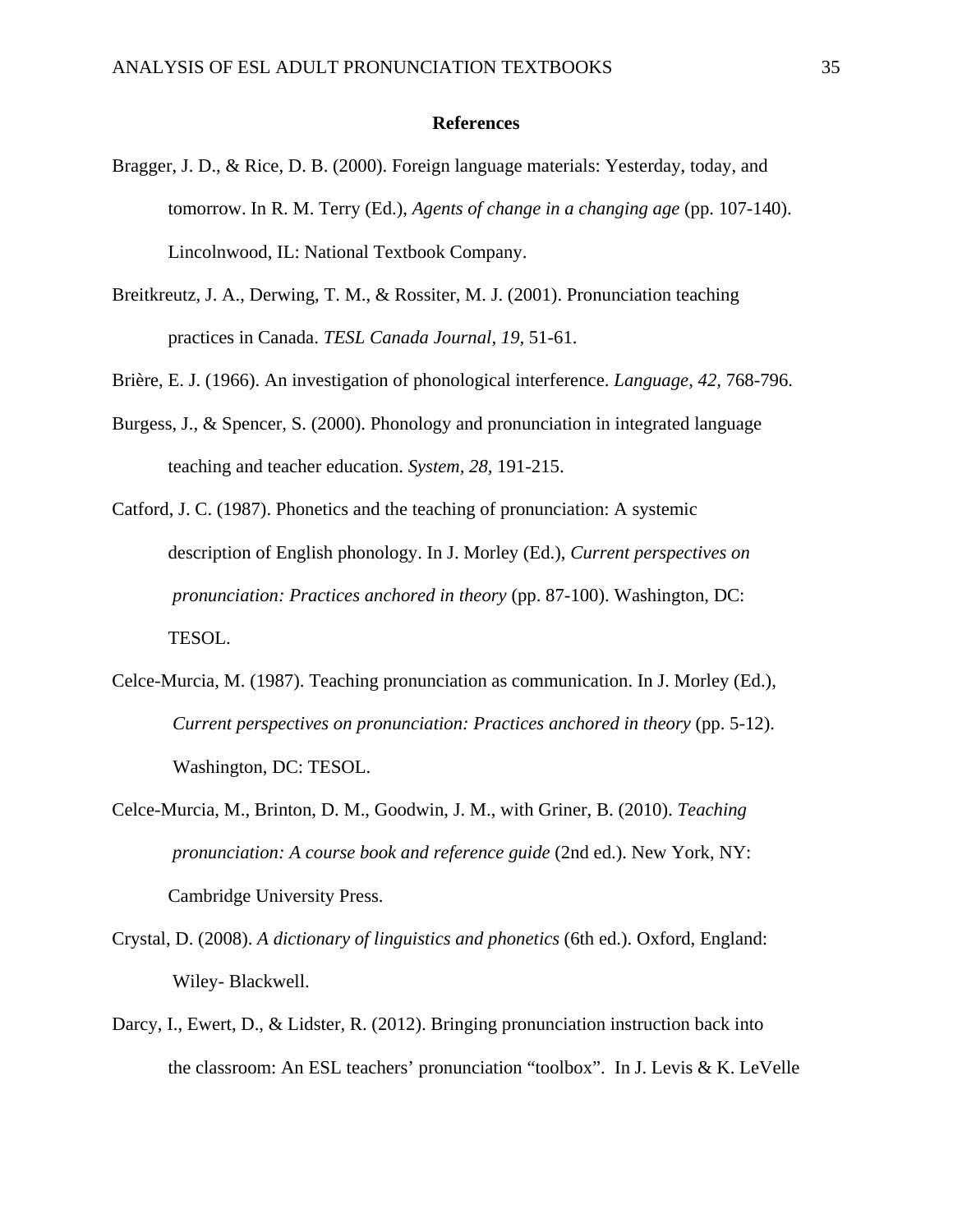(Eds.). *Proceedings of the 3rd pronunciation in second language learning and teaching conference.* Ames, IA: Iowa State University.

- Derwing, T. (2010). Utopian goals for pronunciation teaching. In J. Levis & K. LeVelle (Eds.). *Proceedings of the 1st pronunciation in second language learning and teaching conference.* Ames, IA: Iowa State University.
- Derwing, T. M., Diepenbroek, L. G., & Foote, J. A. (2012). How well do general-skills ESL textbooks address pronunciation? *TESL Canada Journal, 30,* 22-44.
- Derwing, T. M., & Munro, M. J. (2005). Second language accent and pronunciation teaching: A research-based approach. *TESOL Quarterly, 39*, 379-397.
- Derwing, T. M., & Munro, M. J. (2009). Putting accent in its place: Rethinking obstacles to communication. *Language Teaching, 42*, 476-490. doi:10.1017/S026144480800551X
- Derwing, T. M., & Rossiter, M. J. (2002). ESL learners' perception of their pronunciation needs and strategies. *System, 30,* 155-166.
- Derwing, T. M., & Rossiter, M. J. (2003). The effects of pronunciation instruction on the accuracy, fluency, and complexity of L2 accented speech. *Applied Language Learning, 13,* 1-17.
- Field, J. (2005). Intelligibility and the listener: The role of lexical stress. *TESOL Quarterly, 39*, 399-423.
- Foote, J. A., Holtby, A. K., & Derwing, T. M. (2011). Survey of the teaching of pronunciation in adult ESL programs in Canada, 2010. *TESL Canada Journal, 29,*  1-22.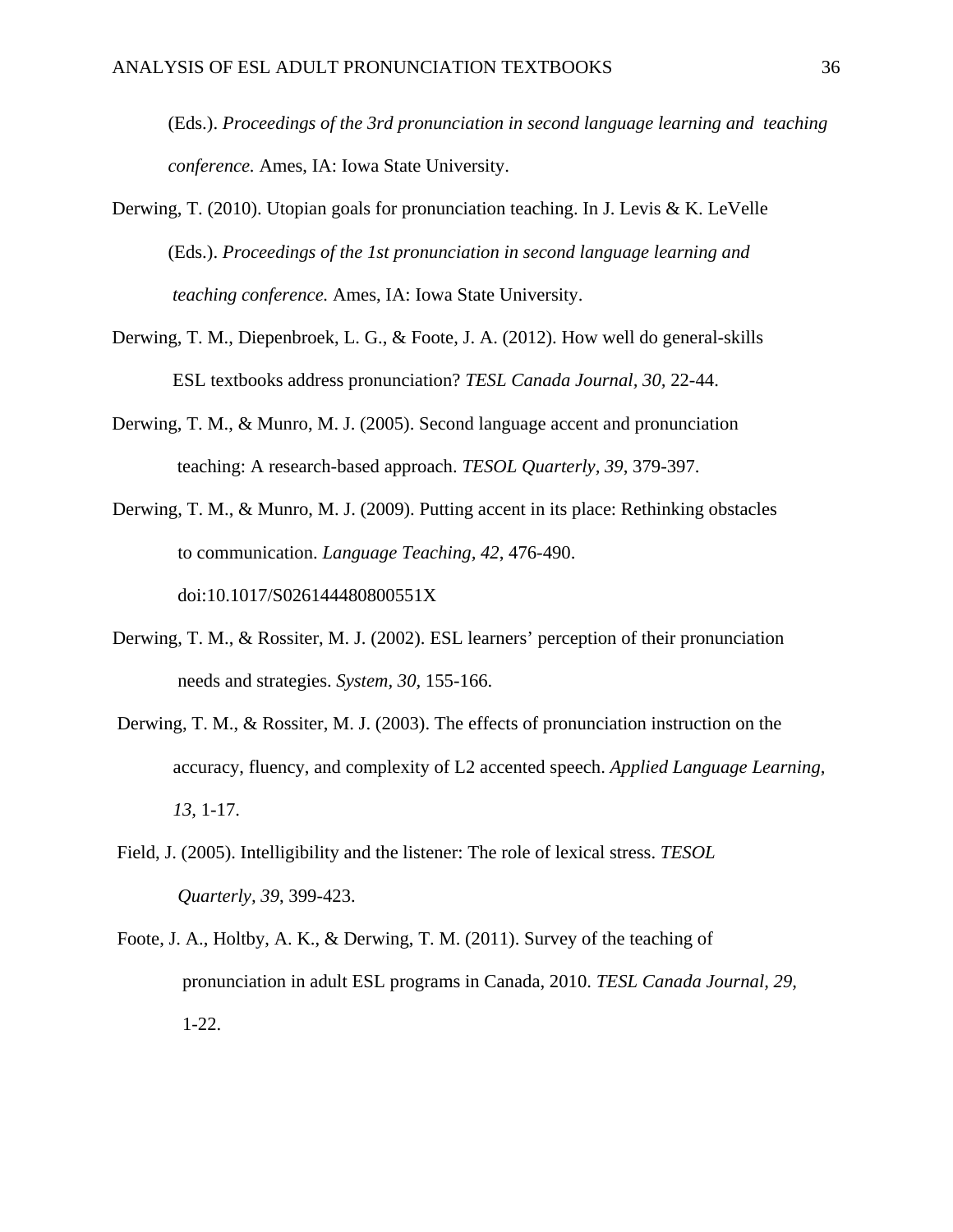- Gilbert, J. (2001). Six pronunciation priorities for the beginning student. *The CATESOL Journal, 13,* 173-182.
- Gorsuch, G. J. (2001). Testing textbook theories and tests: The case of suprasegmentals in a pronunciation textbook. *System, 29,* 119-136.
- Hahn, L. D. (2004). Primary stress and intelligibility: Research to motivate the teaching of suprasegmentals. *TESOL Quarterly, 38*, 201-223.
- Isaacs, T. (2009). Integrating form and meaning in L2 pronunciation instruction. *TESL Canada Journal, 27*, 1-12.
- Levis, J. M., & Grant, L. (2003). Integrating pronunciation into ESL/EFL classrooms.  *TESOL Journal, 12,* 13-19.
- Lightbown, P. M., Halter, R. H., White, J. L., & Horst, M. (2002). Comprehension-based learning: The limits of 'do it yourself'. *The Canadian Modern Language Review, 58*, 427-464.
- Munro, M. J., Derwing, T. M., & Sato, K. (2006). Salient accents, covert attitudes: Consciousness-raising for pre-service second language teachers. *Prospect, 21*, 67-79.
- Munro, M. J., & Derwing, T. M. (2008). Segmental acquisition in adult ESL learners: A longitudinal study of vowel production. *Language Learning, 58*, 479-502.
- Thomson, R. I. (2013). ESL teachers' beliefs and practices in pronunciation teaching: Confidently right or confidently wrong? In J. Levis & LeVelle (Eds.). *Proceedings of the 4th pronunciation in second language learning and teaching conference.* Ames, IA: Iowa State University.
- Tomlinson, B. (2003). Materials evaluation. In B. Tomlinson (Ed.), *Developing materials for language teaching* (pp. 15-36). London, UK: Continuum.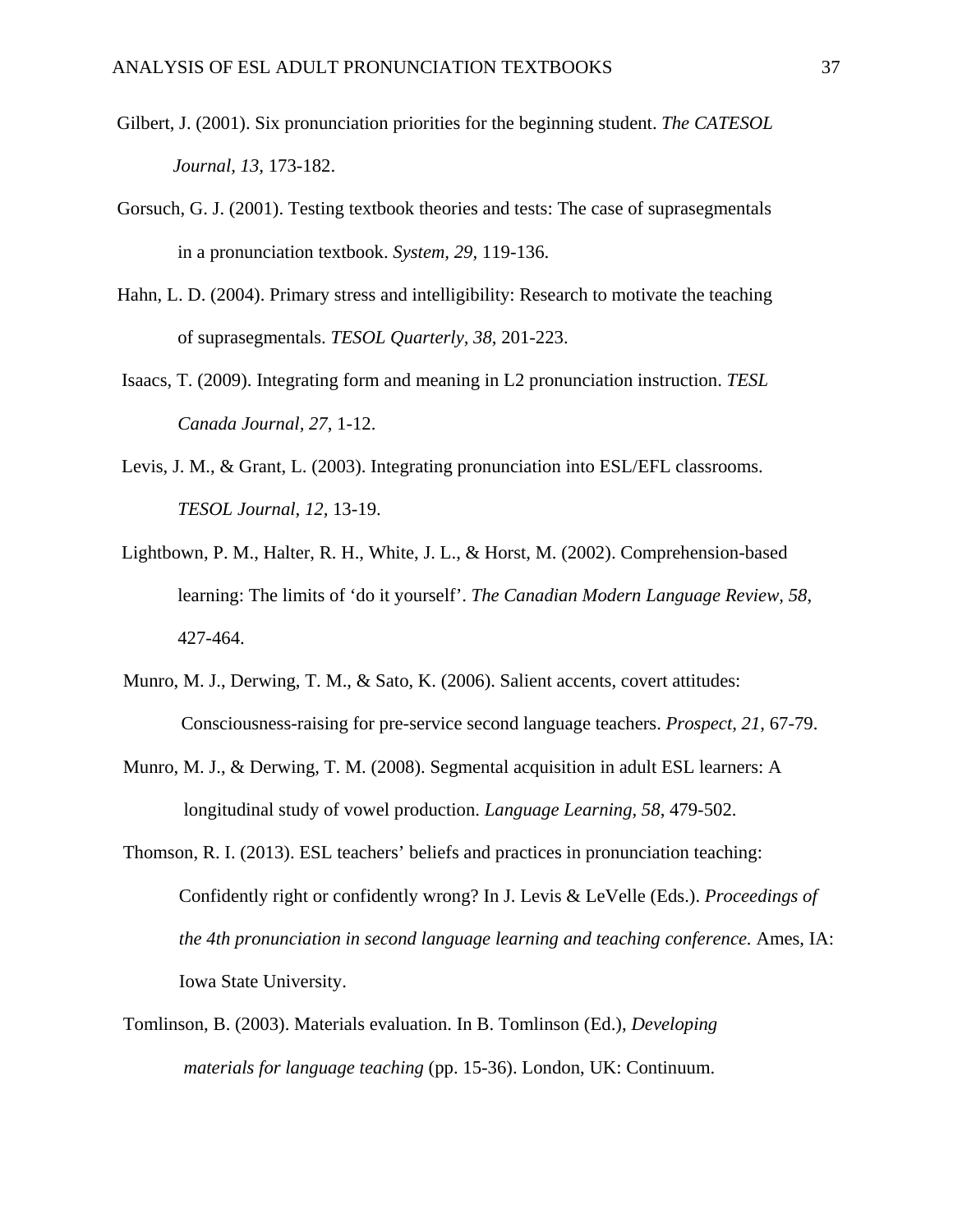- Trofimovich, P., & Baker, W. (2006). Learning second language suprasegmentals: Effect of L2 experience on prosody and fluency characteristics of L2 speech. *Studies in Second Language Acquisition, 28*, 1-30.
- Zielinski, B. W. (2008). The listener: No longer the silent partner in reduced intelligibility. *System, 36*, 69-84.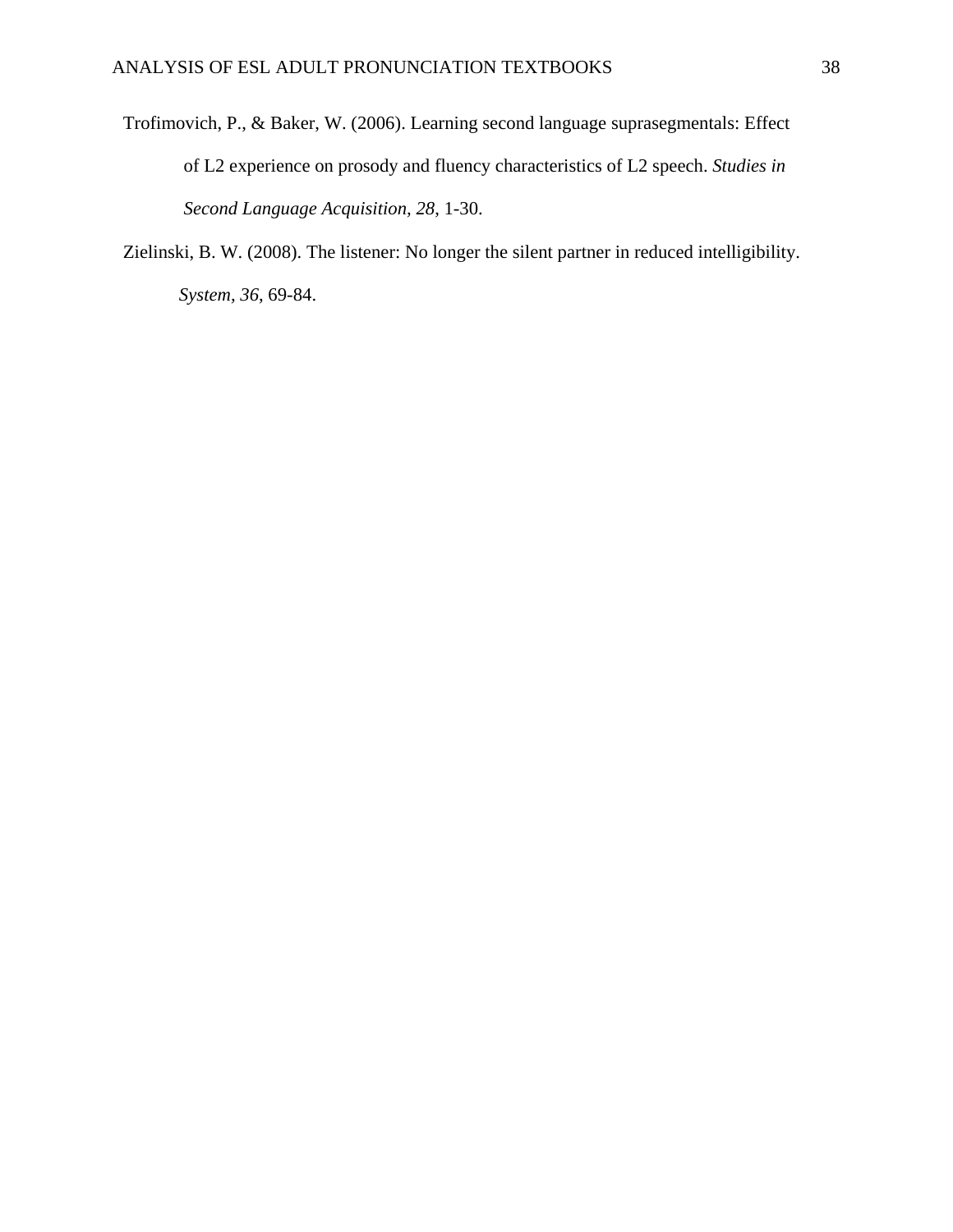## **Appendix A**

### **List of Pronunciation Textbooks Analyzed**

## **Student Textbooks**

- Baker, A., & Goldstein, S. (2008). *Pronunciation pairs: An introduction to the sounds of English* (2nd ed.). New York, NY: Cambridge University Press.
- Dale, P., & Poms, L. (2005). *English pronunciation made simple.* White Plains, NY: Pearson Education.
- Gilbert, J. B. (2012). *Clear speech from the start: Basic pronunciation and listening comprehension in North American English* (2nd ed.). New York, NY: Cambridge University Press.
- Gilbert, J. B. (2012). *Clear speech: Pronunciation and listening comprehension in North American English* (4th ed.). New York, NY: Cambridge University Press.
- Grant, L. (2007). *Well said intro: Pronunciation for clear communication.* Boston, MA: Heinle & Heinle.
- Grant, L. (2010). *Well said: Pronunciation for clear communication* (3rd ed.). Boston, MA: Heinle & Heinle.
- Hewings, M., & Goldstein, S. (2012). *Pronunciation plus-Practice through interaction.*  New York, NY: Cambridge University Press.
- Lane, L. (2005). *Focus on pronunciation 3.* White Plains, NY: Pearson Education.
- Lane, L. (2013). *Focus on pronunciation 1* (3rd ed.). White Plains, NY: Pearson Education.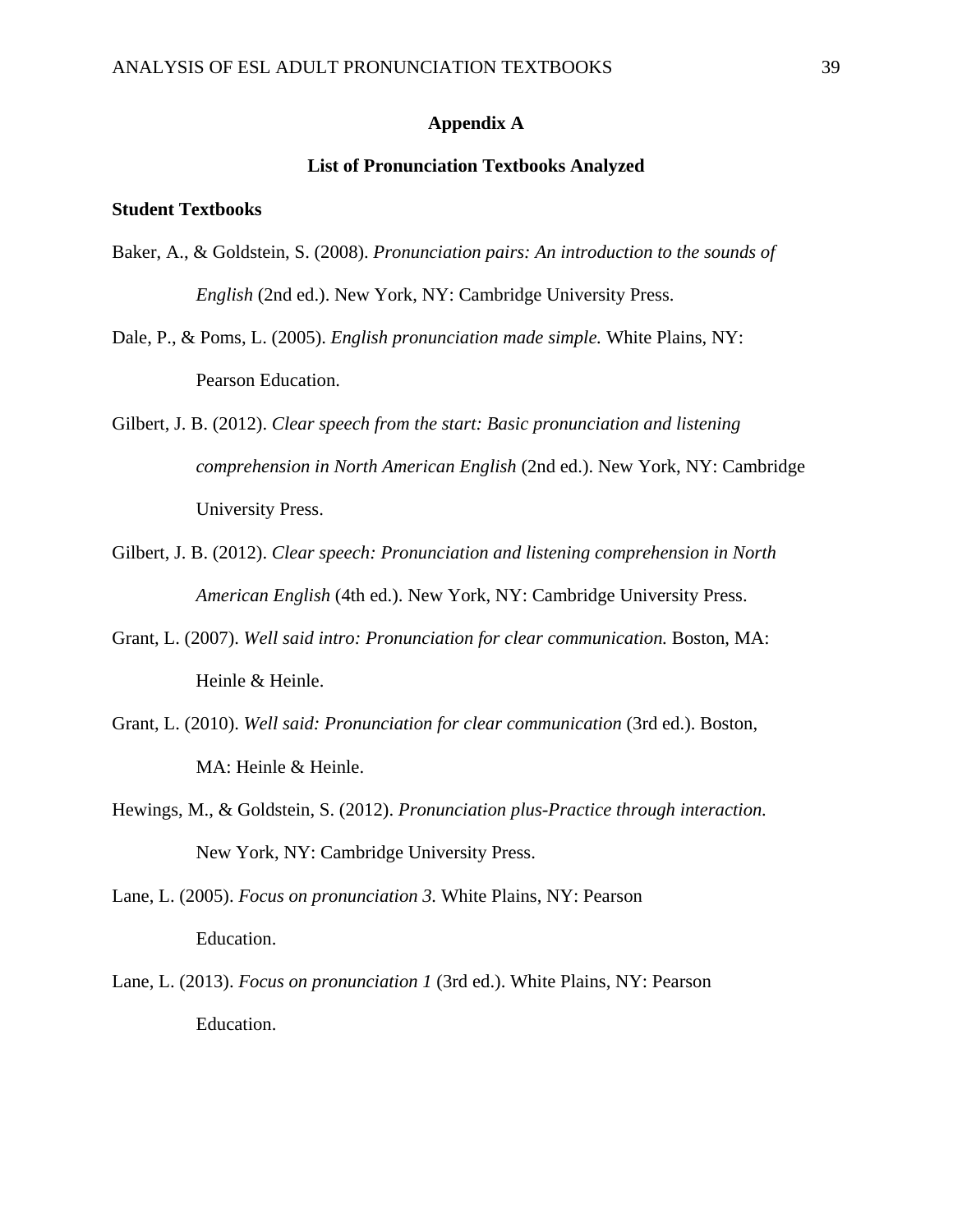- Lane, L. (2013). *Focus on pronunciation 2* (3rd ed.). White Plains, NY: Pearson Education.
- Miller, S. F. (2007). *Targeting pronunciation: Communicating clearly in English* (2nd ed.). Boston, MA: Heinle & Heinle.
- Reed, M., & Michaud, C. (2005). *Sound concepts: An integrated pronunciation course.* New York, NY: McGraw-Hill.

**Teachers' Manuals and Resource Textbooks** 

- Baker, A., & Goldstein, S. (2008). *Pronunciation pairs: An introduction to the sounds of English Teacher's Manual.* (2nd ed.). New York, NY: Cambridge University Press.
- Gilbert, J. B. (2012). *Clear speech from the start: Basic pronunciation and listening comprehension in North American English, Teacher's resource and assessment book.*  (2nd ed.). New York, NY: Cambridge University Press.
- Grant, L. (2010). *Well said: Pronunciation for clear communication, Instructor's manual.* (3rd ed.). Boston, MA: Heinle & Heinle.
- Hewings, M. (2004). *Pronunciation practice activities: A resource book for teaching English pronunciation.* Cambridge, UK: Cambridge University Press.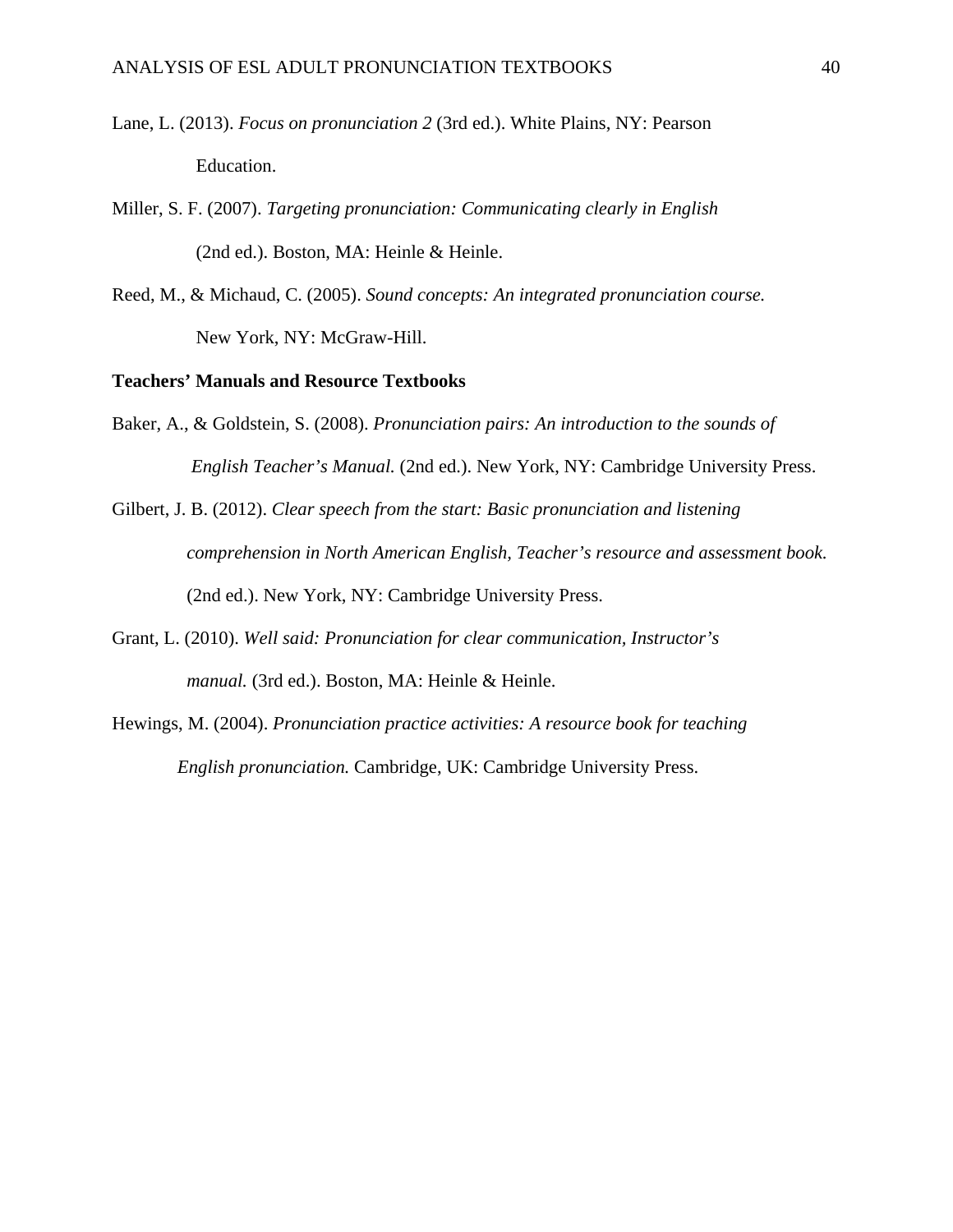### **Appendix B**

### **Annotated Bibliography of Pronunciation Textbooks**

### **Beginner-Level Student Textbooks**

Baker, A., & Goldstein, S. (2008). *Pronunciation pairs: An introduction to the sounds of* 

*English* (2nd ed.). New York, NY: Cambridge University Press.

 This textbook is intended for high beginner to low intermediate-level learners. It comes with an audio CD that includes listening excerpts of activities contained in the text. The book has a greater emphasis on segmental than suprasegmental features and is divided into two sections, vowels and consonants. Vowels are introduced first. A table of North American English (NAE) phonetic vowel and consonant symbols is included and referenced throughout the text. Each unit focuses on one vowel or consonant sound and includes a diagram of the mouth and instructions for pronunciation of the sound. This is followed by word pairs (e.g., 'ship' and 'sheep') for practice in sound discrimination. More of the high functional load (FL) vowel contrasts occur than consonants, so careful selection of content is recommended. Catford (1987) suggests that teachers "might want to concentrate on those phonemic oppositions with a high functional load and give less attention to those with a low functional load" (p. 89).

 Units also contain a student self test, vocabulary and dialogue practice, a suprasegmental feature, and conversation practice that incorporates vocabulary and suprasegmental features. This is followed by spelling variations and common expressions containing the targeted sounds. Interactive activities such as role plays, discussion and games are present in some units although freer practice is less common at this level. Less than 14% of the content is recycled and contextualized. The recycled material consists of eight review chapters located after every five or six units of instruction. The review chapters serve as progress checks for learners and are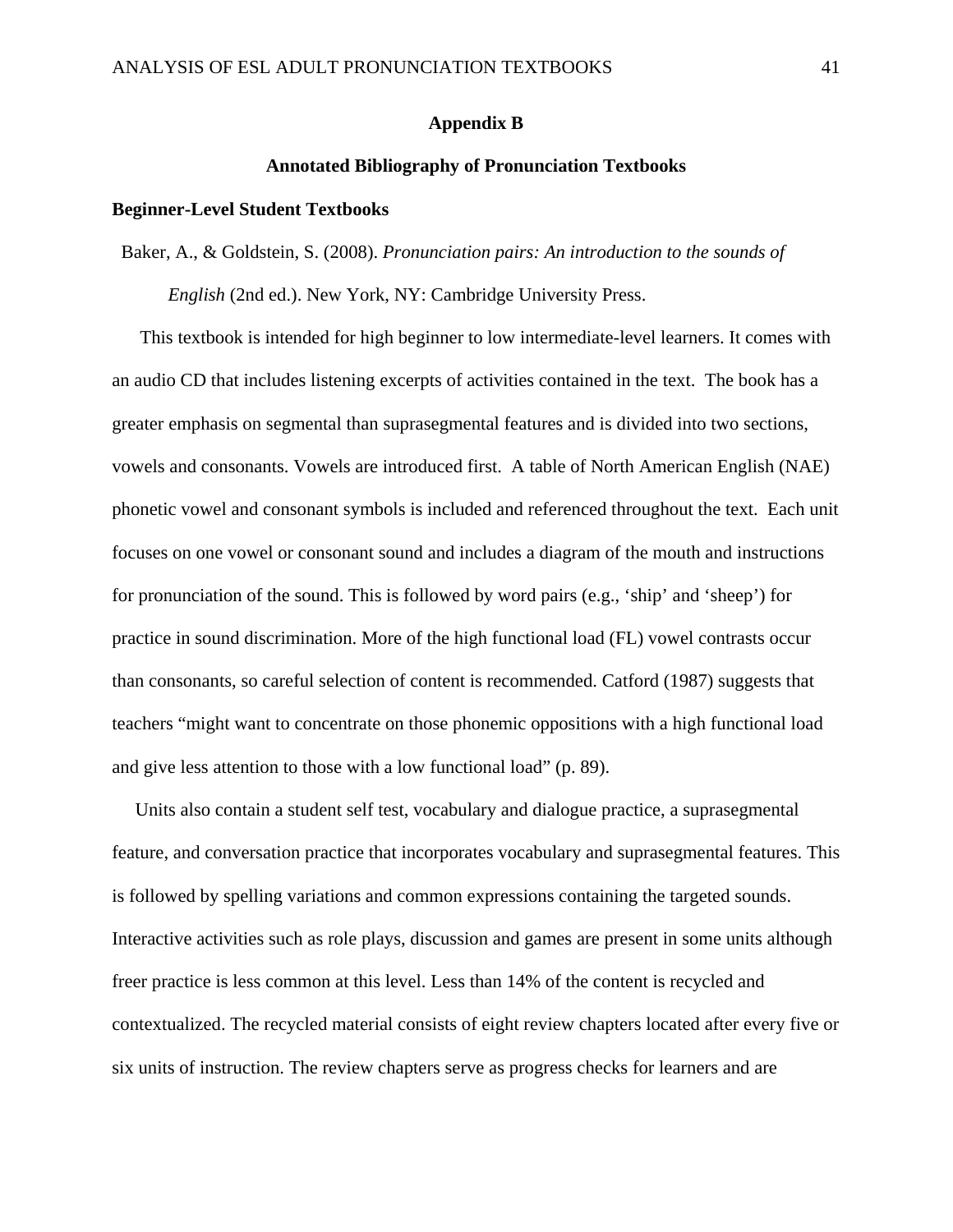restricted to mainly listening and writing tasks; therefore, no pair work or communicative activities are included. A one-page description of the text organization and an explanation of the content are outlined for the learner. Extra practice activities are available on the website www.cambridge.org/pronunciationpairs

The text also contains two pages of notes for instructors. An accompanying instructor's manual is available and is reviewed in a separate section of this paper. Headings for each activity and colour coded text boxes keep the book organized and easy to follow.

 In general, this text would be appropriate for specific segmental needs of a learner. Supplementary information is required for pedagogy and suprasegmental features.

Gilbert, J. B. (2012). *Clear speech from the start: Basic pronunciation and listening comprehension in North American English* (2nd ed.). New York, NY: Cambridge University Press.

 The textbook targets low to high beginner-level learners. It does not include a CD although the audio for each unit can be downloaded from the following website.

### www.cambridge.org/clearspeech

The book has 15 units and a concluding review chapter. Segments and suprasegmentals are integrated into every unit with a focus on features that affect intelligibility such as high FL vowel and consonant sounds, syllable stress, primary word stress, and intonation patterns. A table of NAE phonetic vowel and consonant symbols is included and utilized throughout the text. Each unit begins with a heading, which highlights and explains the teaching point for the chapter. On average, 12 practice activities follow the teaching point. There is a strong emphasis on listening, repetition, pronunciation-related spelling, vowel rules, and suprasegmental rules and practice. Even though rhythm and intonation are practiced, thought groups are not represented. All units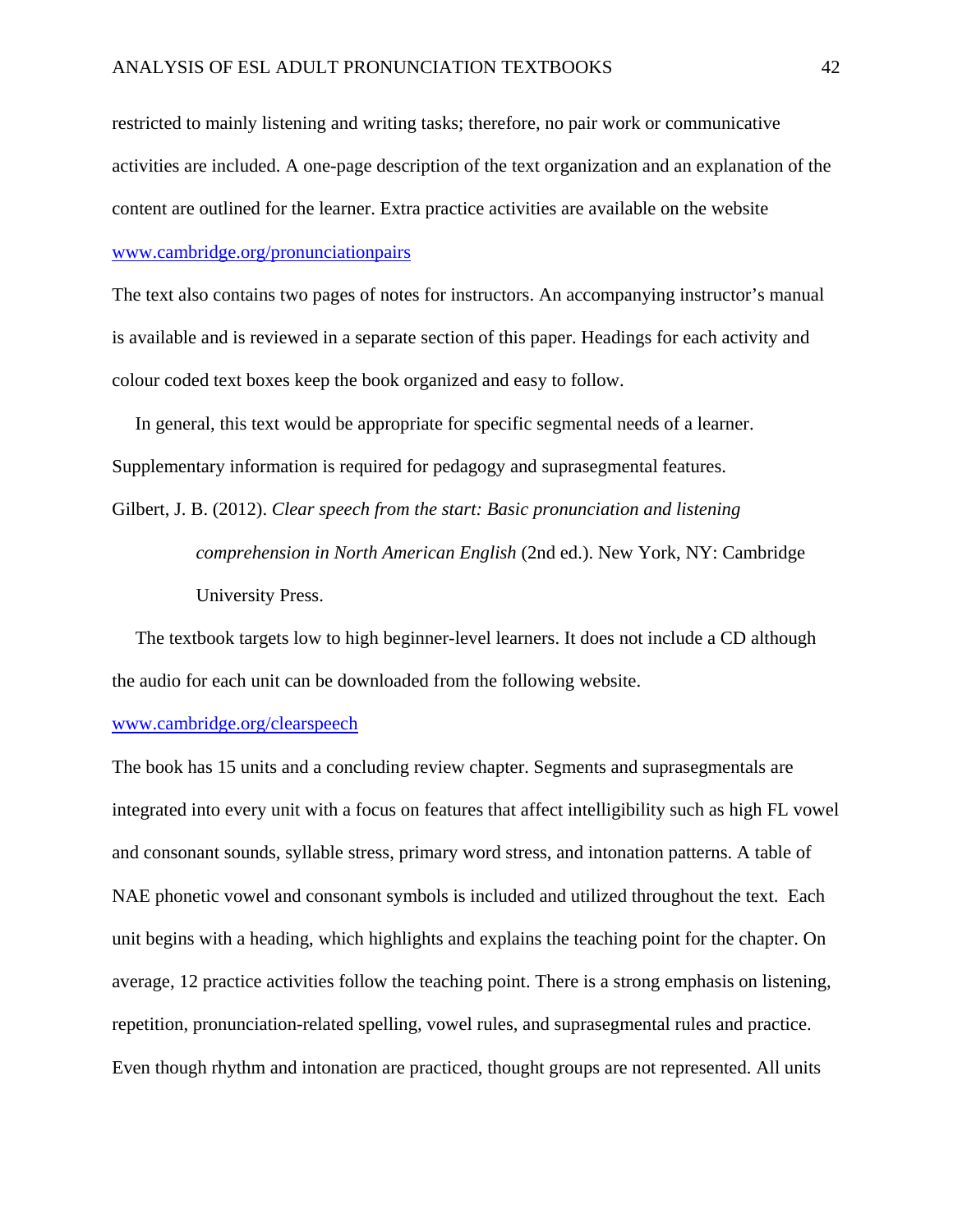contain a minimum of three partner tasks, which involve checking, confirming or correcting information. Because this book is intended for beginners, activities are mainly controlled practice; freer practice tasks such as role plays and discussion are not included.

 Finally, there are six pages of instructor's notes, which include the pedagogical rationale for the selection of materials and activities. For example, a unique, four-tiered, colour coded pronunciation pyramid is displayed in every unit. Tiers progress from an individual vowel sound, to a strong syllable, to word level and sentence level. The pyramid is a reminder that features of spoken English are integrated. In addition, six principles are outlined to provide further rationale. For instance, the most important points are taught first, and these points are meant to assist learners with "listening comprehension and intelligibility" (p. xi).

 The appendices include mouth, lip and tongue diagrams along with extra vowel and consonant practice activities. An instructor's manual is available for teacher support and will be reviewed later in this paper.

 In summary, this text is highly recommended as there is a nearly equal focus on both segmental and suprasegmental features, and it contains activities based on sound pedagogical principles and rationale. Explanations are clear and coloured text boxes and headings keep the book organized and simple to follow. This text also includes elements that Darcy, Ewert and Lidster (2012) suggest are appropriate for lower proficiency levels such as phonics (spelling), vowel length, final consonant clusters and basic intonation.

Grant, L. (2007). *Well said intro: Pronunciation for clear communication.* Boston, MA:

Heinle & Heinle.

 This book is designed for high beginner to mid-intermediate level learners and is divided into two parts. The first part covers four units of the important suprasegmental features for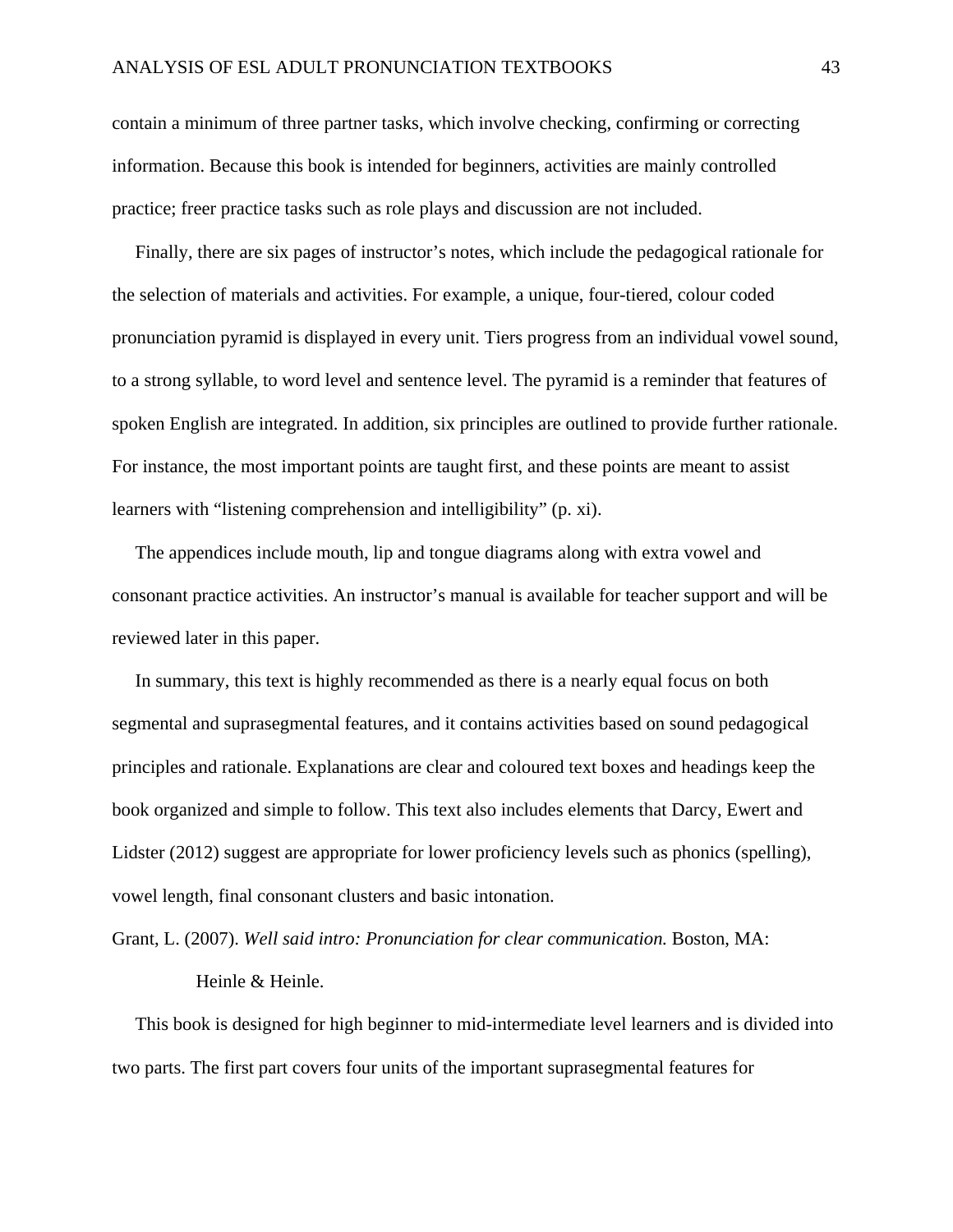intelligibility, and the second part introduces consonants and vowels. A table of phonetic symbols and an explanation of textbook-specific symbols for intonation, linking, and stress are included and used throughout the text.

 The first unit contains an instructor's checklist and three activities with which to assess a learner's pronunciation needs. The second unit contains a table with examples of key pronunciation features and a rating scale for learners to assess their own needs. The checklist and table are supportive tools as they provide a starting point for instructors to establish instructional goals and for students to set learning goals. The third unit contains activities that require the use of a dictionary. Listening and writing activities address syllables, primary word stress and phonetic symbols. Research by Hahn (2004) indicates that stress has a significant impact on intelligibility, so this chapter is an excellent feature of the textbook. The remaining chapters contain listening tips, tasks for perception practice, pronunciation rules with practice activities, and communicative activities. The chapters move from controlled form-focused activities to more communicative, meaning-focused speaking activities such as information gap tasks, discussion, role plays, and oral presentations. Optional TOEFL speaking practice activities are included. Approximately 23% of the activities are communicative and 20% are contextualized. Each unit has authentic materials for listening and pair work, including samples of business cards, food labels, menus, and newspaper cartoons. Learners are provided with homework assignments that can be practiced in real-world contexts. These include leaving a telephone voicemail message and ordering food. Some of the activities and homework tasks could be challenging for learners and may need to be modified.

 Two student pages in the text provide simplified pedagogical explanations related to intelligibility, comprehensibility, pronunciation learning, and accented speech. Three pages are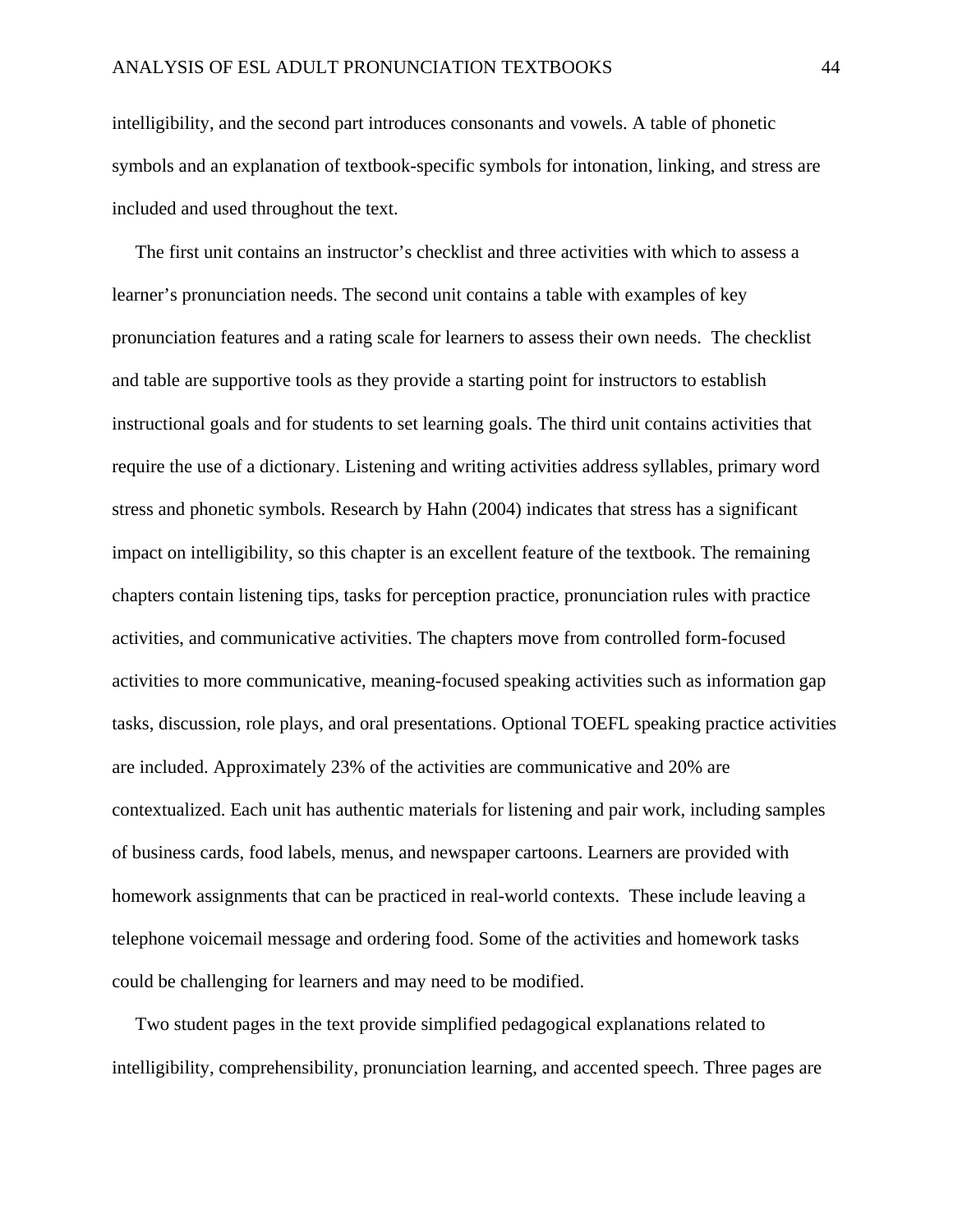included for instructors outlining the main features and organization of the text. The text does not come with an audio CD although it is available for purchase along with an instructor's manual. There does not appear to be an online website for extra practice.

 Generally, this book is recommended for the balance of segmental and suprasegmental content and for its strong focus on intonation. It also contains a wide range of engaging activities to accommodate aural, visual, and tactile learning styles.

 On the other hand, the text has headings that are somewhat confusing. For example, listening tasks are considered activities, and practice tasks are considered exercises. For a high beginner to mid-intermediate level learner, there is a great deal of print on every page. This could be intimidating for some learners and instructors. Also, the text is printed entirely in black and grey, which may make the book less visually appealing.

 The communicative activities (e.g., describing how to so something, telling a story, and giving instructions to practice thought groups and pausing) may seem relatively simple, but these tasks require monitoring and feedback from an instructor. Thought groups and the underlying principles can be challenging to teach; therefore, some prior pronunciation knowledge would be valuable.

Lane, L. (2013). *Focus on pronunciation 1* (3rd ed.). White Plains, NY: Pearson

### Education.

 This book was created for beginner level learners and is divided into three sections. The first two cover vowels and consonants and the third covers stress, rhythm and intonation. Although phonetic symbols are referenced in the segment sections of the text, a reference table has not been included in the text. Each unit includes a presentation point followed by three types of practice (focused, communicative, and extended). The activities progress from more form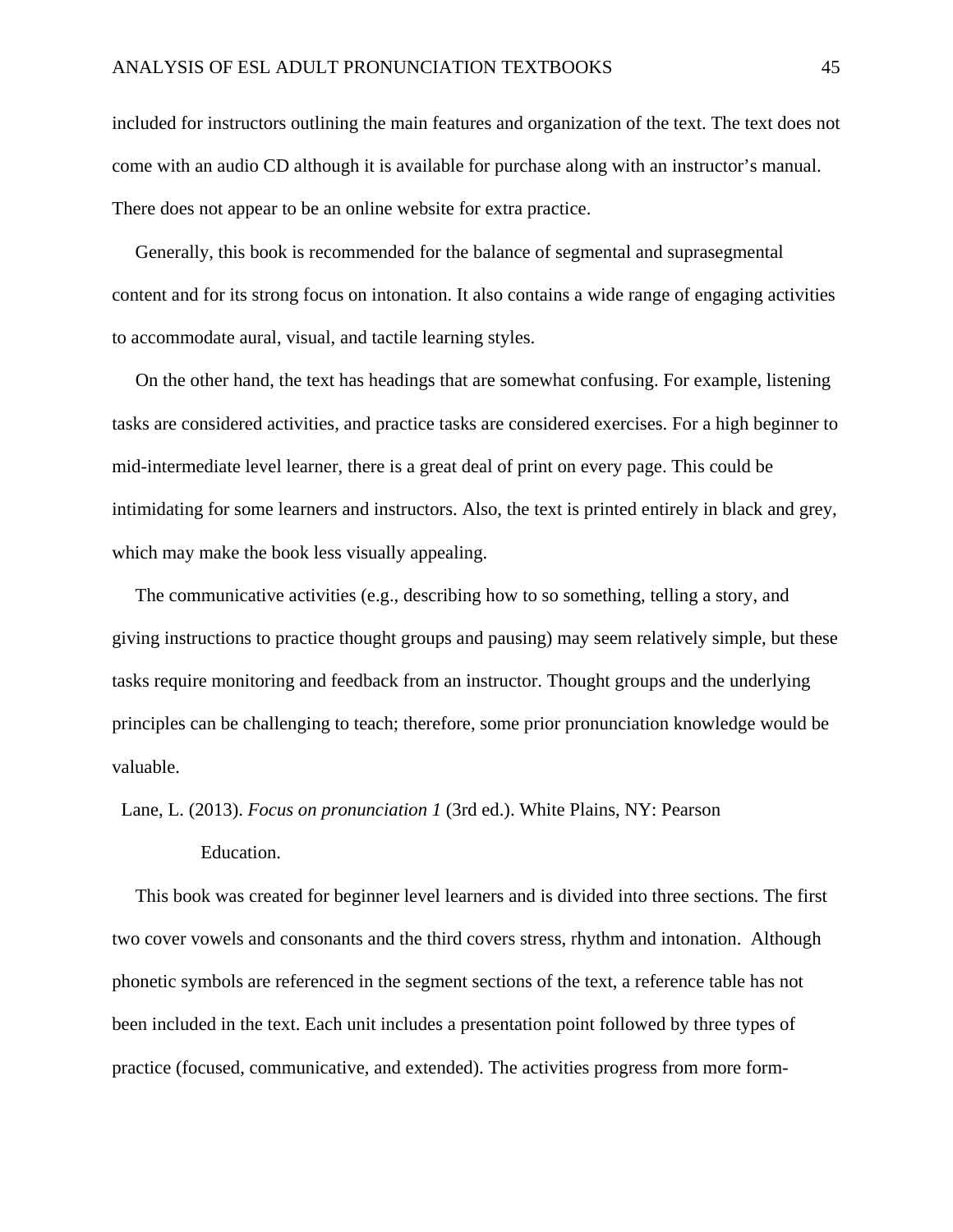focused to meaning-focused. The extended practice is meant to enhance fluency and could be challenging for learners at a beginner level.

 Each segment unit has an illustration of the mouth with instructions for how to produce the sound. More emphasis is placed on consonants than on vowels; however, of the minimal pair consonant coverage, some are of low FL in English phonemic contrasts (e.g., /y / and /dʒ / in the words 'Yale' and 'jail' and /ʃ/and /tʃ/ as in the words 'sheep' and 'cheap' according to Catford's (1987) Relative Functional Load Table (p.88). Therefore, it is important for instructors to choose activities that focus on frequently occurring contrasts.

 The suprasegmental features contain elements that affect intelligibility (e.g., stress and rhythm) according to Hahn (2004). Of the beginner level textbooks that were examined, this one contains the most comprehensive coverage of rhythm and thought groups.

 The text is well organized as each section summarizes the content and communicative themes for individual units. Units have coloured headings for every activity with subheadings that provide instructions about the activity (e.g., listen and repeat). Of the beginner textbooks, this one has the greatest variety of activities for each presentation point.

 The book comes with an audio CD and a website that includes downloadable answer keys and audio scripts. It does not appear that an instructor's manual exists. As a result, instructors would find some prior pronunciation knowledge and supplementary information helpful.

 This text is recommended for its nearly equal representation of perception, production, segments, and suprasegmental foci. In addition, roughly 34% of the activities are communicative and 25% are contextualized. For a beginner level text, this book rates high in every feature that was analyzed in the current study.

#### **Intermediate to Advanced-Level Student Textbooks**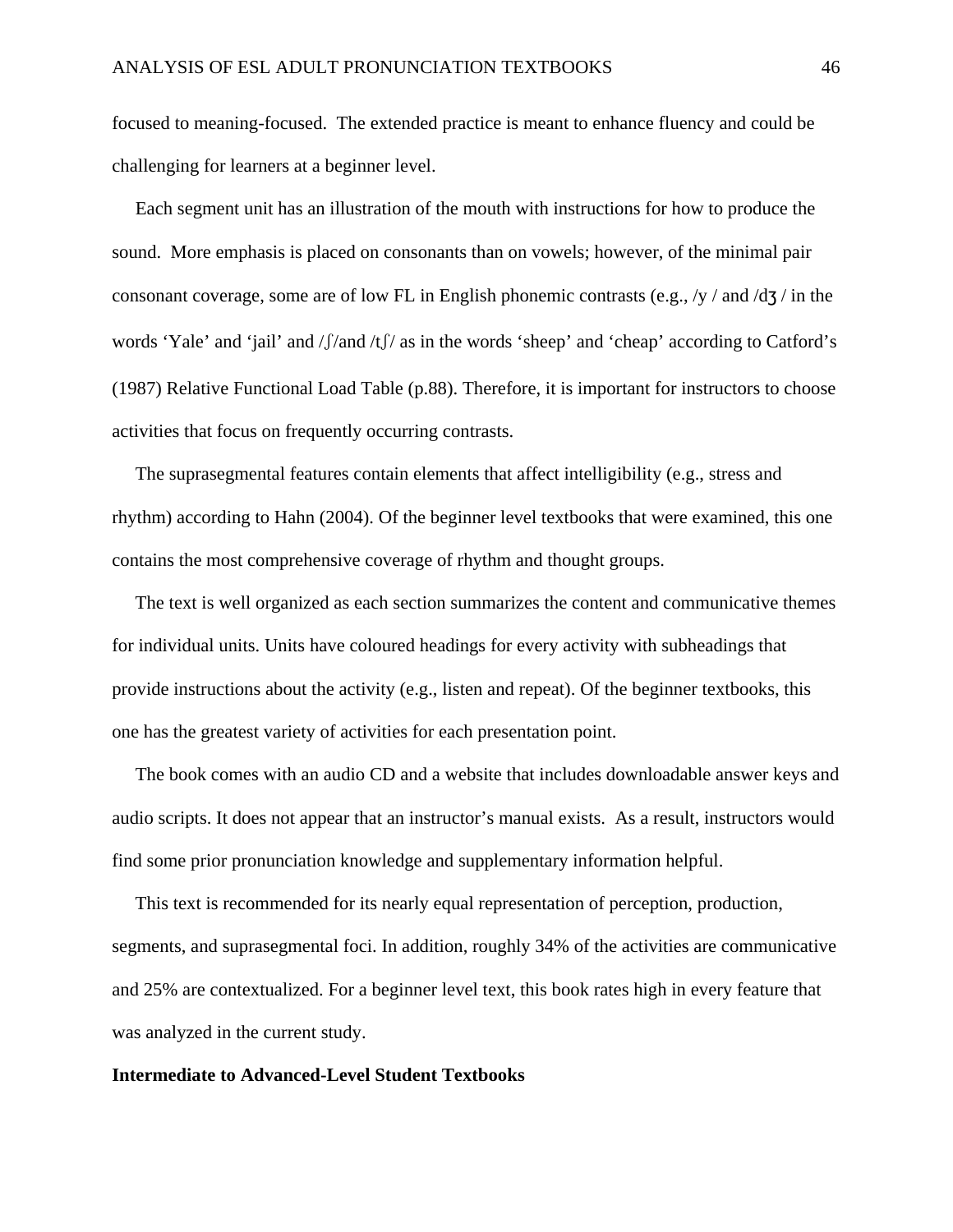Dale, P., & Poms, L. (2005). *English pronunciation made simple.* White Plains, NY: Pearson Education.

 The text is intended for intermediate to advanced-level learners and is divided into three sections; vowels, suprasegmental features and consonants. Approximately 90% of the book focuses on segments with the greatest emphasis on consonants. The vowel and consonant sections have a consistent format and begin with a teaching point followed by an explanation of how to produce a sound, possible pronunciation difficulties, and hints to produce the sound accurately. A greater number of high FL vowel contrasts than consonant contrasts are represented. This textbook uses the International Phonetic Alphabet (IPA) symbols, which are slightly different than the NAE symbols. This could present confusion for an instructor who is not familiar with phonetics or linguistics.

 The suprasegmental features of basic syllable, word and sentence stress are presented. Information related to rhythm and intonation is somewhat limited; therefore, this text would not be ideal for teaching suprasegmentals.

 An instructor's manual does not accompany this book; however, the first appendix contains 13 pages of notes to support instructors. A Teacher's Record Form has been designed to assess learners' pronunciation needs although vowel and consonant sounds are the main focus. A detailed summary sheet for vowel and consonant errors is also included.

 Authentic materials such as recipes, reading passages, and poems are represented with production being the greatest emphasis. The text is well organized with subheadings to the left of each activity; however, the book is printed in black and grey and may not be visually appealing to some individuals. There is an audio CD for the self-check exercises although audio for the textbook content must be purchased separately. No online references complement the book.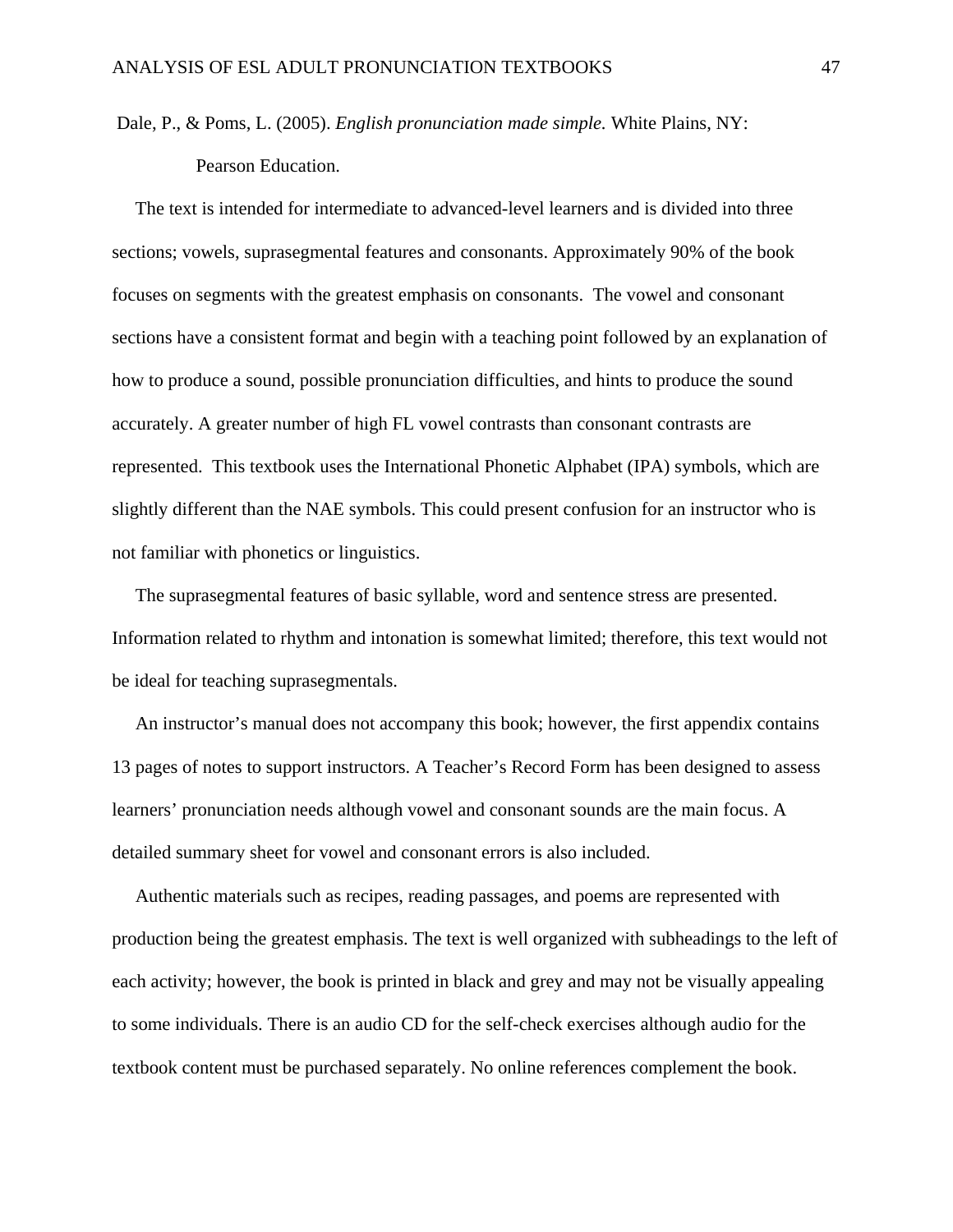Generally, this textbook would be appropriate if listening discrimination of segmentals is required. Careful selection of high frequency English vowel and consonant sounds is recommended.

### Gilbert, J. B. (2012). *Clear speech: Pronunciation and listening comprehension in North*

 *American English* (4th ed.). New York, NY: Cambridge University Press.

 The text is recommended for intermediate-level learners and is an extension to the beginnerlevel text, so the layout, presentation of teaching points, types of practice activities, and online listening support are similar. The book has a slightly greater emphasis on production and suprasegmentals. Basic pronunciation rules for vowels, consonants, and stress are reviewed. More complex concepts for segmental and suprasegmental features are covered including a detailed chapter on thought groups and rules. The activities are more demanding in terms of linguistic complexity, with longer dialogues and more complex vocabulary. The appendices contain extra consonant practice and more advanced tasks for word stress, sentence focus and thought groups. This book is highly recommended for the same reasons as the beginner-level text.

Grant, L. (2010). *Well said: Pronunciation for clear communication* (3rd ed.). Boston,

MA: Heinle & Heinle.

 The text targets high intermediate to advanced level learners and is an extension to the beginner level book. It is divided into four parts (two introductory chapters, consonant sounds, suprasegmentals, and a segmental practice section). The introductory units contain a photocopiable assessment tool. Dictionary practice activities address segments, syllables and primary word stress.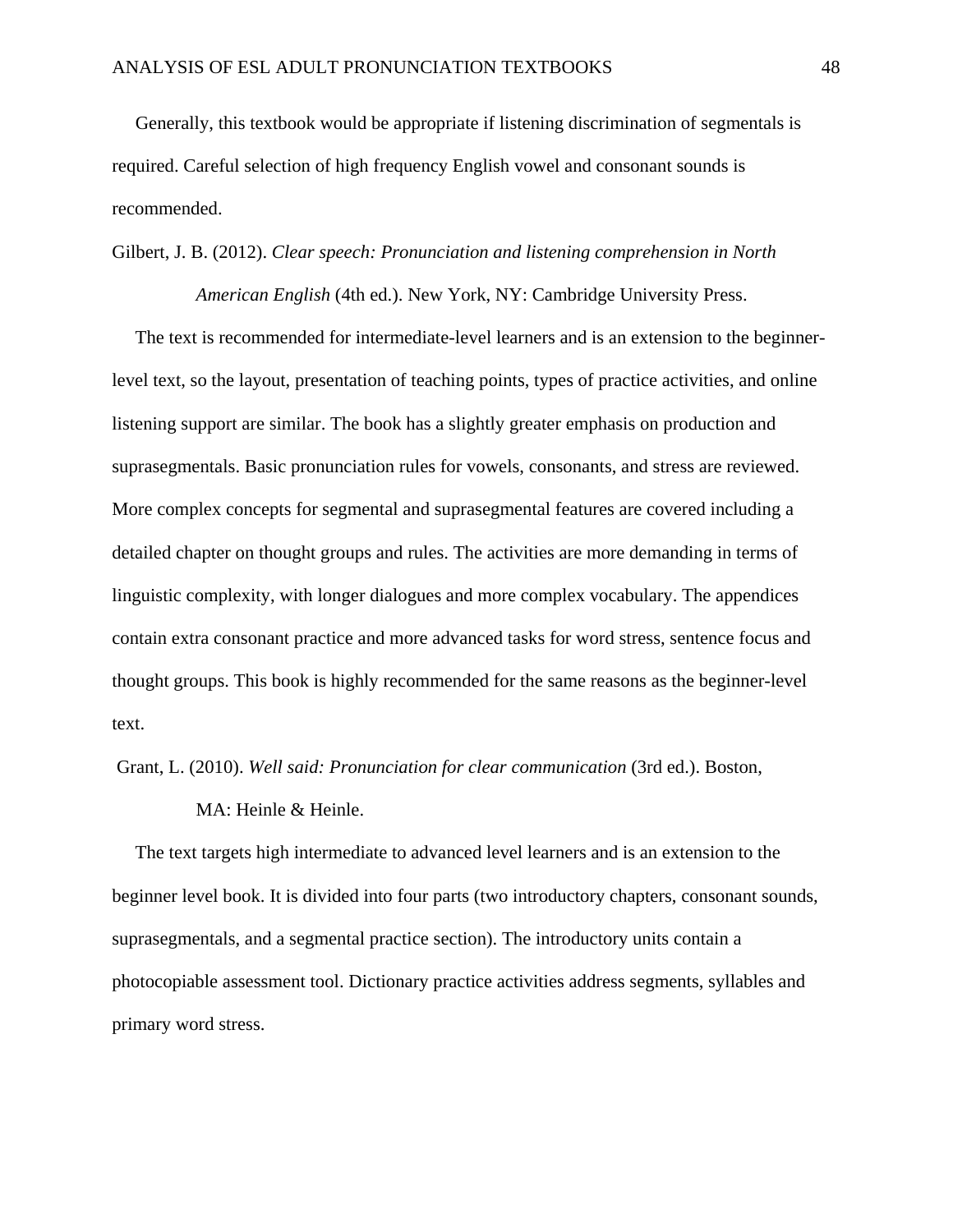Elements such as word stress, sentence stress, intonation, rhythm and linking are represented. These pronunciation elements were recommended by Darcy et al. (2012) as inclusions in a midlevel to advanced level pronunciation curriculum. This textbook places a greater focus on communicative activities; as a result, the tasks require a high degree of language proficiency and additional skills such as comprehension, application, and inferencing. Also, activities are complex and demanding. Examples of activities include explaining bar and line graphs, making an appointment using a schedule, interviewing a classmate, and reporting information. The chapters allocated to suprasegmentals contain complex listening tasks and detailed explanations of concepts. This is evident in the sections on thought groups, focus words, intonation and connected speech. To support segmental instruction, a chart is displayed with explanations of front, central and back vowels, and a consonant chart contains phonetic-related terminology such as stops, fricatives, affricates, and nasals. A website includes these terms and illustrates how to pronounce English consonant sounds. The textbook refers to the web page although the web reference is not related to this book. The website follows.

#### www.uiowa.edu/~acadtech/phonetics/english/frameset.html

 As with the beginner text, this book contains a great deal of print on every page; consequently, it could be daunting for language learners. In addition, there is an assumption that both instructors and learners have prior pronunciation knowledge. For this reason, the text is recommended for instructors with a background and training in linguistics or pronunciation, and for learners with prior exposure to pronunciation concepts. An instructor's manual accompanies this student text.

Hewings, M., & Goldstein, S. (2012). *Pronunciation plus-Practice through interaction.*  New York, NY: Cambridge University Press.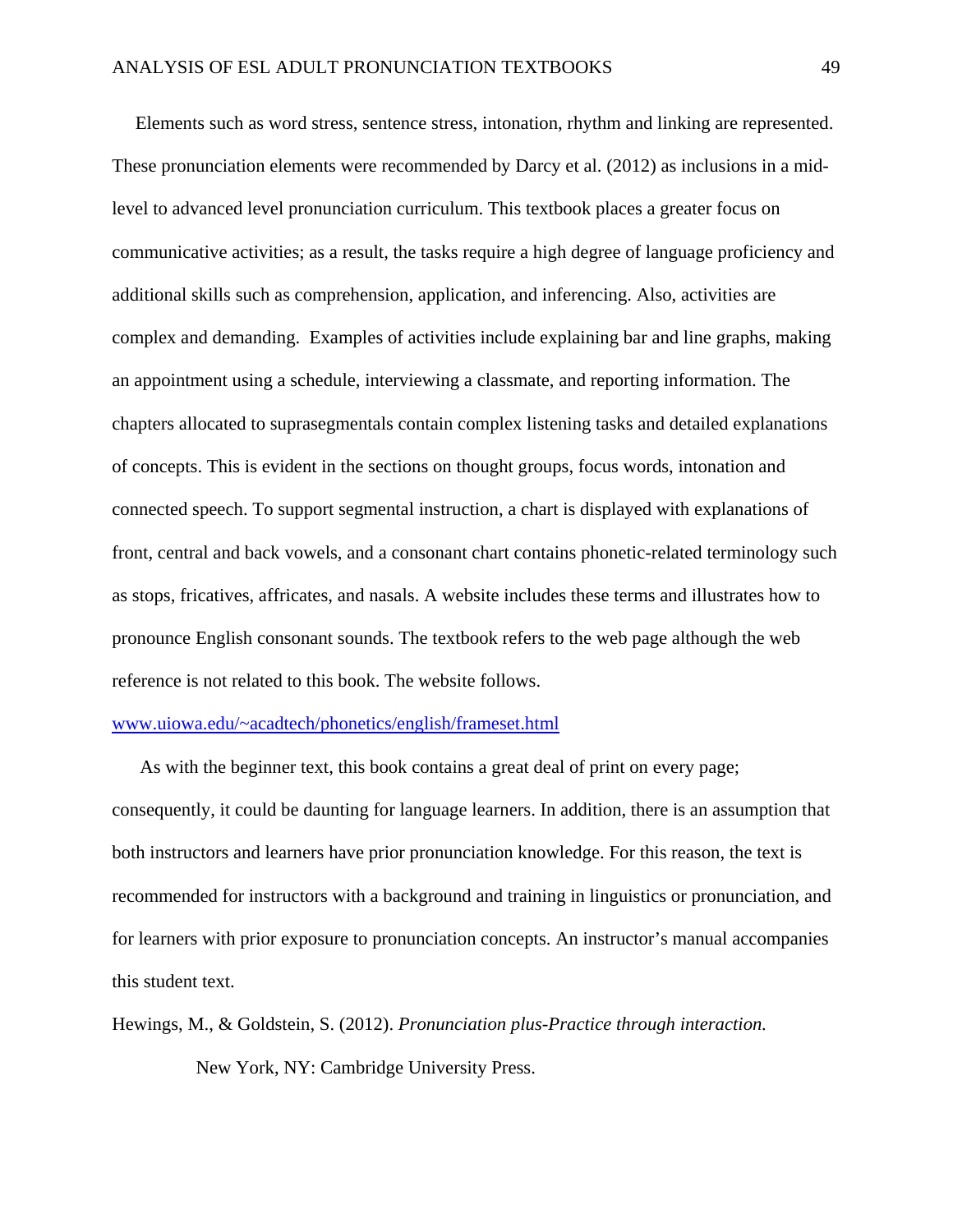The textbook is intended for intermediate-level learners and is divided into eight sections including an introduction on how to check pronunciation, vowels, consonants, consonant clusters, stress and rhythm, connected speech, intonation, spelling, and pronunciation rules. The units can be completed in any order depending on learner needs. A key to NAE phonetic symbols is the only phonetic support in the text other than a limited number of mouth diagrams. No explanations about how to produce individual sounds or how to correct errors are available, and there is an underlying assumption that learners and instructors have basic pronunciation knowledge. The text is printed in black and grey, and rules and explanations are not highlighted. Units have short, clear simple headings for each activity although there is no rationale to explain why the tasks have been selected.

 The segmental units begin with listen, repeat, and check activities then proceed to partner work. A variety of activities are contained in each chapter and the tasks vary among units. Suprasegmental chapters address stress, rhythm, sounds in connected speech, and intonation. Each chapter in the text has an average of three pages, so if more detail on a particular pronunciation element is required, additional resources could be consulted.

 The book could not be used as a sole source for learning or teaching pronunciation. Supplementary resources for pedagogical rationale are recommended. As there are a variety of communicative activities, selected ones could be chosen based on the needs of the learners. The text does not have an accompanying manual for instructors, and no website support appears to be available.

Lane, L. (2013). *Focus on pronunciation 2* (3rd ed.). White Plains, NY: Pearson Education.

 This book is recommended for intermediate learners and is the second in a series of three textbooks. It is divided into four sections (vowels, consonants, word stress and rhythm and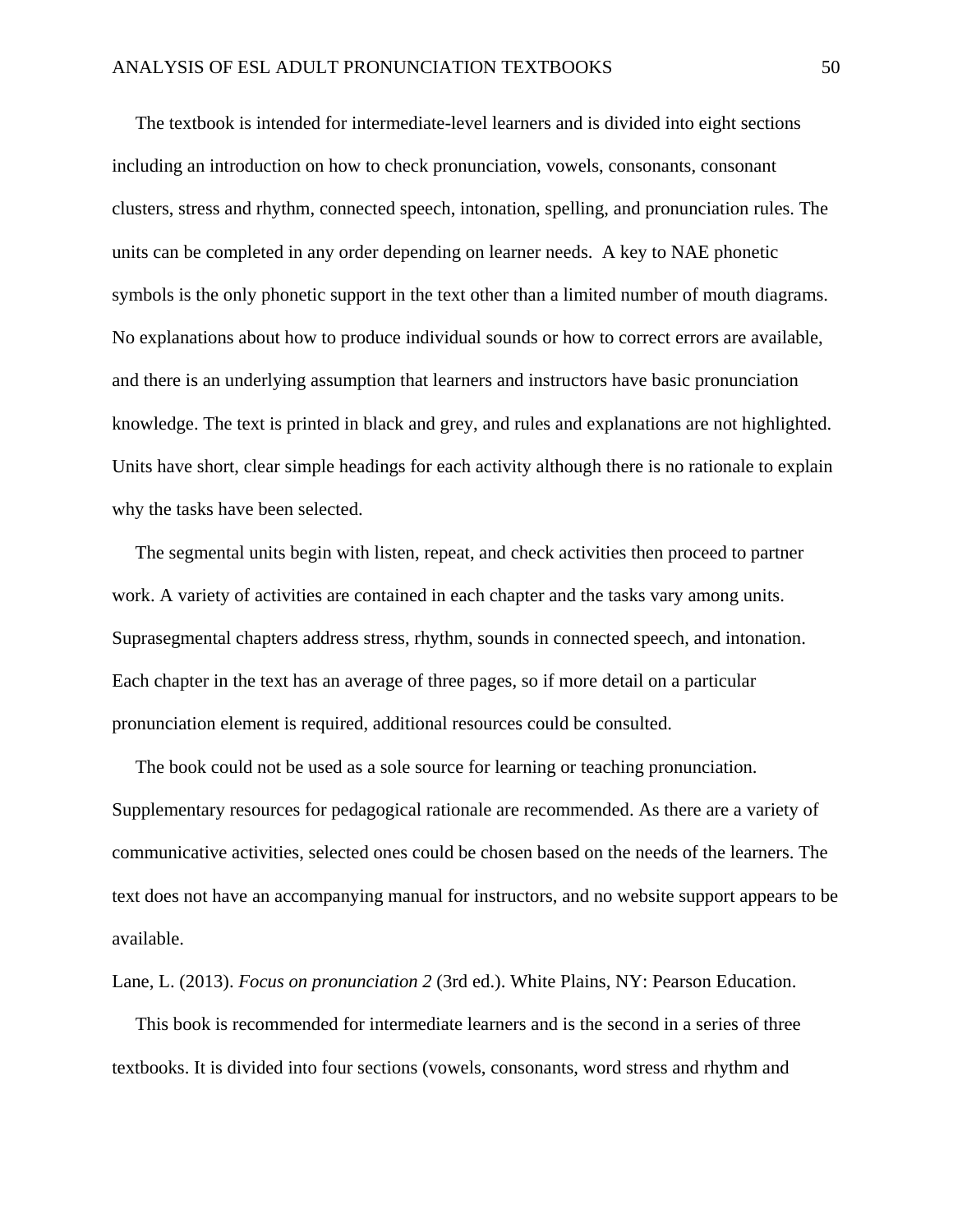intonation) and has a similar layout and organization to the first book, so a presentation point is followed by focused and communicative practice.

 The segment sections review some of the material covered in the beginner text, and then introduce additional vowel and consonant sounds. More emphasis is placed on consonants than vowels with some low FL minimal pairs presented. The suprasegmental section places emphasis on words stress, rhythm and intonation. More detailed explanations of presentation points exist and activities are more demanding and complex than the earlier book. Online web support is available for this textbook (see the beginner text for details). As an instructor's manual does not appear to be available, teachers would definitely require background knowledge in pronunciation to present the concepts. This book is highly recommended for its communicative activity focus, at 55%. Instructors should select segments carefully in order to teach the ones that cause their students the most difficulty.

Lane, L. (2005). *Focus on pronunciation 3.* White Plains, NY: Pearson Education.

 This version of the text is an older black and grey print publication although the layout is similar to the coloured 2013 copy. The book targets advanced learners. More emphasis than in the other books is placed on suprasegmental features. For instance, 12 chapters are dedicated to rhythm and six cover intonation, whereas the intermediate textbook combined these features in eight chapters. Pitch range and tag questions have important roles to play in communication and are introduced in this book. They tend to be more difficult concepts to teach and learn which may be a reason why just one other textbook included these topics.

 The book is highly recommended for its emphasis on communicative activities (72%) and its representation of segmental and suprasegmental features. Vowel and consonant contrasts of high FL and those that are problems for students should be selected when teaching.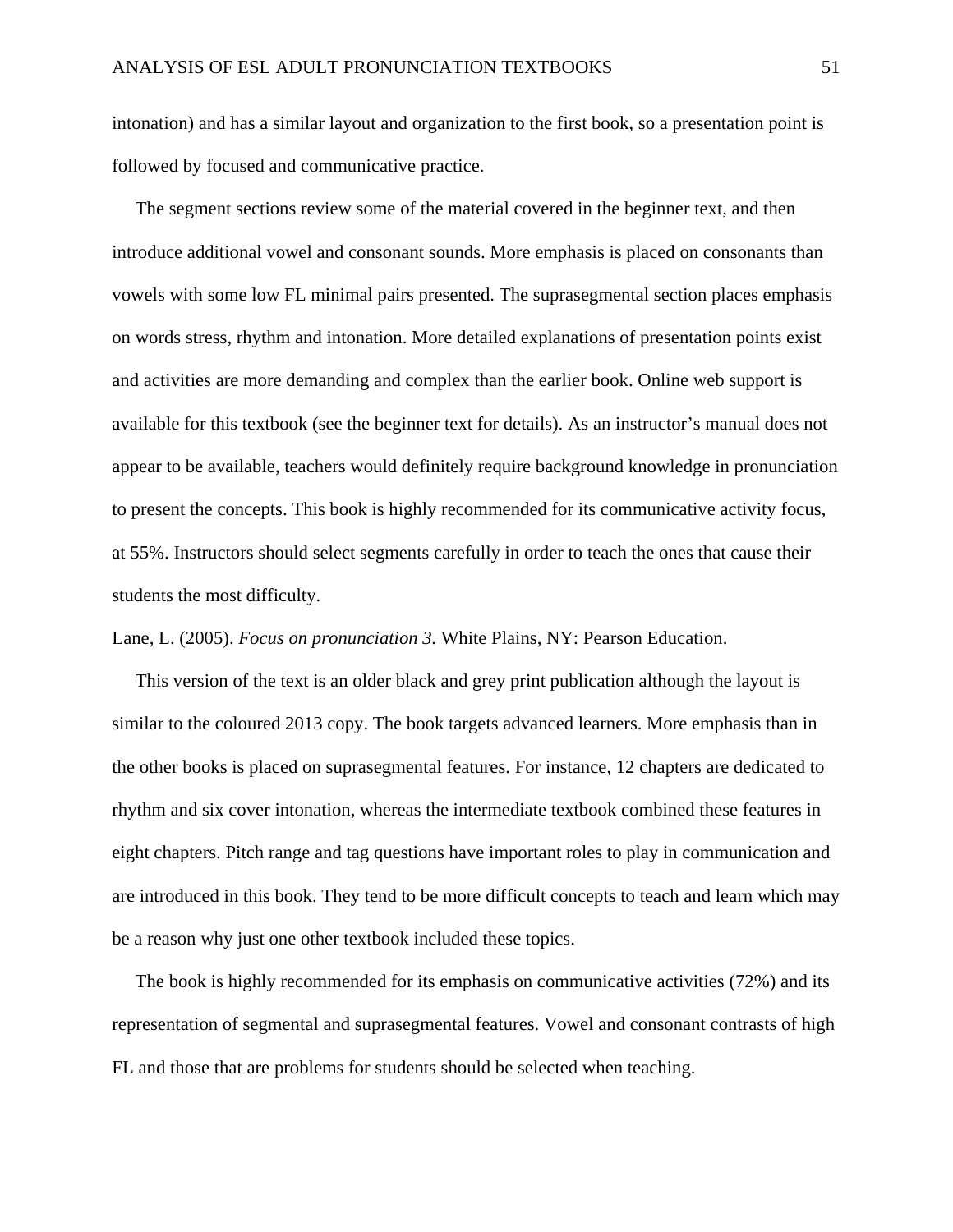A teacher considering this book would require sound pronunciation knowledge in order to confidently deliver instruction to learners because numerous concepts related to phonetics and pronunciation are introduced.

Miller, S. F. (2007). *Targeting pronunciation: Communicating clearly in English* 

(2nd ed.). Boston, MA: Heinle & Heinle.

 The text is designed for intermediate to advanced learners. There are five units, the first of which has two chapters. The first chapter contains an assessment tool and includes a student survey and an instructor's evaluation form. The evaluation has a listening component, and scores can be accessed by students online. A website is provided. The second chapter is an overview of segmental and suprasegmental features. Explanations for suprasegmentals concepts are somewhat unclear and pronunciation tips are not based on pedagogy. For example, one tip suggests that slow speech, many pauses and short thought groups makes speech easier to understand, yet there is no research to substantiate this claim. The remaining four units contain a heavy emphasis on suprasegmental features (69%), so segmental support is limited to a modified version of an IPA chart, a vowel chart, and mouth diagrams. Many lower frequency consonant and vowel sounds are represented with unclear explanations about how to make the sounds. In addition, pronunciation terms are used although not well explained.

 Chapters contain listening tasks followed by partner and group practice. Activities move from more controlled to communicative practice. A high percentage of communicative activities are represented, at 70%. This is the highest percentage of the 12 texts that were examined. Each chapter has an authentic task that is completed outside of the classroom such as recording a telephone message or calling a business to request information. As well, learners are encouraged to maintain a reflection journal of daily life experiences. Every chapter ends with a self quiz and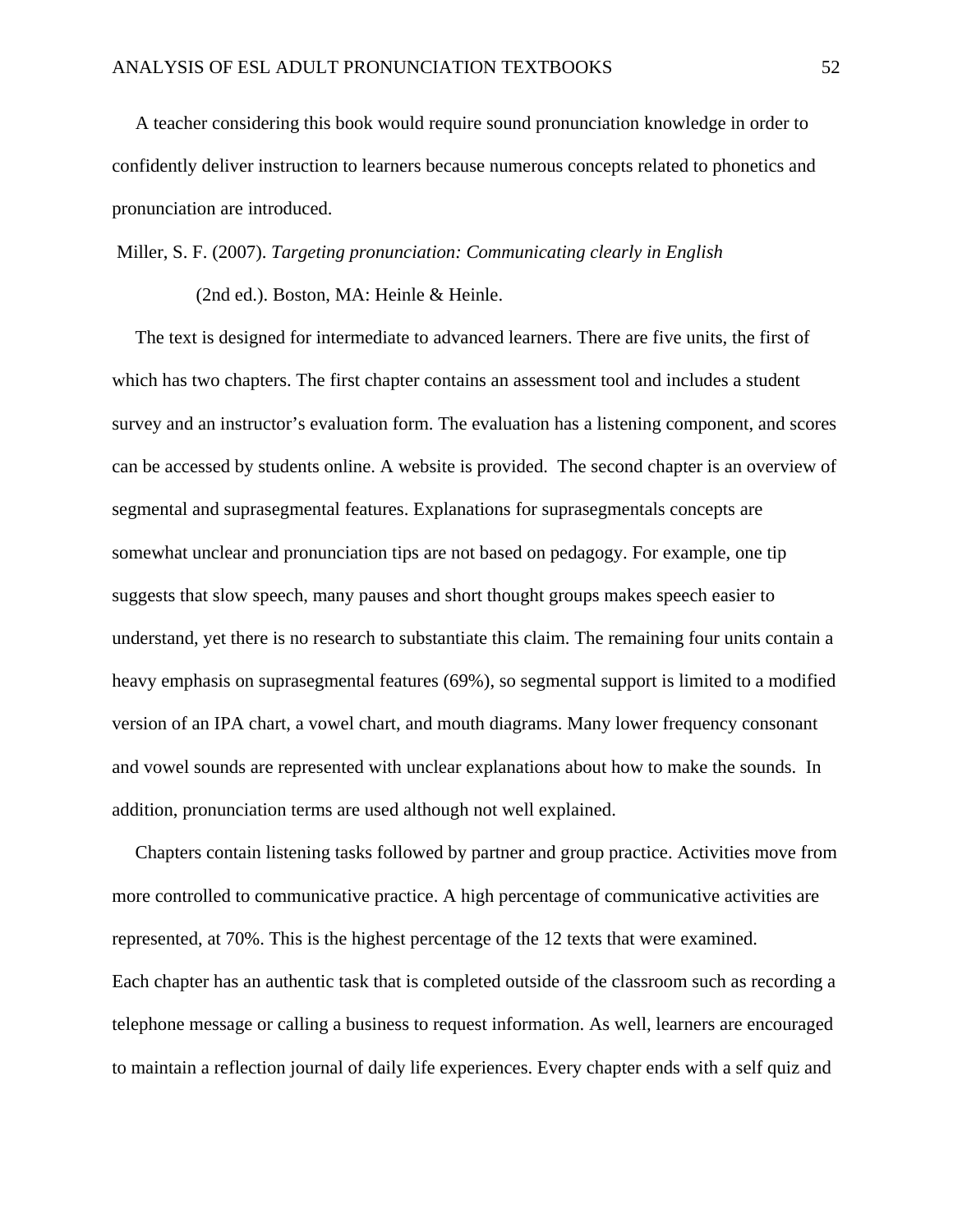a website for additional practice activities. At the end of each unit, there is a progress check activity.

 An audio program can be purchased. In addition, there is an instructor's website with explanations and suggestions for activities, teaching tips and correction strategies. The website follows.

### http://college.hmco.com/esl/instructors

A website for students which includes activities, worksheets and answer keys is available at the following address.

### http://college.hmco.com/esl/students

The textbook is written in black and grey and contains a great deal of print on each page. This may be overwhelming for some learners. Headings describing the type of task provide organization for the book.

 It would be difficult for a learner or an instructor to rely solely on this text. Supplementary information for segmental features and references and explanations based on sound pedagogical principles is recommended.

Reed, M., & Michaud, C. (2005). *Sound concepts: An integrated pronunciation course.* 

New York, NY: McGraw-Hill.

 This text is recommended for intermediate to advanced level learners. Support to instructors is offered in eight pages of notes describing the layout of the text, components of pronunciation, hints for teaching and a reference list of scholarly pronunciation articles. A glossary of terms, an IPA and vowel chart, mouth diagrams, and a photocopiable speaking diagnostic are included. For students, there is a log page to record difficult pronunciation elements. Each chapter contains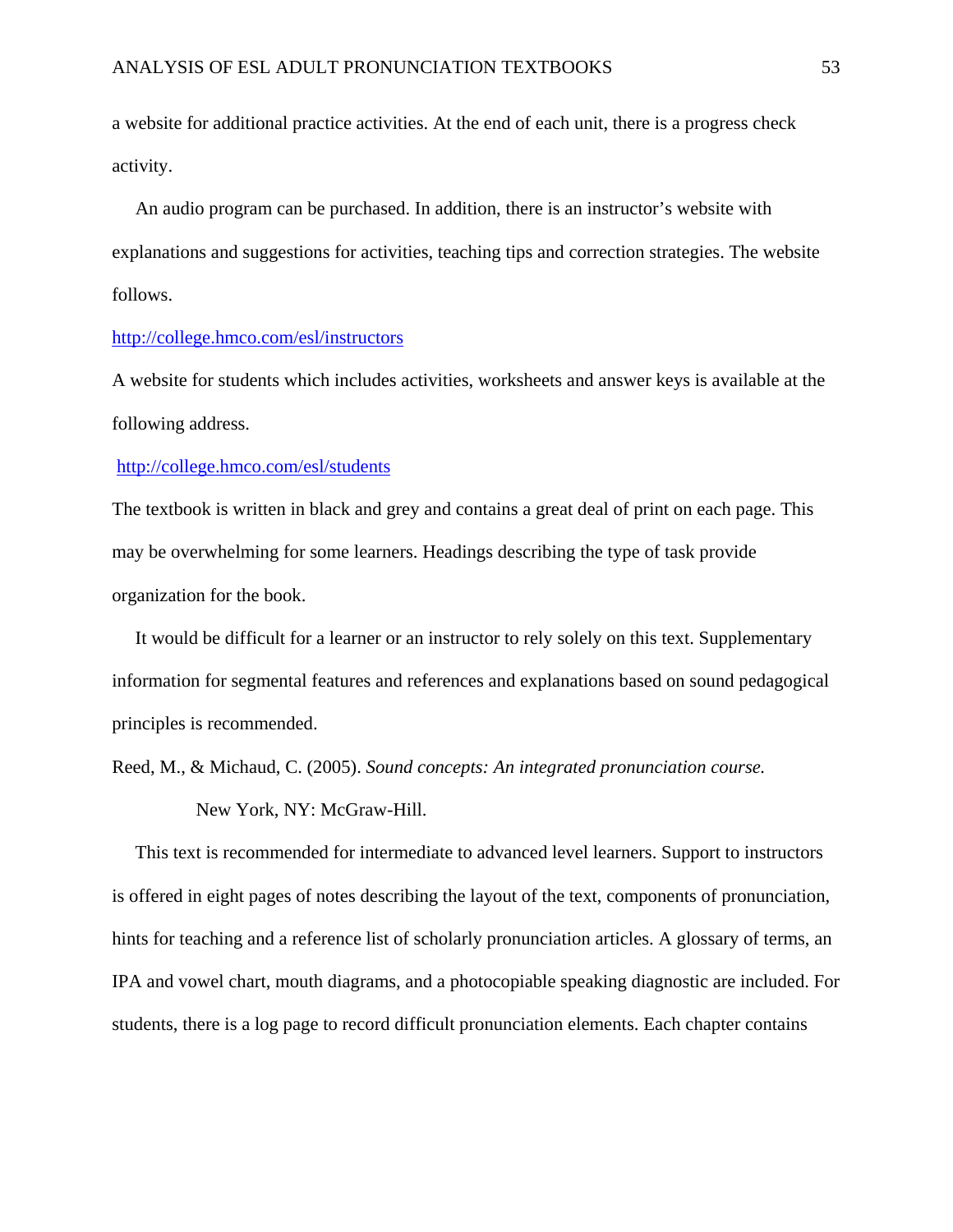journal activities, checklists, and strategies for self monitoring. A self-assessment section follows every third chapter in the book.

 Syllables, stress and intonation are the three main units with three chapters dedicated to each topic. Pedagogical principles such as functional load are referred to for minimal pairs. Suffix stress is also based on research. For example, Murcia-Celce, Brinton, Goodwin, and Griner (2010) suggest teaching stress shift with the following suffix endings 'tion', 'ical', 'ity' as these account for approximately 90% of all stress shifts. These suffixes are represented in *Sound Concepts*. The chapters on rhythm, thought groups, and intonation are detailed, and a rationale is provided for the intended meaning in intonation activities.

 This textbook contains the highest percentage of spiraled activities (41%) of the books that were examined and the second highest percentage of communicative activities (69%). A student audio CD is available for purchase as is a teacher's manual.

 This text is highly recommended based on its pedagogical content and its equal representation of perception and production activities. For instructors, prior exposure to pronunciation concepts would be beneficial as this textbook contains a number of pedagogical principles.

### **Teacher Manuals and Resource Textbooks**

Baker, A., & Goldstein, S. (2008). *Pronunciation pairs: An introduction to the sounds of* 

 *English Teacher's Manual.* (2nd ed.). New York, NY: Cambridge University Press.

 This manual follows the general organization of the beginner level student textbook. It contains two pages of notes for instructors describing the text layout with a description of pronunciation difficulties students are likely to have, a description of tasks, and how to extend pronunciation practice into other classroom activities. A seven-page overview section provides instructors with added information on activities and suggestions about how to address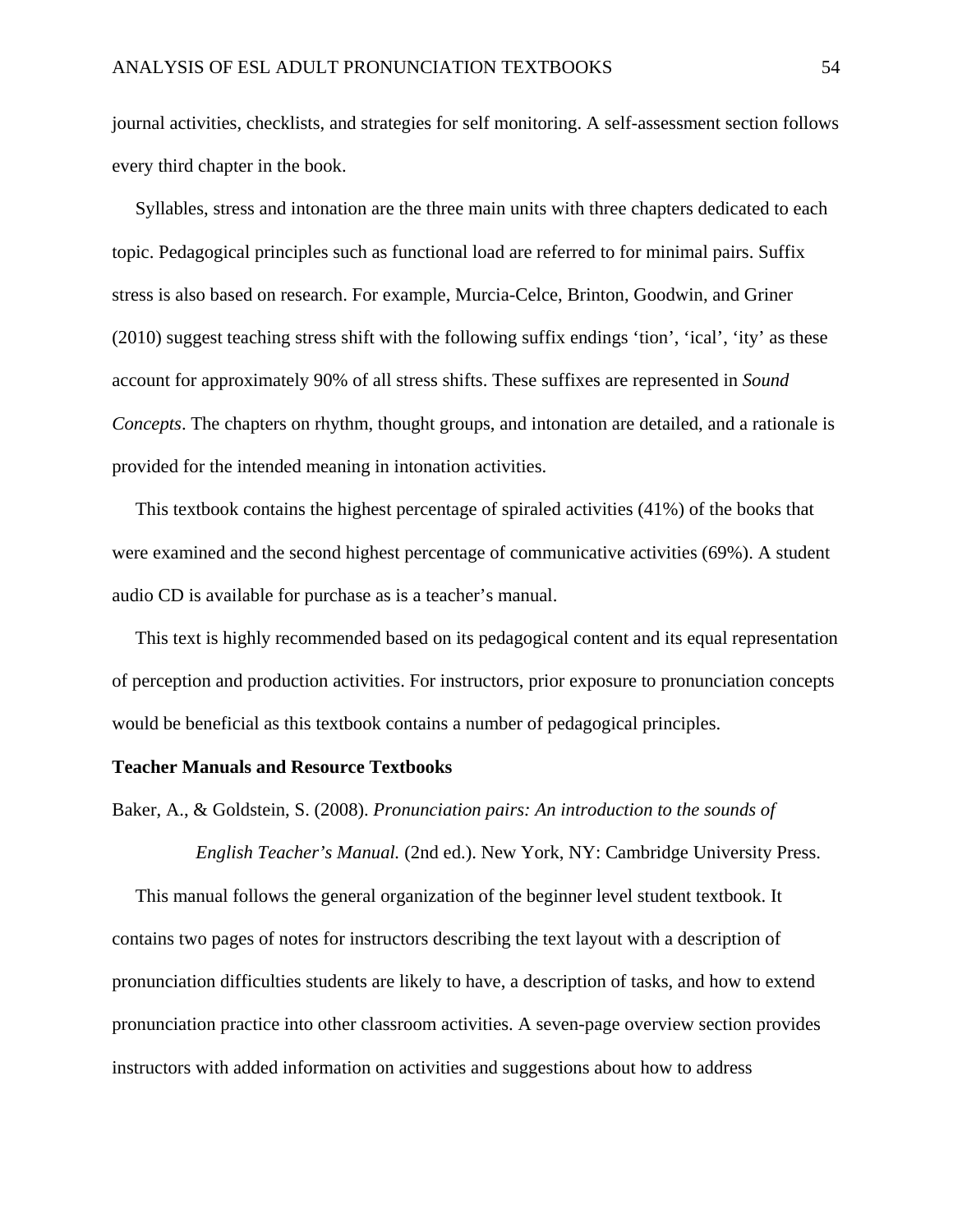difficulties. One helpful suggestion includes backward buildup practice if students have difficulties with rhythm. An example of a backward buildup exercise is included. For the most part, the background notes, explanations, and instructions tend to be advice rather than teaching tips, and little in the way of pedagogical rationale is provided to explain the tasks. The authors advocate demonstrating, modelling and having students read the directions for making a sound; however, some specific reminders to monitor pronunciation (e.g., syllable stress) also occur. Notes describing difficulties that students are likely to have and how to produce sounds are a large focus of each chapter. As the text has a greater emphasis on segments (64%), more detailed explanations of vowel and consonant-related sounds and activities are represented.

 The text contains a diagnostic test although the scoring criteria and instructions are somewhat vague. There is no glossary of terms, nor is there supplementary support in the way of scholarly articles. Simplified explanations for terms such as 'dark l' and 'flapped' are provided, although they may not be detailed enough for instructors with little of no pronunciation background. Because the manual accompanies the student book, it does offer some added support for instructors; however, supplementary material is recommended.

Gilbert, J. B. (2012). *Clear speech from the start: Basic pronunciation and listening comprehension in North American English, Teacher's resource and assessment book.*  (2nd ed.). New York, NY: Cambridge University Press.

 As this text complements the beginner level student book, it follows the same general organization. The manual offers a great deal of support to instructors. For instance, the first three pages outline the layout of the text while six additional pages describe the relationship between speaking and listening, rhythm and reading, segmentals and suprasegmentals. Three additional pages include content on pedagogical reflections such "accent addition" is better than "accent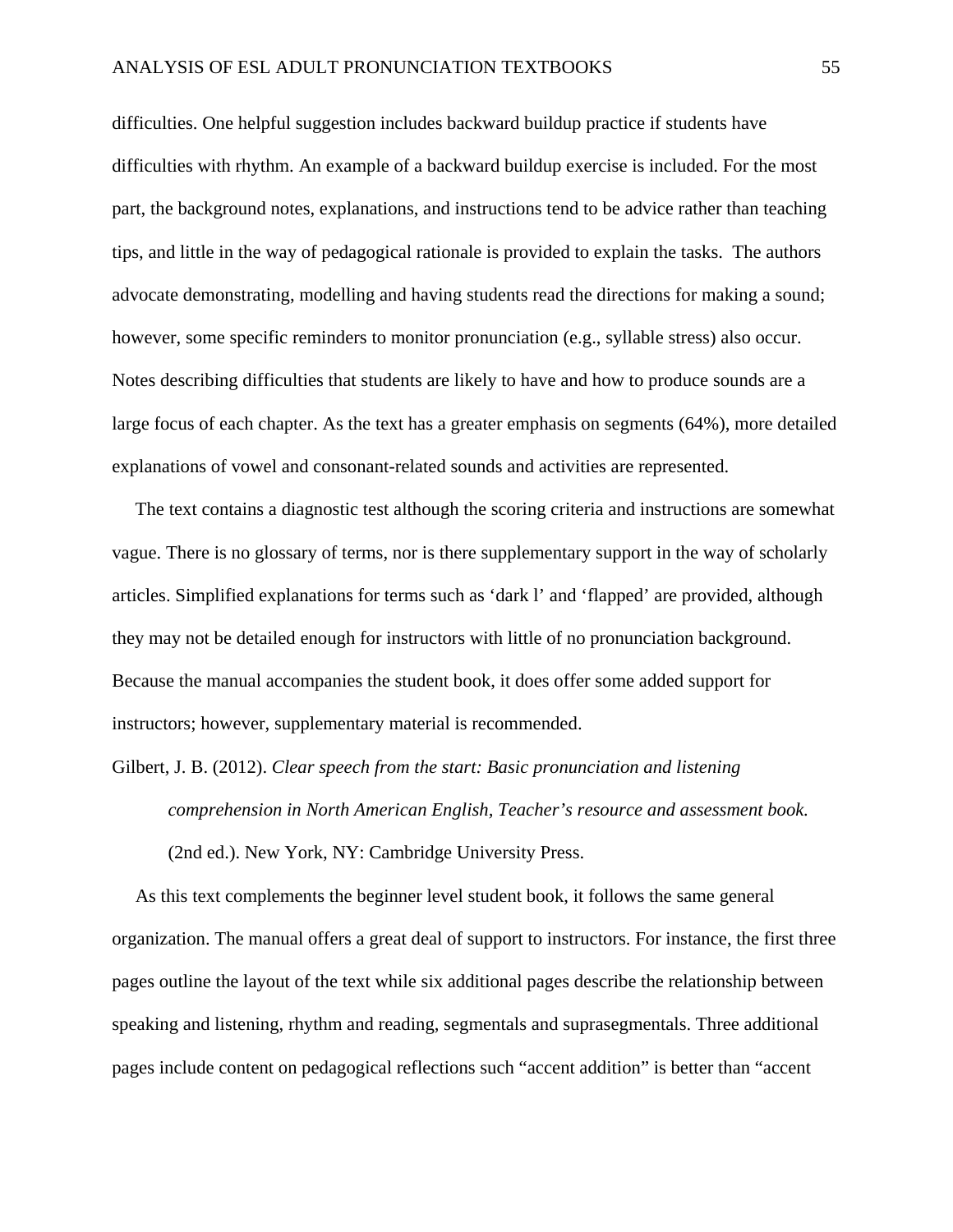reduction" (p. xi). The text also contains a glossary of terms, a bibliography of scholarly articles and pronunciation-specific textbooks, listening and speaking diagnostic tests, extra vowel and consonant practice activities, and a unit quiz for each chapter in the student textbook. A diagnostic test with a profile sheet provides guidance for instructors; however, the scoring sheet could offer more detail and the instructions could be clearer.

 The text is well organized and easy to follow. Every chapter contains teaching tip boxes. Some tips cite or refer to research on a specific topic with a rationale for activities. Answer keys are included in every unit for listening and writing tasks.

In general, this text is highly recommended for the support it offers to instructors.

Grant, L. (2010). *Well said: Pronunciation for clear communication Instructor's manual.* (3rd ed.). Boston, MA: Heinle & Heinle.

 This text accompanies the intermediate level student book and follows the same general organization. Plenty of support is available to instructors including five pages of notes describing flexible sequencing of chapters and teaching strategies for error correction and activities. The text also includes five pages of charts with common pronunciation difficulties for both segmental and suprasegmental features for 14 language groups.

 An assessment tool is provided for instructors. The Speech Profile Form and assessment tasks are reproducible, and a sample scoring sheet is available with clear instructions. A reference list of journal articles and related pronunciation textbooks is also provided. Chapters contain background notes on selected topics with cited research, instructor notes, rationales for activities, and suggestions for extra practice materials. The text is well organized, easy to follow and a highly recommended supplement to the student book because of the support it offers to instructors.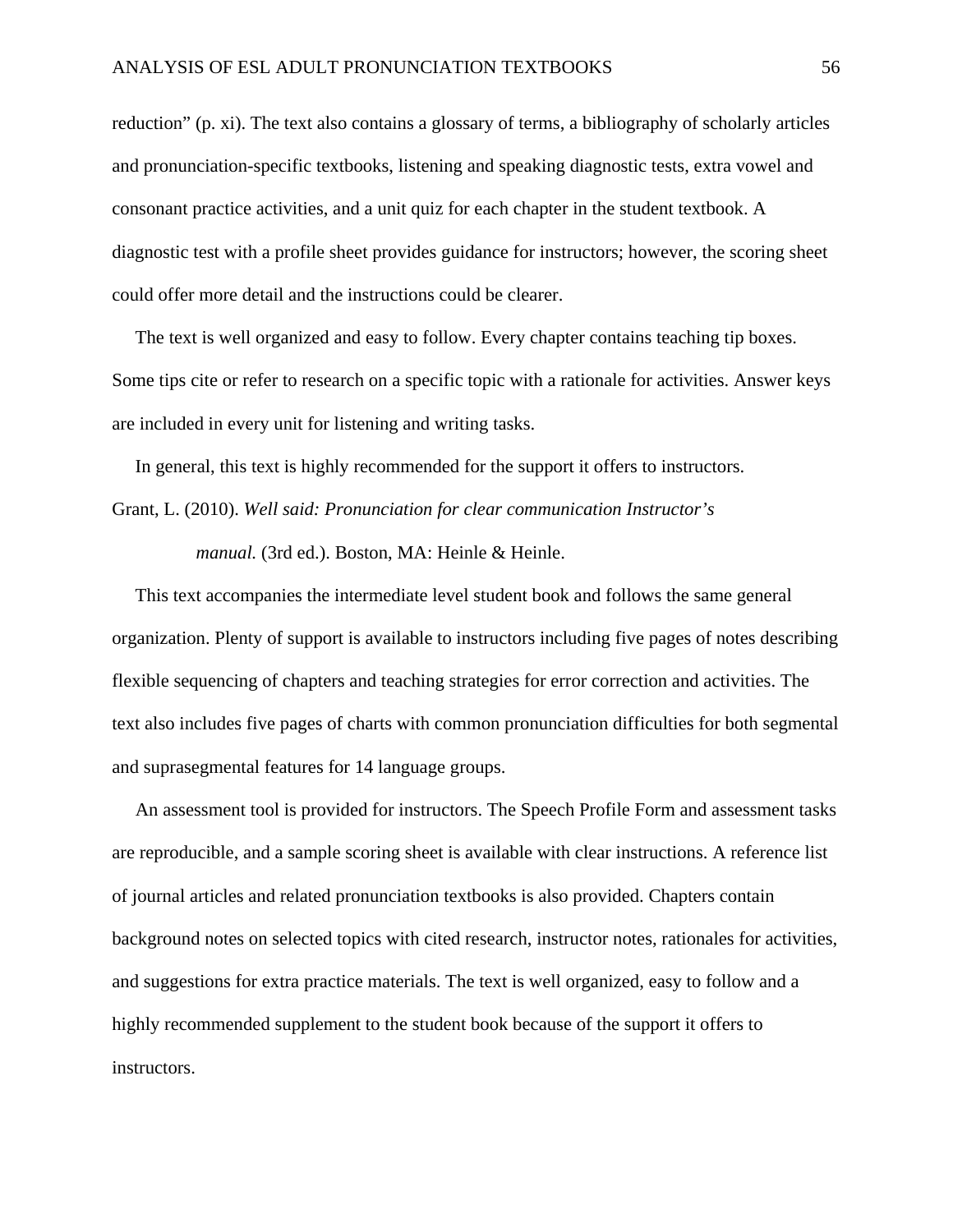### Hewings, M. (2004). *Pronunciation practice activities: A resource book for teaching*

 *English pronunciation.* Cambridge, UK: Cambridge University Press.

 This book does not accompany a student text. It is a collection of practice activities that instructors can use for beginner through to advanced level learners. The text has a 22-page introduction of background knowledge to support instructors. It explains key pronunciation and phonetic terms, outlines rationales for the most important pronunciation features to teach, and it offers techniques and strategies for teaching pronunciation. Activities have been designed for both segmental and suprasegmentals features. Chapters have a text box which describes the teaching point, language proficiency level, approximate length of time for activities, and explicit instructions and procedures for each task.

 There is a comprehensive 26-page diagnostic test, which is divided into sections for vowel and consonant sounds, weak and contracted forms, word stress, prominence, and tone (intonation). Photocopiable student handout sheets and teacher reference sheets are included for each part of the test. Explicit instructions on how to administer and grade the test are provided for instructors.

 An audio CD is included which contains excerpts from the listening test and the listening activities in the textbook. A bibliography of research journals and additional pronunciation textbooks is available. Common pronunciation difficulties for 13 language groups are outlined in a separate section of the book.

 Because the text was printed in the United Kingdom, phonetic symbols include British vowel sounds. Moreover, the context for many of the activities is also British based, so cultural connotations for content such as limericks and poems will need to be explained. Careful selection of activities is recommended in order to target a North American ESL audience.